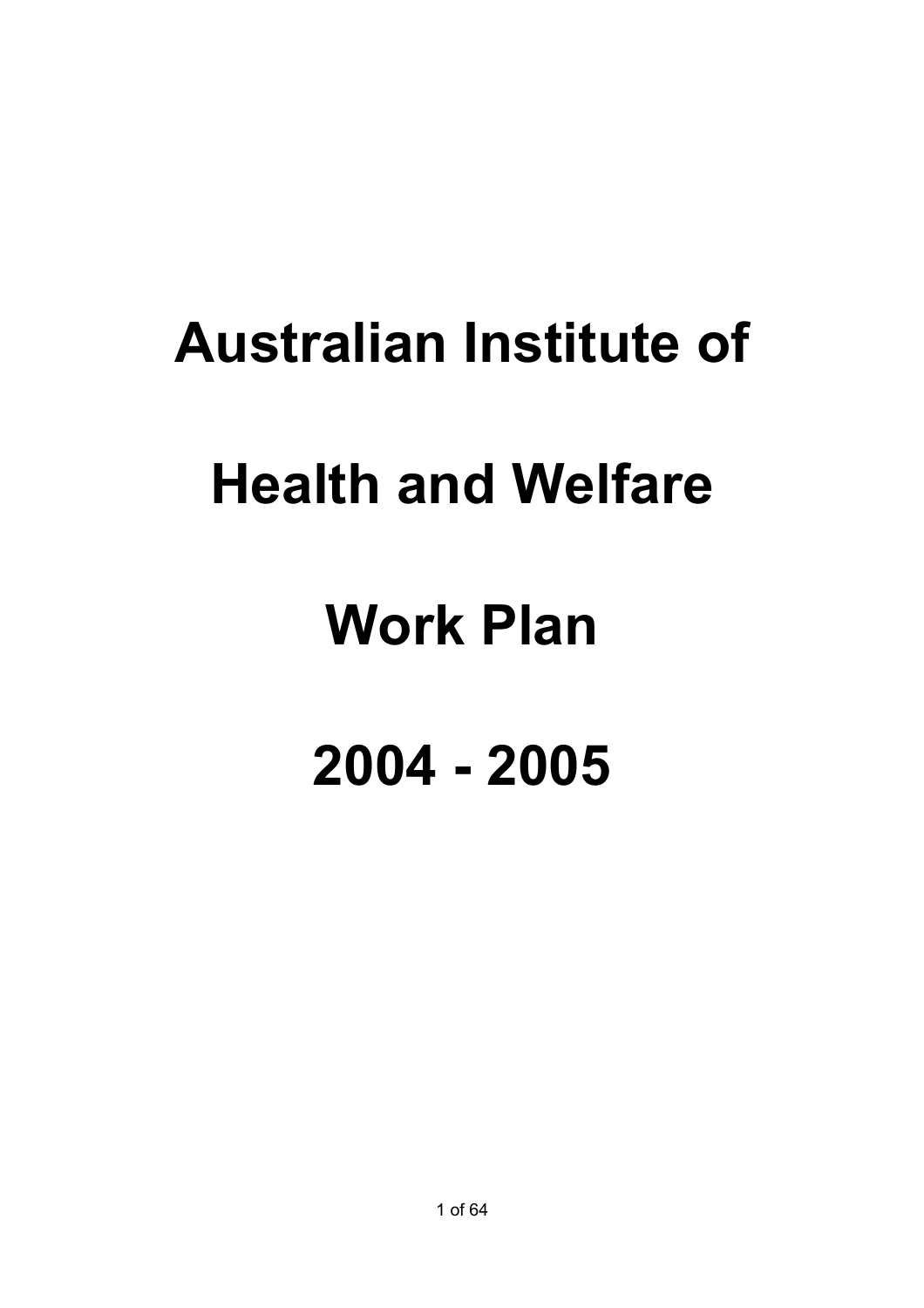# **Introduction**

The Board of the Australian Institute of Health and Welfare has guided the strategic directions of the Institute's Work Plan for 2004–2005.

The Work Plan describes the outputs which the Institute plans to deliver in accordance with the Mission and Values in the 2003-06 Corporate Plan, and the business strategies identified in the Institute's Business Plan. All data and analysis produced are in the public domain.

In 2003-04, the AIHW earned 37% of its revenue from appropriation and 63% from contracted services provided on a cost-recovery basis to a variety of government and non-government clients. The Work Plan sets out the activities supported by both appropriation and income earned through contracted services. It includes the work planned by the Institute's Collaborating Units and other bodies with which the AIHW associates. The capacity of the Institute to deliver this Work Plan is contingent upon other priorities emerging during the year.

The Work Plan fulfils the Institute's commitment to its key partners (the Department of Health and Ageing and the Department of Family and Community Services) to maintain the level of resources from its appropriation towards the production of outputs under the Health and Ageing Portfolio's program.

The Work Plan uses those outputs as its reporting framework, consistent with the structure of the AIHW Annual Report.

The estimated expenditure related to appropriation-funded work in 2004-05, per output groups is as follows:

- ♦ Output Group 1: Specific services to the Minister and Parliament required under the AIHW Act (\$1.317 million);
- ♦ Output Group 2: National leadership in health-related and welfare-related information and statistics (\$2.02 million); and
- ♦ Output Group 3: Collection and production of health-related and welfare-related information and statistics to governments, non-governments and community organisations (\$5.444 million).

Comments on the Work Plan are welcome and may be addressed to the various Unit Heads, Division Heads and the Director, or through the feedback facility on the Institute's website: feedback@aihw.gov.au.

Richard Madden Director September 2004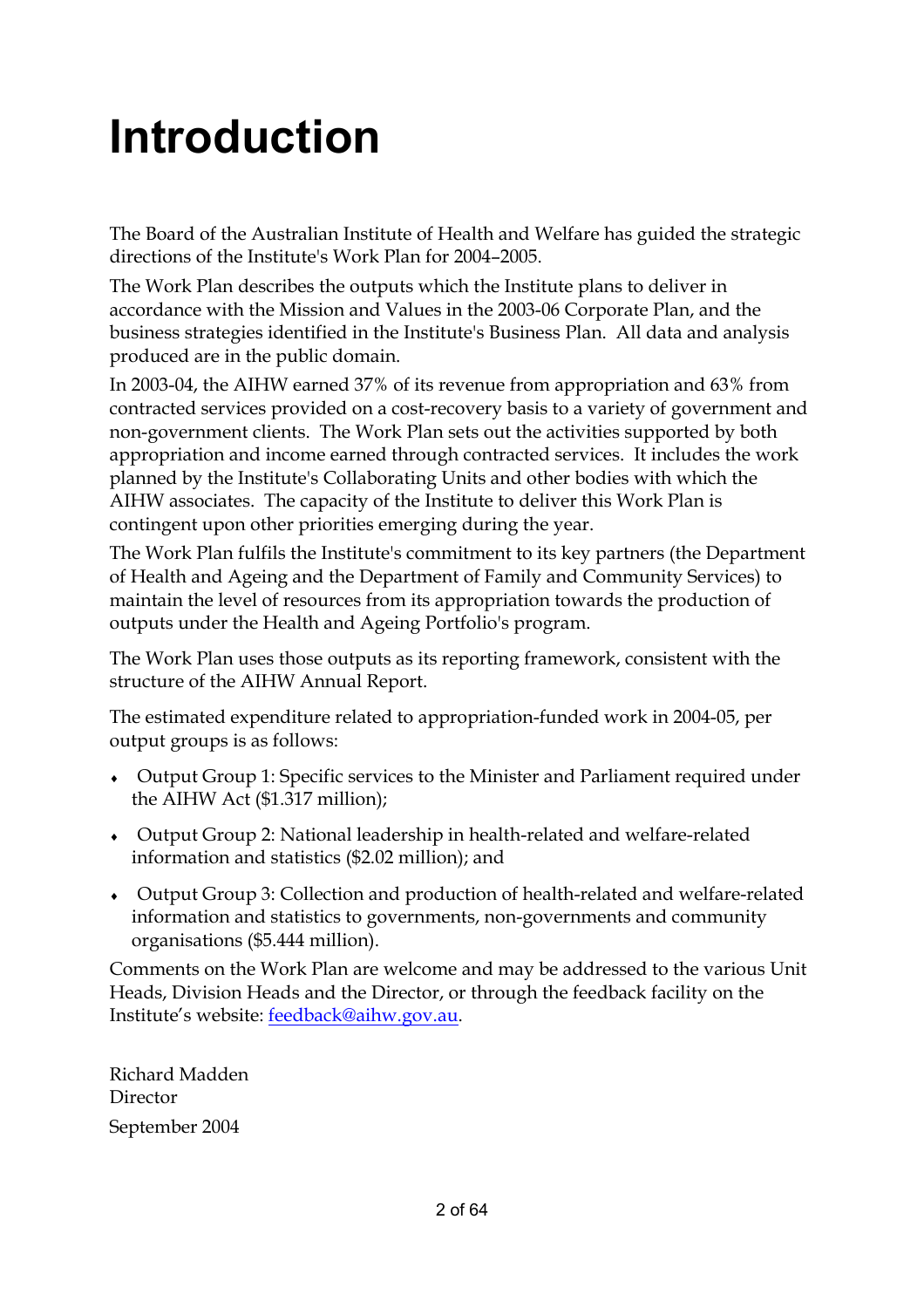# **Table of contents**

| Output Group 1: Specific services to the Minister and Parliament required under the                                                                          |  |
|--------------------------------------------------------------------------------------------------------------------------------------------------------------|--|
| Output Group 2: National leadership in health-related and welfare-related                                                                                    |  |
|                                                                                                                                                              |  |
| National Health, Community Services and Housing Assistance Information7                                                                                      |  |
|                                                                                                                                                              |  |
| Collection and production of health-related and welfare-related information and<br>statistics to governments, non-governments and community organisations 13 |  |
|                                                                                                                                                              |  |
|                                                                                                                                                              |  |
|                                                                                                                                                              |  |
|                                                                                                                                                              |  |
|                                                                                                                                                              |  |
|                                                                                                                                                              |  |
|                                                                                                                                                              |  |
|                                                                                                                                                              |  |
|                                                                                                                                                              |  |
|                                                                                                                                                              |  |
|                                                                                                                                                              |  |
|                                                                                                                                                              |  |
|                                                                                                                                                              |  |
|                                                                                                                                                              |  |
|                                                                                                                                                              |  |
|                                                                                                                                                              |  |
|                                                                                                                                                              |  |
|                                                                                                                                                              |  |
|                                                                                                                                                              |  |
|                                                                                                                                                              |  |
|                                                                                                                                                              |  |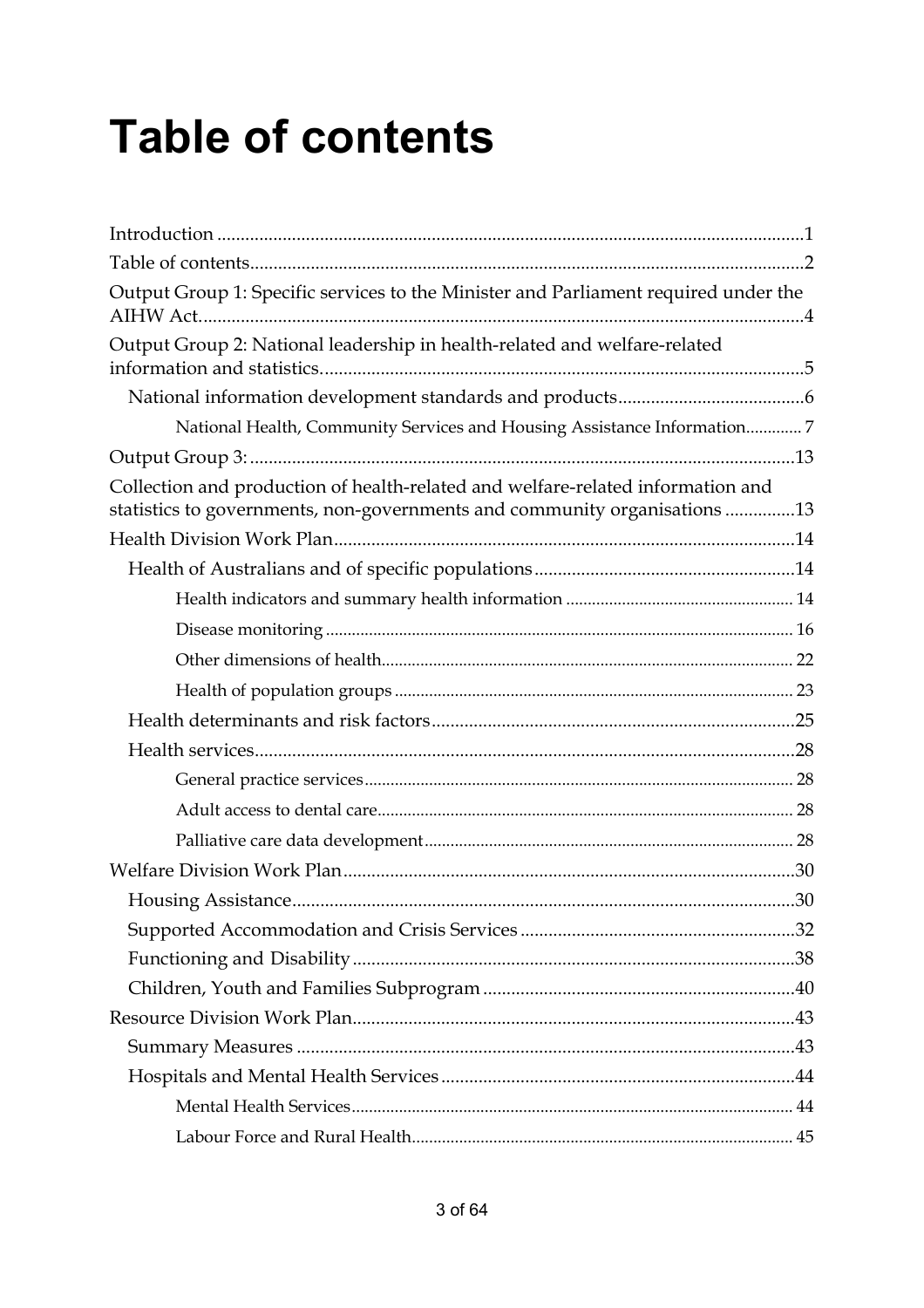| Aboriginal and Torres Strait Islander Health and Welfare Unit  49 |  |
|-------------------------------------------------------------------|--|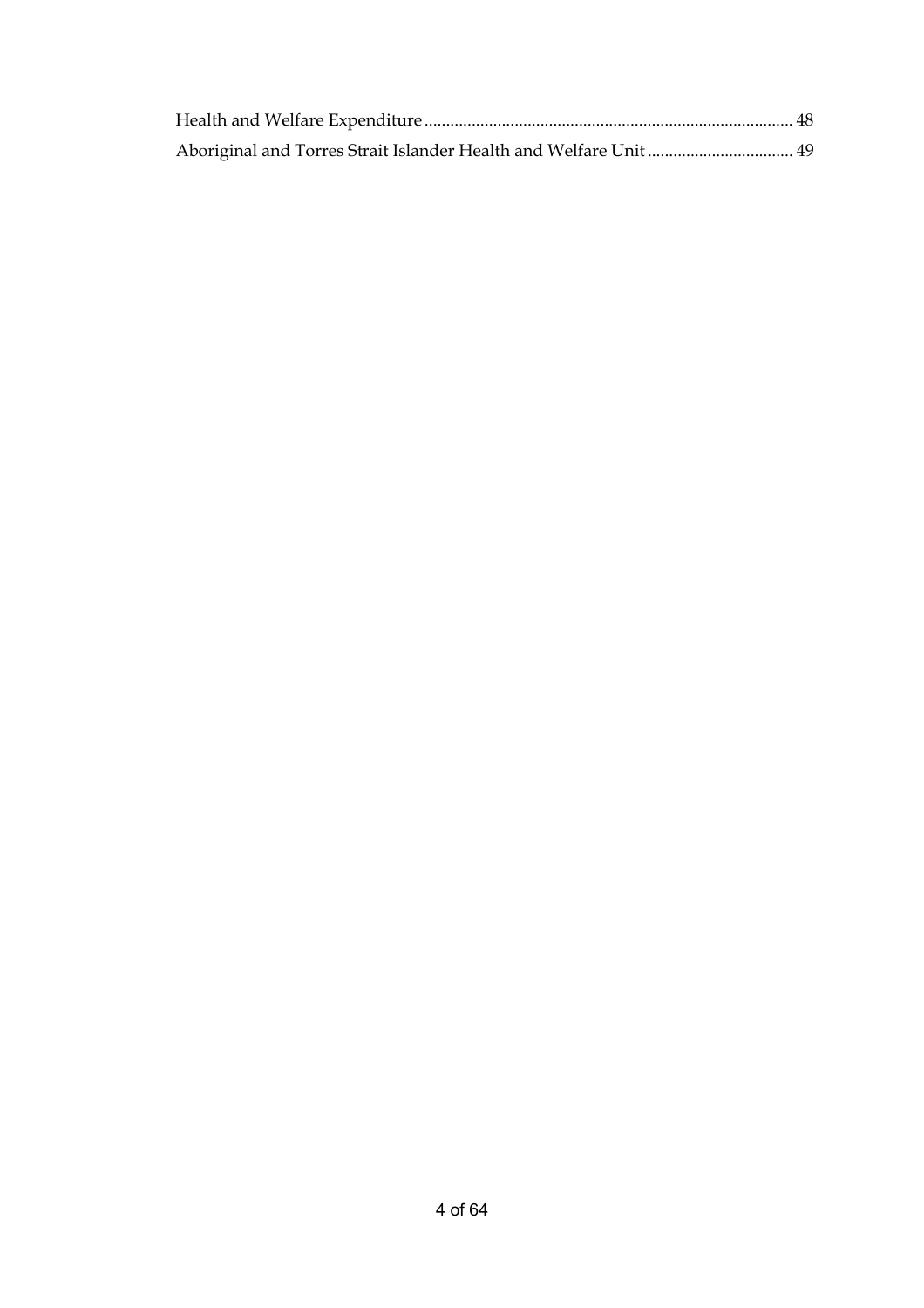# **Output Group 1: Specific services to the Minister and Parliament required under the AIHW Act.**

Specific services include:

- Production of a report relating to the provision of welfare services (*Australia's Welfare 2005*) by the end of 2005 (under section 31(1A) of the *Australian Institute of Health and Welfare Act 1987*)
- Plan the production of a report on the health of Australia's people (*Australia's Health 2006*) due by the end of June 2006 (under section 31(1) of the *Australian Institute of Health and Welfare Act 1987*)
- *AIHW Annual Report 2004-05*

#### **Planned activities**

During the year, each functional Unit from within the AIHW and each of its Collaborating Units will direct work effort towards the production of *Australia's Welfare 2005 and Australia's Health 2006*.

#### *Australia's Welfare 2005*

The report outline of *Australia's Welfare 2005* is as follows:

#### **Draft report outline**

- 1 Introduction
- 2 Indicators of Australia's Welfare
- 3 Children's and family services
- 4 Ageing and aged care
- 5 Disability services
- 6 Services for homeless people
- 7 Assistance for housing
- 8 Welfare services resources

The report will continue the now established tradition of including 'cross-cutting' as well as subject specific chapters: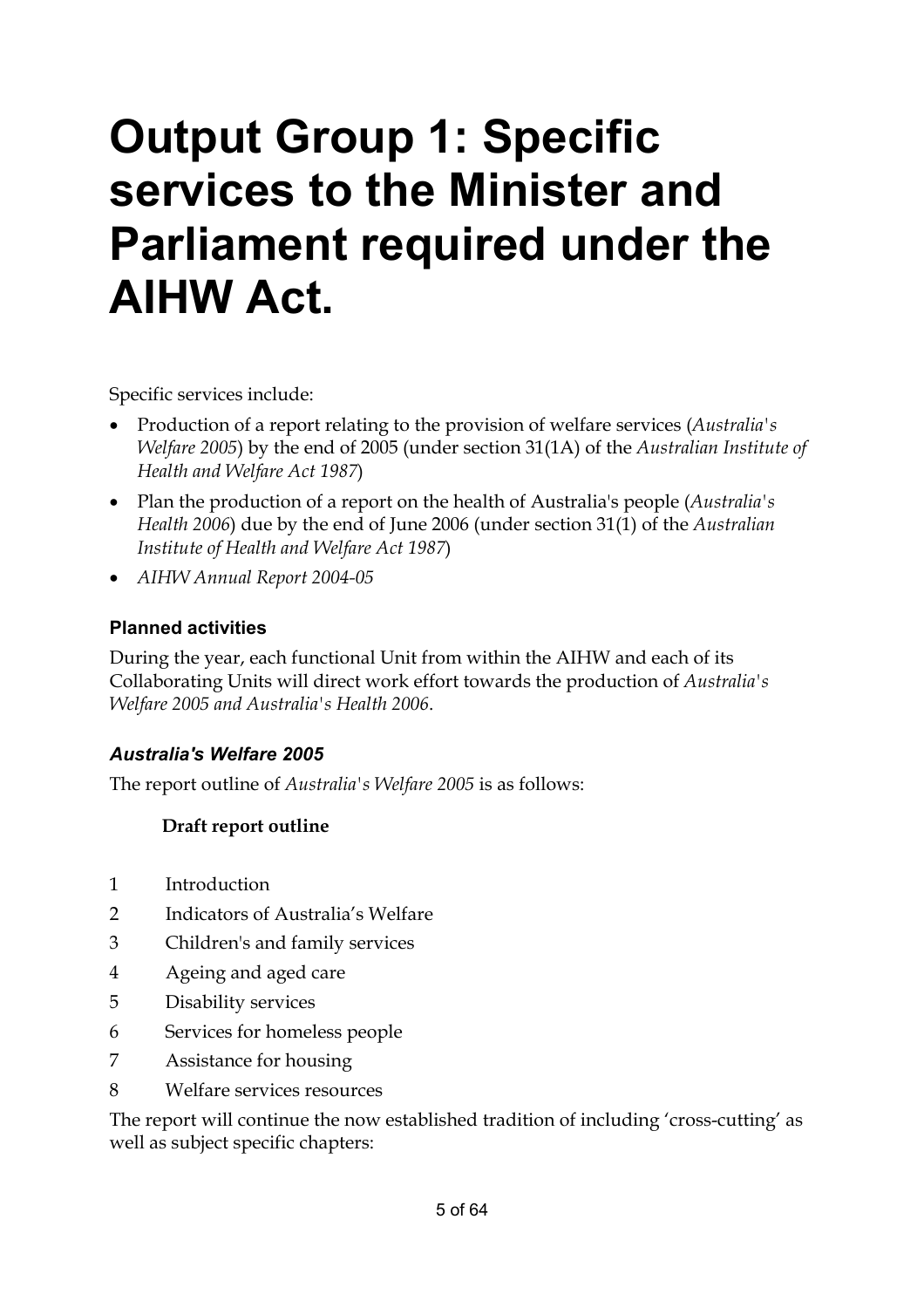- a chapter on 'indicators of Australia's welfare ' which provides a context within which to understand the analyses reported in the service–oriented chapters (building on the work begun in Australia's Welfare 2001 and developed in Australia's Welfare 2003)
- the now standard chapter on welfare services resources which focuses on expenditure and labour force information

It is intended that the total length of the report will be similar to the previous report—500 pages approximately.

#### *Australia's Health 2006*

The draft report outline of *Australia's Health 2006* is as follows:

- 1 Introduction
- 2 The health of Australians
- 3 Determinants of health
- 4 Population health
- 5 Health resources
- 6 Use of health services
- 7 National health information and its future

#### *AIHW Annual Report 2004-05*

During the year, each functional Unit from within the AIHW and each of its Collaborating Units will direct work effort towards the production of the 2004-05 AIHW Annual Report.

#### **Output Group 1 - Planned outputs**

*Substantial draft of Australia's Welfare 2005 Substantial draft of Australia's Health 2006 AIHW Annual Report 2004-05.*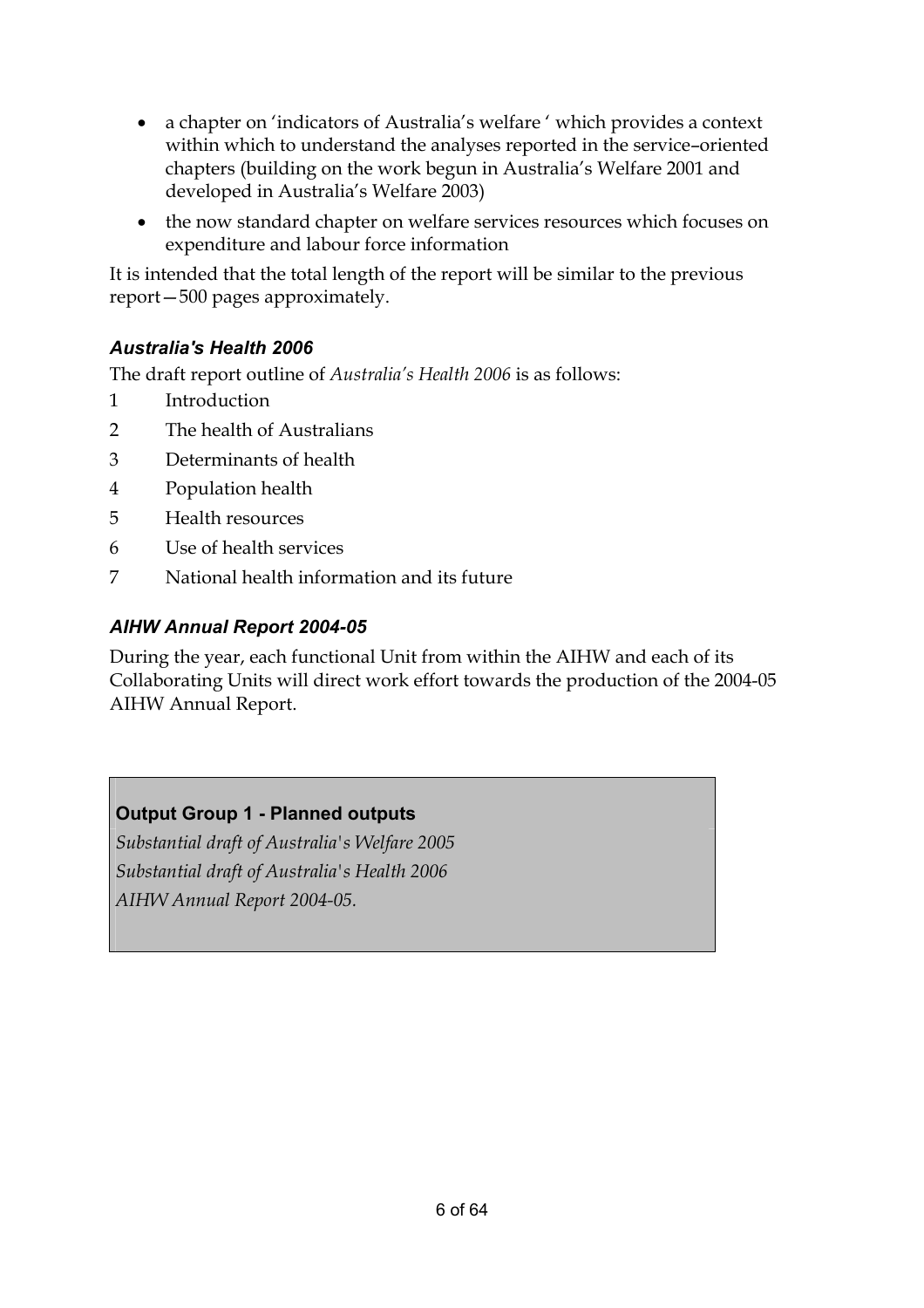# **Output Group 2: National leadership in health-related and welfare-related information and statistics.**

The AIHW takes a national leadership role in relation to:

- promoting and supporting the development of national health, housing and community services information
- establishing national data standards and their supporting metadata structures and management tools
- promoting and supporting national health, housing and community services information agreements aimed at improving national information, identifying priorities and developing consistent national information
- participation in the development of international health and welfare information standards and classifications
- statistical and related aspects of development, collection, compilation and analysis of health, housing and community services information
- expertise and advice on information-related issues of data privacy, confidentiality and ethics
- participation in national committees as an information specialist
- submission and advice to major inquiries.

#### **Objectives**

• To provide leadership in national information development through support and promotion of an effective national information management infrastructure and the development and maintenance of standards, models, definitions and structures for health and welfare information.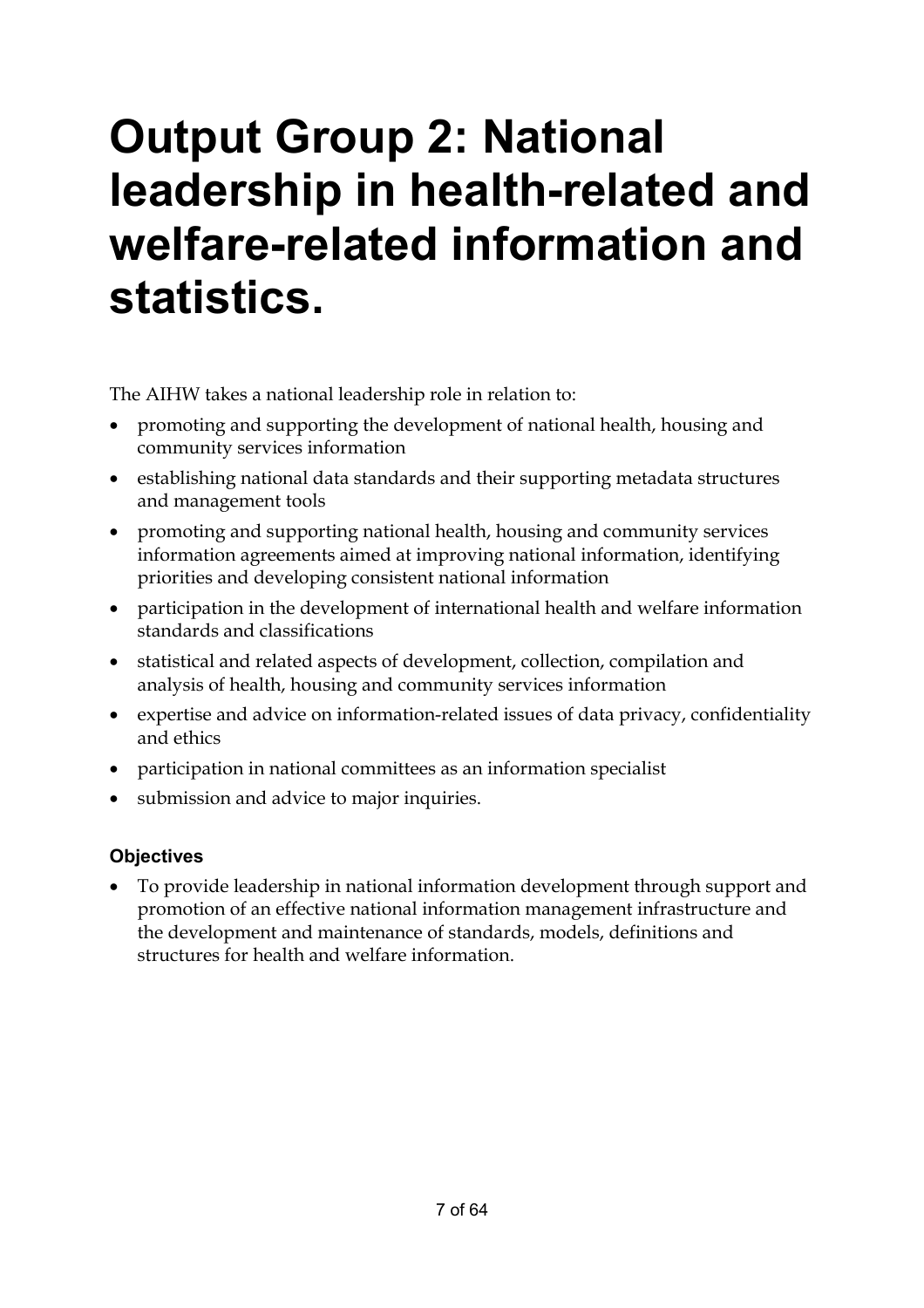### **National information development standards and products**

#### **Planned activities**

#### **Data Dictionaries**

The content of the *National Health Data Dictionary* (NHDD) will be expanded, including through increased coverage of meta-data definitions with significant clinical content. In particular, inclusion of the first set of data definitions for Health*Connect* event summaries is anticipated. Data standards for intensive care and general practice will also be considered for inclusion in the Dictionary.

Over 2004-05, the Dictionary will be enhanced by additions or revisions to several existing national minimum data sets (NMDS) including those for Admitted Patient care, Perinatal care, Community mental health care, Mental health establishments and Emergency Department care. New NMDSs for nursing labour force and outpatient care are anticipated. Data set specifications for computer assisted telephone interviewing (CATI) modules on demographics, asthma and diabetes will also be added to the Dictionary.

Inclusion of national data standards for functioning and disability based on the International Classification of Functioning, Disability and Health (ICF) will improve the alignment of the health and community services national data dictionaries.

The 2004-05 work program for the *National Community Services Data Dictionary* will be focussed on promotion of the national data standards throughout the sector as well as improved integration of data standards across program-based national collections. As has been the case in recent years, the integration of key data items across the health, community services and housing data dictionaries will be a strong influence on the current work program and planned future developments. The Dictionary itself will be expanded by the inclusion of data definitions from the Children's Services and Juvenile Justice NMDSs. Additional data standards are anticipated from the redevelopment of the Child Protection national data collection to a unit record based collection.

Version 3 of the *National Housing Assistance Data Dictionary* will be developed, with improved integration of mainstream and Indigenous definitions

Re-engineering of existing data standards in all 3 national data dictionaries into the new ISO 11179 based structures will continue, culminating in the launch of METeOR in early 2005.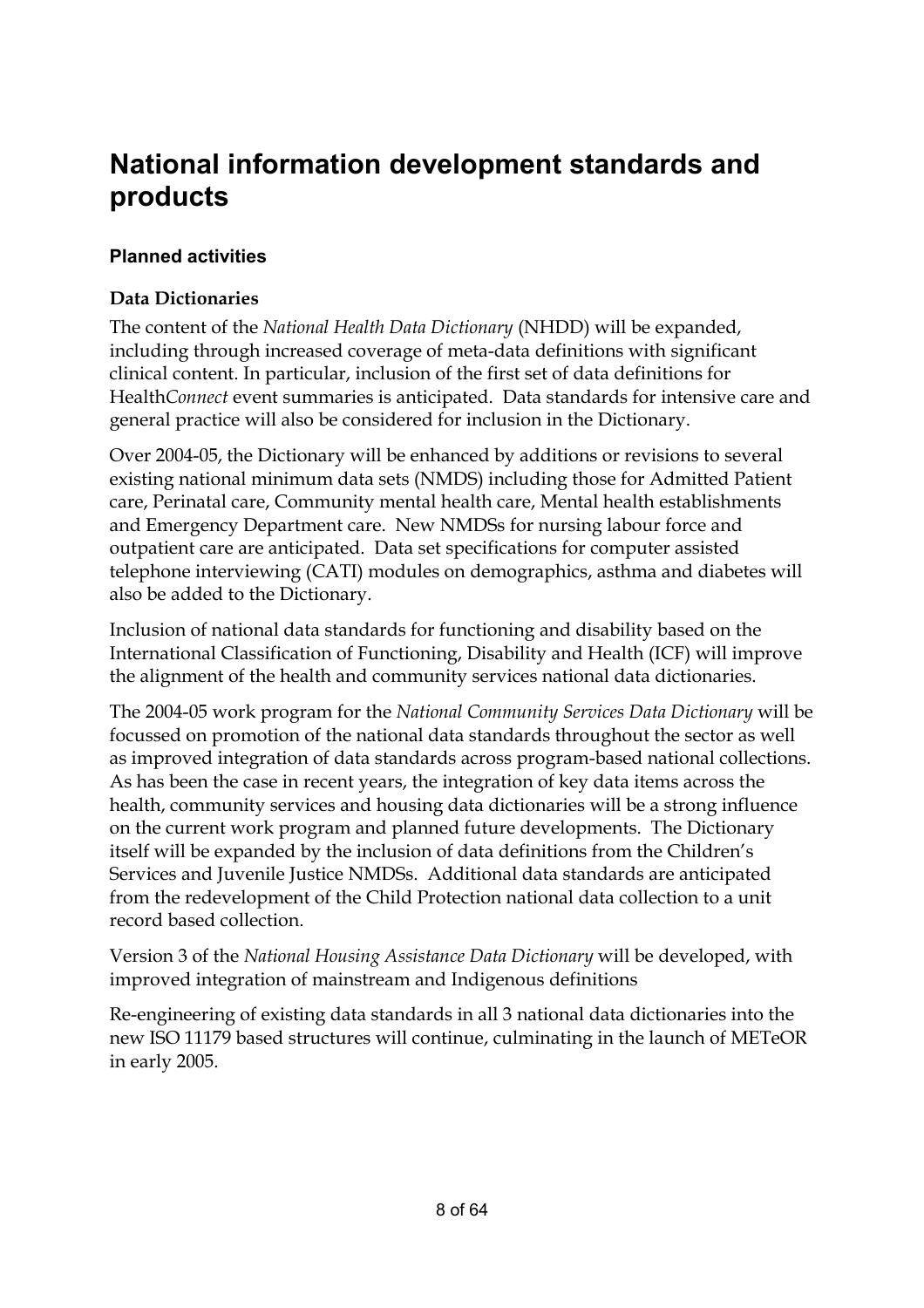#### **Electronic publication of key national health, community services and housing information products**

The Institute is replacing its high-profile Knowledgebase, Australia's online registry of national data standards for the health, community services and housing assistance sectors, with an innovative new registry known as METeOR (Metadata Online Registry). The new registry is intending to meet the current and emerging requirements of the national data committees in the health, housing assistance and community services sectors for high quality data standard creation and efficient dissemination processes.

METeOR will be built and launched during 2004-05. The latest web-based technologies and comprehensive business rules will be employed to provide developers, managers and users of national data standards with a more functional and easy to use system. The underlying structure of the application will support an expanded range of data standards that are consistent with the latest international standards and will promote greater consistency of data standards across sectors.

#### **Data standards and metadata standards development**

The Institute, through the National Data Development and Standards Unit (NDDSU) and the Metadata Management Unit, provides leadership in the development and promotion of relevant national and international metadata standards, and specialist advice on the integrity and consistency of emerging health, community services and housing assistance data definitions. These two Units will provide input to the ISO Technical Committee 32, which is responsible for the ISO 11179.

The Institute will be working with relevant national and international committees in health concept representation (ISO Technical Committee 215 and Standards Australia IT14/2). The NDDSU will be leading the IT14/2 development of a Guideline for data development in health as a new Australian Standard to be issued by Standards Australia.

The NDDSU will continue to contribute to other Standards Australia international development activities through their IT 14 (health informatics) structures. In particular, the Unit will participate in the work of the IT 14/9/3 working group on the development of an Australian Standard for health care provider identification and related implementation guide. The Unit will also participate in the broader work program of the IT 14/9 sub-committees on work related to the development of the electronic health records.

The Institute will continue to contribute to the Health*Connect* national program, particularly through enhanced support to the Clinical Information Program. The NDDSU will be enhancing its capabilities in health informatics and clinical terminologies to support the expansion in scope of the NHDD as endorsed by AHMAC. A review of the content of HL7 message standards for consistency with the NHDD will be undertaken. A project will also be undertaken to review the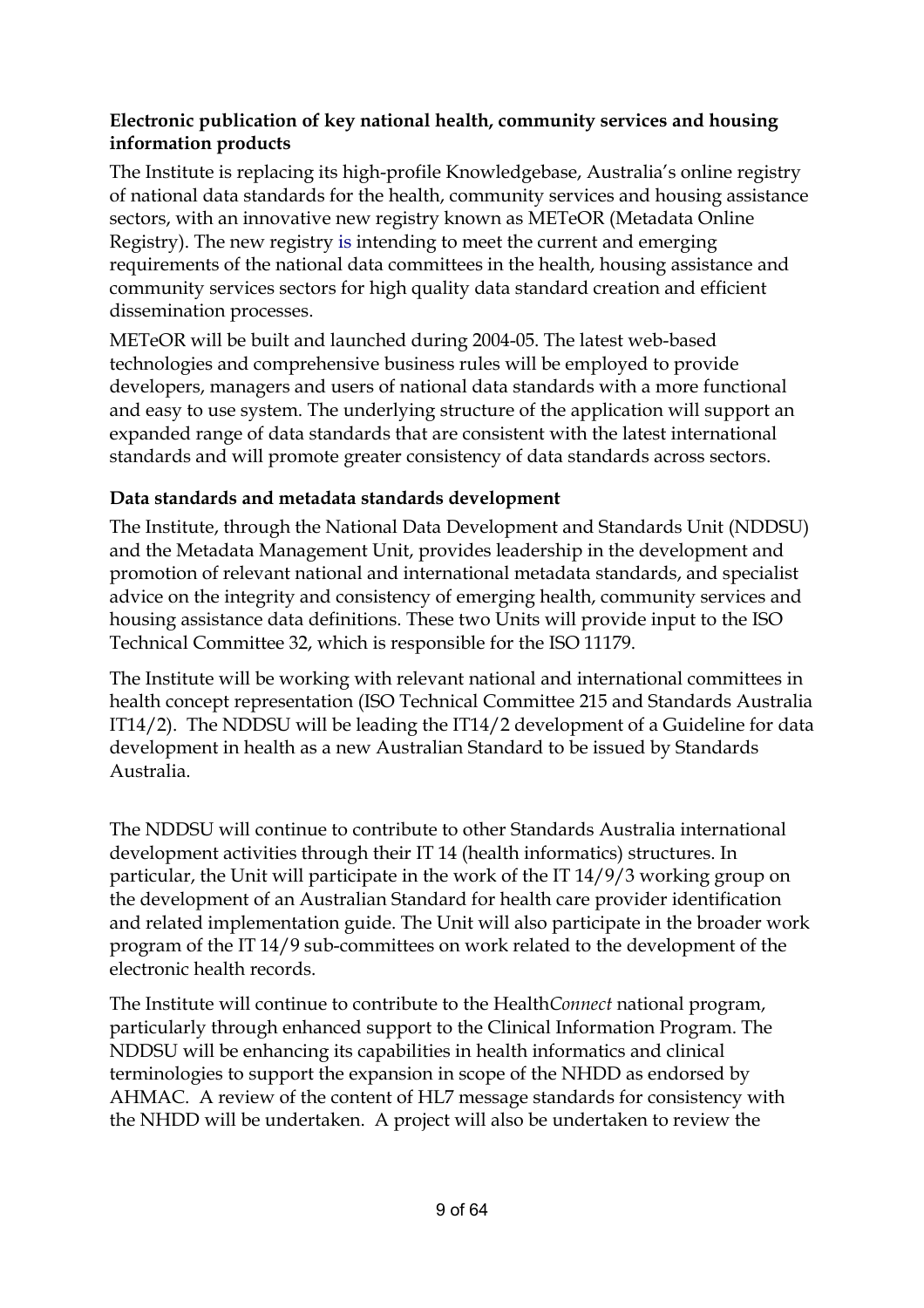extent to which 'archetypes' accurately and comprehensively capture the specification of data standards as represented in the national data dictionaries.

#### **National Health, Community Services and Housing Assistance Information**

#### **Planned activities**

The Institute provides executive and secretariat support to:

- The Statistical Information Management Committee (SIMC)
- The National Advisory Group for Aboriginal and Torres Strait Islander Health Information and Data (NAGATSIHID)
- The National Public Health Information Working Group (NPHIWG) and its Technical Reference Group on Computer Assisted Telephone Surveys
- The National Community Services Information Management Group (NCSIMG)
- The National Housing Data Agreement Management Group (NHDAMG)
- The National Indigenous Housing Information Implementation Committee (NIHIIC).

It also provides input to data development work initiated by these management groups.

The Institute chairs and provides technical and secretariat support, for the operations and activities of the following National Data Committees:

- the Health Data Standards Committee
- the National Community Services Data Committee
- the National Housing Data Development Committee.

The Institute will continue to enhance the management and presentation of work programs for the health, community services and housing national data committees, including through providing web-based access to the public and enhanced functionality for committee members. Support for the Health Data Standards Committee will involve development of new business rules for prioritisation of work program items, enhanced clinical input to Committee deliberations on metadata with significant clinical content, and the introduction of a cost-recovery policy in some areas to supplement core funding. During 2004-05, the Institute, through the NDDSU will continue to provide advice and liaison to expert groups seeking to have national data sets or national data standards included in the relevant Dictionaries.

#### **Integrating national health, community services and housing assistance data standards**

Integration of the information models underpinning the health, community services and housing assistance data dictionaries will be pursued via implementation of the new metadata structures in the development of METeOR.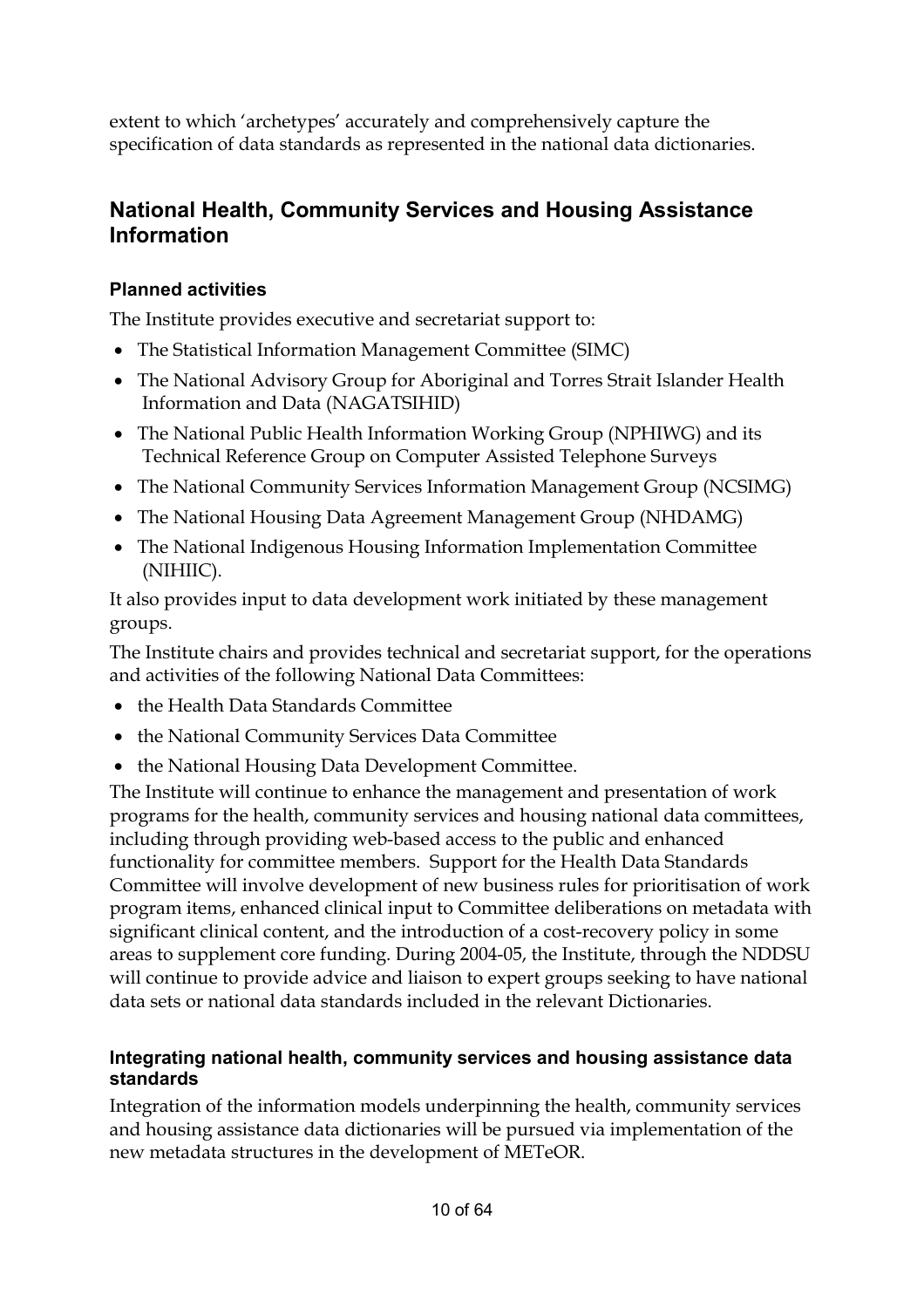A second set of candidate items has been earmarked for integration across the national Dictionaries. Under the auspice of the National Community Services Data Committee, the Institute will be working with states and territories and nongovernment service providers to identify areas where integration of data standards would reduce the burden on providers with multiple reporting requirements.

#### **National development and management of Commonwealth State Housing Agreement data**

The 2003 Commonwealth State Housing Agreement (CSHA) includes a subsidiary National Housing Data Agreement (NHDA) continuing the arrangement that was established under the 1999 CSHA. This approach provides a commitment to the development and provision of nationally consistent data and continues, for the duration of the current CSHA, the partnership between the Housing Minister's Advisory Council (HMAC) and the AIHW to resource national data development work established under the 1999 CSHA. The NHDA identifies three major work areas comprising development of national minimum data sets, national performance indicators and national data definitions and standards.

Both the NHDA and the Agreement on National Indigenous Housing Information (ANIHI) were reviewed in 2004, and at its most recent meeting HMAC agreed to the continuation of the two agreements as recommended by the review steering committee. During 2004–05 the Institute will work with the Commonwealth, State and Territory governments, non-government service providers and the Australian Bureau of Statistics, to further develop national housing data. Priority areas include Indigenous housing, public rental housing, private rental assistance (including Commonwealth Rent Assistance), community housing, crisis accommodation and home purchase assistance. The Institute's 2004–05 work program will cover:

- provision of secretariat support to the NHDA Management Group and its Data Development Committee (NHDDC)
- progress on national data development in the CSHA program areas of public rental housing, State owned and managed Indigenous housing, private rental assistance, community housing, crisis accommodation and home purchase assistance, and also Commonwealth Rent Assistance
- further development of the national performance indicator framework developed under the 1999 CSHA to ensure it meets the national reporting requirements of the 2003 CSHA.
- improvements to the identification of Indigenous households in CSHA programs
- general reporting on the provision of housing assistance
- management of the two National Social Housing Surveys of public housing tenants and community housing tenants to be conducted in 2005 to provide national data to inform policy and program development.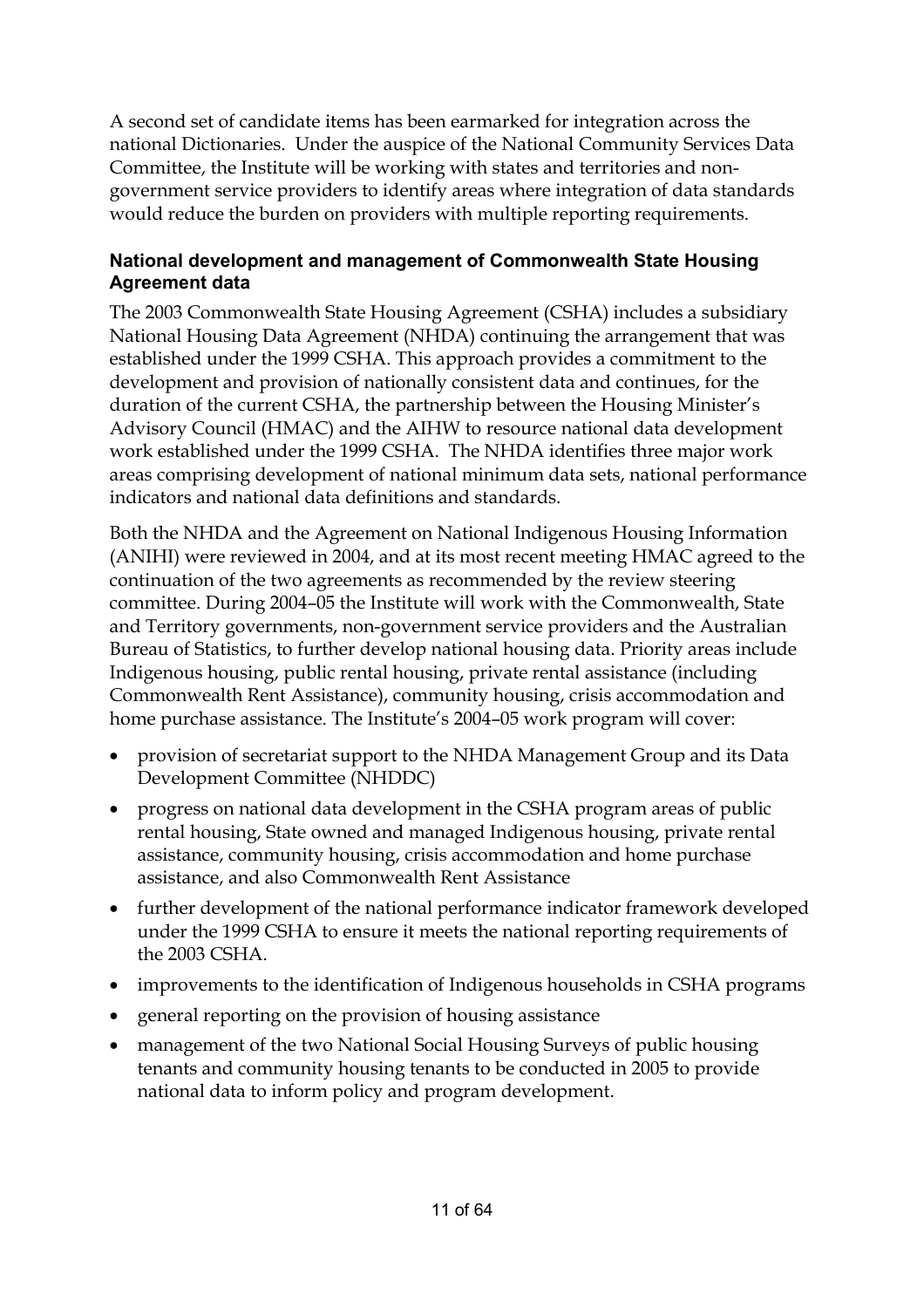#### **Indigenous housing assistance data development**

In December 1999 the Agreement on National Indigenous Housing Information (ANIHI) was signed by Commonwealth and State and Territory agencies administering Indigenous housing assistance together with the ABS and the AIHW.

Under the 2003 CSHA this work will be progressed through a partnership between HMAC and the AIHW to resource national data development work for the duration of the current CSHA.

During 2004-05 the Institute will:

- provide secretariat support to the Agreement on National Indigenous Housing Information Implementation Committee (NIHIIC) and its Data Development Committee (NHDDC)
- undertake data development projects as specified in the NIHIIC work plan including the National Reporting Framework, development of national social housing surveys for Indigenous housing, the national multi-measure needs model and improving outcomes data, co-ordination and governance
- contribute to the review of ANIHI national data requirements.

#### **Development, standardisation and regular updating of NHPA indicators**

The Institute takes a lead role in the development and design of indicators for monitoring the National Health Priority Areas of cardiovascular health, cancer control, injury prevention and control, mental health, diabetes mellitus, asthma and arthritis and musculoskeletal conditions. The operational definitions of these indicators are maintained as a database. During 2004-2005, the Institute will:

- Further refine and standardise indicators for monitoring asthma
- Participate in the Arthritis Data Working Group to develop indicators for monitoring osteoarthritis, rheumatoid arthritis and osteoporosis
- Run a stakeholder's workshop to select performance indicators from a list proposed by the Arthritis Data Working Group for monitoring the National Health Priority Area of arthritis and other musculoskeletal conditions
- Further refine and standardise indicators selected by a stakeholders workshop for monitoring osteoarthritis, rheumatoid arthritis and osteoporosis

#### **Chronic disease monitoring and indicator development**

A comprehensive approach is being developed to monitor chronic diseases and their risk factors in Australia under the auspices of the National Public Health Partnership. In 2004-05, the AIHW will contribute to the development of this strategy and implement parts of it in its work program, including the development of a set of indicators for this purpose.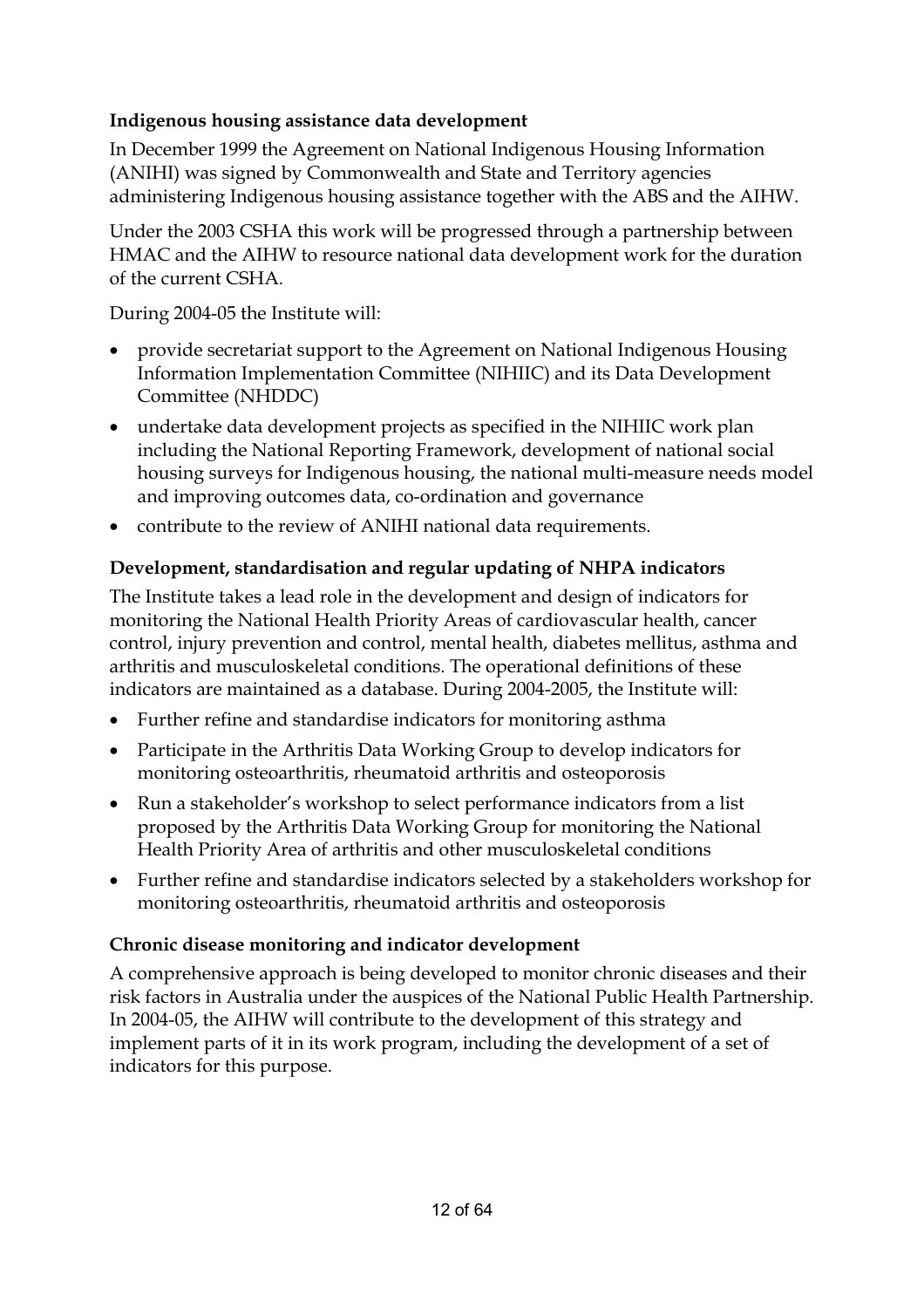#### **Development of national and international health and welfare classifications**

#### **Health classifications**

The Health Data Standards Committee is responsible for advising the National Health Information Group (NHIG) on inclusions in the Australian Family of Health and Related Classifications and maintaining the Family.

The AIHW will continue to contribute to the development of the International Classifications of Diseases, 10th Revision, Australian Modification and its mental health subset through participation in the National Centre for Classification in Health's Coding Standards Advisory Committee, and related work.

The AIHW is the Australian custodian of the International Classification of Functioning, Disability and Health (ICF). It promotes and supports national use of ICF.

The Institute will be working with stakeholders to establish arrangements for ongoing support of the Anatomic Therapeutic Chemical/Defined Daily Dosage (ATC/DDD) classification for drug utilisation, expected to be approved as a member of the Australian Family during 2004-05

The NDDSU will also be using a research license for SNOMED-CT to explore the extent to which this terminology supports reporting of NMDSs and other data set specifications in the NHDD. The Institute will also be keeping abreast of developments in the Classifications and Terminology in Community Health (CATCH) via participation in a national steering committee.

The AIHW will contribute to work of the World Health Organization (WHO) in analysis methods for hospital diagnosis and procedure information.

The NISU of the AIHW will prepare a submission to the NCCH process leading to the 5th edition of ICD-10-AM on potential changes to the chapters on injury and external causes. The submission will be based on review and consultation with agencies and research groups active in injury surveillance and prevention.

#### **International Classification of External Causes of Injury (ICECI)**

The AIHW, largely through the (NISU), contributed to the adoption in 2003 of the International Classification of External Causes of Injury (ICECI), into the WHO Family of International Classifications. In 2004-05, NISU will continue to participate in maintenance and development of the classification, and to its implementation in Australia.

#### **Primary Care Classifications**

The ICPC-2 PLUS coding systems for the classification of patient reasons for encounter, the problems managed, procedures, referrals, tests and investigations in the Bettering the Evaluation and Care of Health program will be maintained and further developed.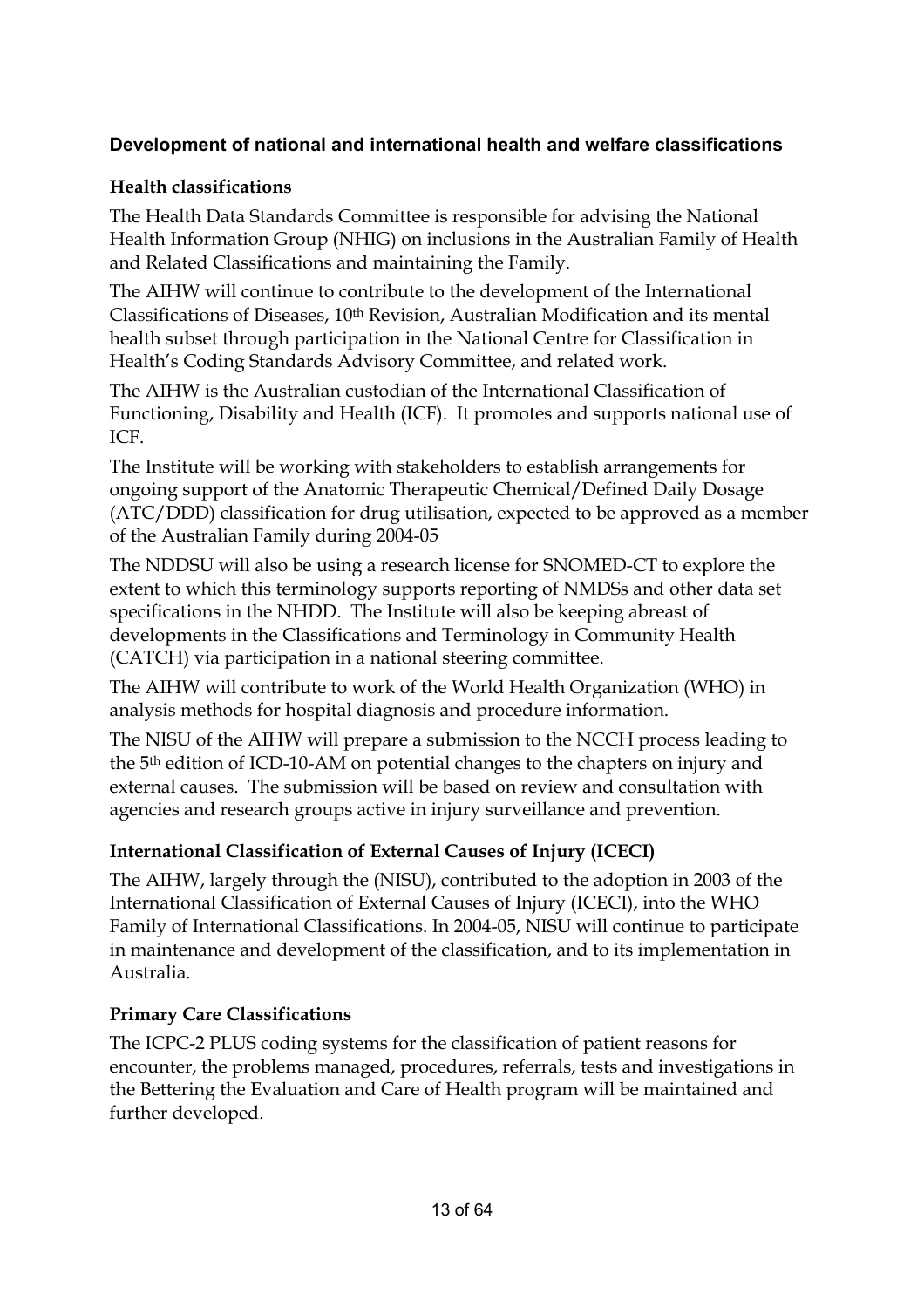The in-house pharmaceutical classification known as CAPs will also be continually updated as new drugs become available for general practice prescribing. It will also be mapped to the EAN number when the new pharmaceutical database is released.

#### **Statistical and related aspects of development, collection, compilation and analysis of health, community services and housing assistance information**

#### **Health subject matter data development**

Field-test data on the CATI survey module concerning injury will be analysed and assessed in relation to information requirements for injury prevention.

AIHW will contribute to the development of information on incidents and adverse events in health care, through analysis of adverse events reported in routinely collected data sets.

Following successful completion of stage 1 development, the Institute anticipates working with the Palliative Care Intergovernmental Forum on the second stage of development of a Community Based Palliative Care NMDS.

Refinement work will also continue for the NMDSs that are used to describe hospitals. Particular focus will be on the NMDS for Elective Surgery Waiting Times, extended stay patients in hospitals, and a classification of types of health care establishments. A report on the evaluation of the NMDS for Admitted Patient Care will be finalised and data development work, as recommended in the report, will be initiated.

The availability and quality of data on capital expenditure in the health sector will be examined with a view to identifying appropriate data sources and methods for reporting of capital expenditure on health services in total, and on hospitals, and to outlining gaps and deficiencies in the currently available data that could be rectified.

Work will also continue on improving the identification of Indigenous patients in the hospitals and mental health services databases. In particular, the AIHW will work with the states and territories to document best practice for recording these data for hospitals and for analysing the currently available data.

#### *Mental Health Services*

The AIHW will work to further develop and refine the suite of NMDSs that are used to describe Australia's specialist mental health services. This work will include the development of an NMDS for Mental Health Establishments (which will expand the NMDS for Community Mental Health Establishments to encompass all public mental health facilities and replace the Department of Health and Ageing's National Survey of Mental Health Services); and refinements for the NMDS for Community Mental Health Care and the NMDS for Residential Mental Health Care.

An evaluation of NMDS for Admitted Patient Mental Health Care will be completed.

An information paper will be prepared reviewing the availability of national data relating to mental health and housing.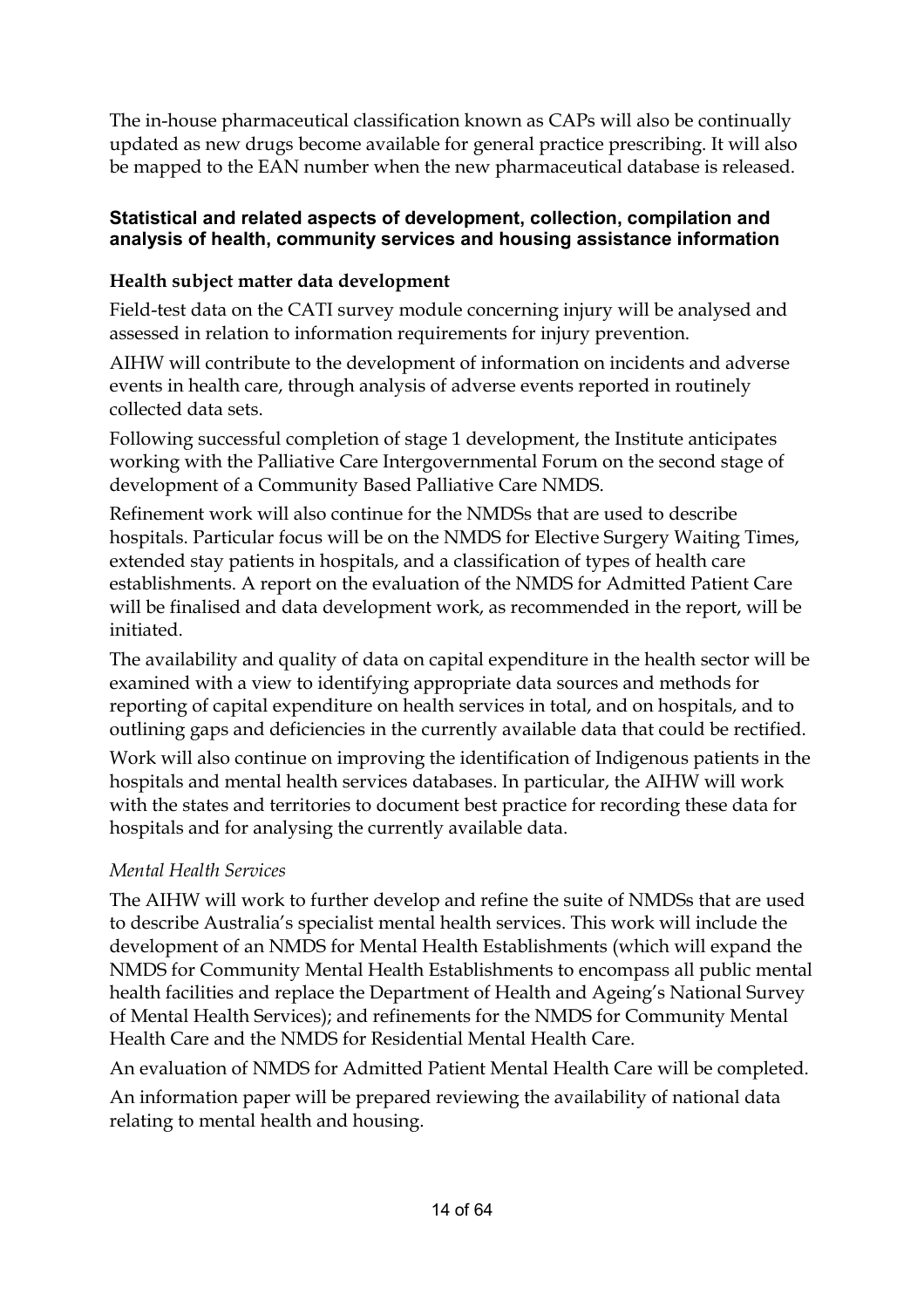Work will be undertaken to assess the current quality of Indigenous status data in the National Community Mental Health Care Database. Specific data quality issues will be identified and addressed.

#### *Hospitals*

Refinement work will continue for the NMDSs that are used to describe hospitals. A particular focus will be on the NMDS for Admitted Patient Care. A work program for data development will be prioritised with stakeholders and work will be undertaken to refine a range of data elements and data element concepts.

Work to examine the availability and quality of data on capital expenditure in the health sector will be completed, identifying appropriate data sources and methods for reporting of capital expenditure on health services in total, and on hospitals, and outlining gaps and deficiencies in the currently available data that could be rectified.

An evaluation of the NMDS for Public Hospital Establishments will be commenced.

Work will also continue on improving the identification of Indigenous patients in the hospitals. The AIHW will continue work with the states and territories to document best practice for recording these data for hospitals and for analysing the currently available data.

Data development work will also be undertaken in relation to the NMDS for Elective Surgery Waiting Times, extended stay patients in hospitals, and a classification of types of hospitals.

#### **Perinatal and reproductive data systems information model**

Development of an information model of perinatal and reproductive data systems will continue. The evaluation of the Perinatal NMDS will be published and the recommendations implemented. The recommendations of the review of the national congenital malformation and birth defects national data collection will also be implemented. Existing perinatal minimum data set items and definitions and other perinatal items with National Health Data Dictionary items will be reviewed through the National Perinatal Data Development Committee.

#### **Statistical Data Linkage**

AIHW will continue to link researchers data sets to national registers in accordance with strict ethical guidelines. Increasingly, information is required on use of a variety of services by individuals. This has given rise to demand for statistical linkage of data sets. Statistical linkage is not undertaken unless an individual's confidentiality and privacy are protected while allowing managers, planners and researchers to use risk data sets to plan comprehensive health and welfare services. The AIHW's Ethics Committee considers data linkage within the Institute that involves only identified or identifiable data.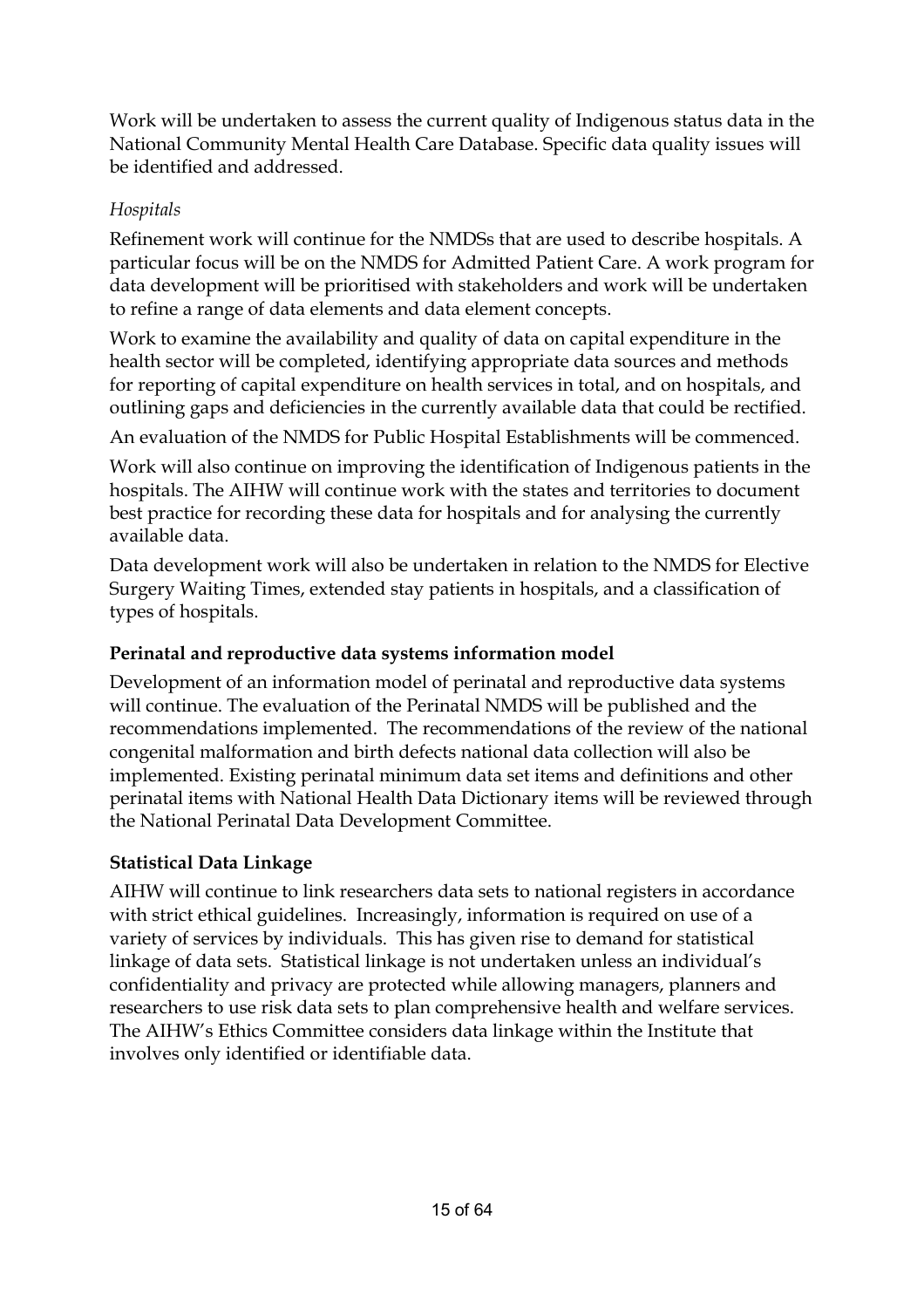#### **Data Cubes**

AIHW now has a diverse set of data cubes on its website. This allows detailed aggregated data to be accessed by researchers and planners. The cubes will be maintained and expanded.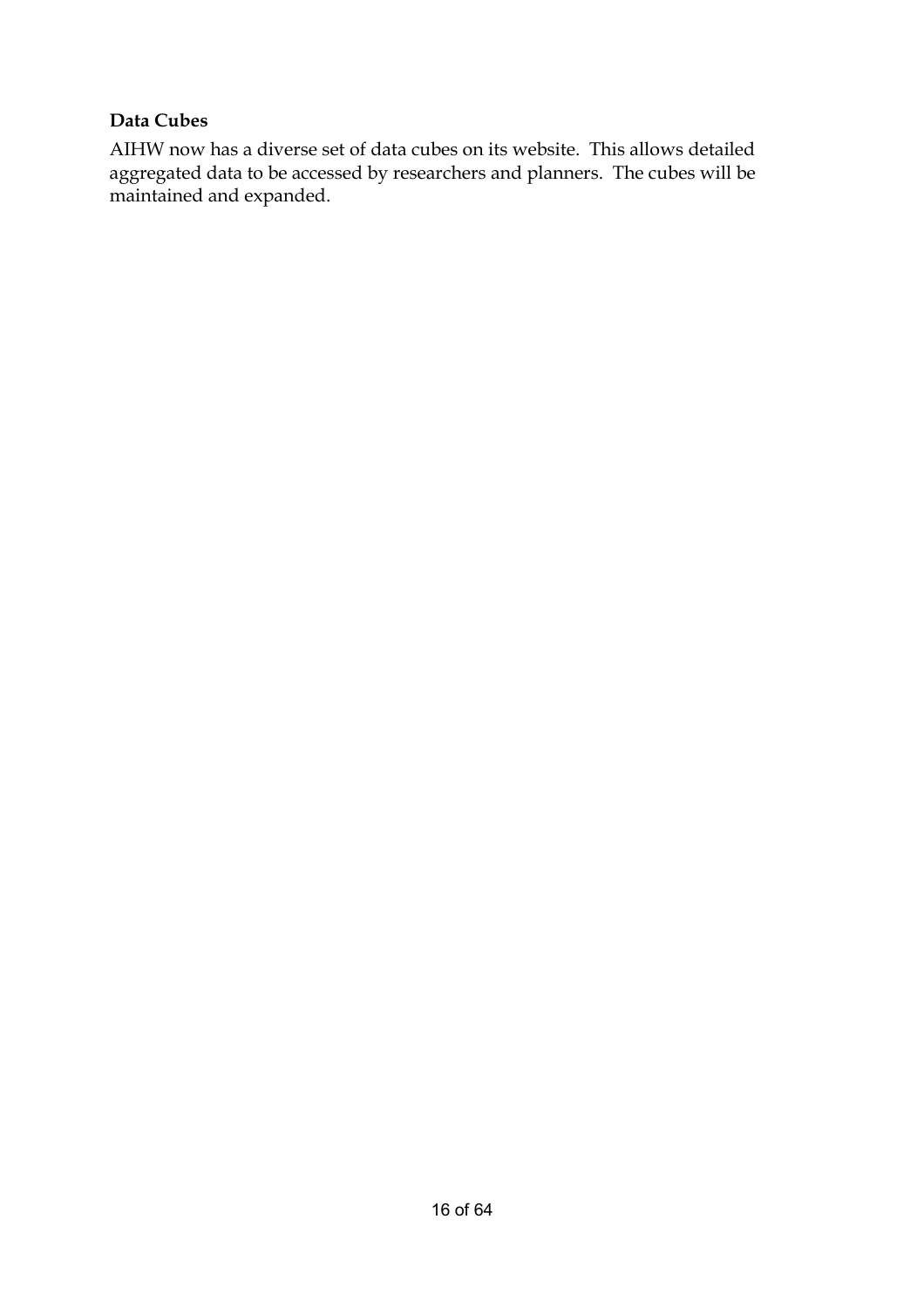#### **Output Group 2 - Planned outputs**

 METeOR (Metadata Online Registry) – a new electronic registry for national data standards incorporating enhanced information based support for data developers, users and national committee members.

*Expansion of the National Health Data Dictionary* 

*Expansion of the National Community Services Data Dictionary* 

*Version 3 of the National Housing Assistance Data Dictionary* 

Report on technical issues concerning the analysis and interpretation of injury mortality among Indigenous people

Guide to statistical methods for injury surveillance

*An integrated Information Model across Health and Community Services derived from METeOR's metadata structures* 

*Enhanced web-based work program documentation for the national health and community services data Committees* 

*New business rules for prioritisation of the Health Data Standards Committee work program and enhanced input from clinicians* 

Contribution to the development and refinement of national and international data standards

Standards Australia publication of a Guideline to Data Development in Health

Report on research into the capacity of SNOMED-CT to support national reporting of NMDSs and DSSs according to the National Health Data Dictionary specifications

Report on any gaps or inconsistencies between representation of national data standards in the national dictionaries and in archetypes

Review of consistency of HL7 message content in selected areas for consistency with the National Health Data Dictionary

Implementation of the National Community Services Data Committee's Communication Strategy including conduct of seminars, workshops, promotional stands at conferences and production of promotional material

Contribution to the Window on Women website

Update of the NHPA indicators website

NHPA asthma indicators: a technical review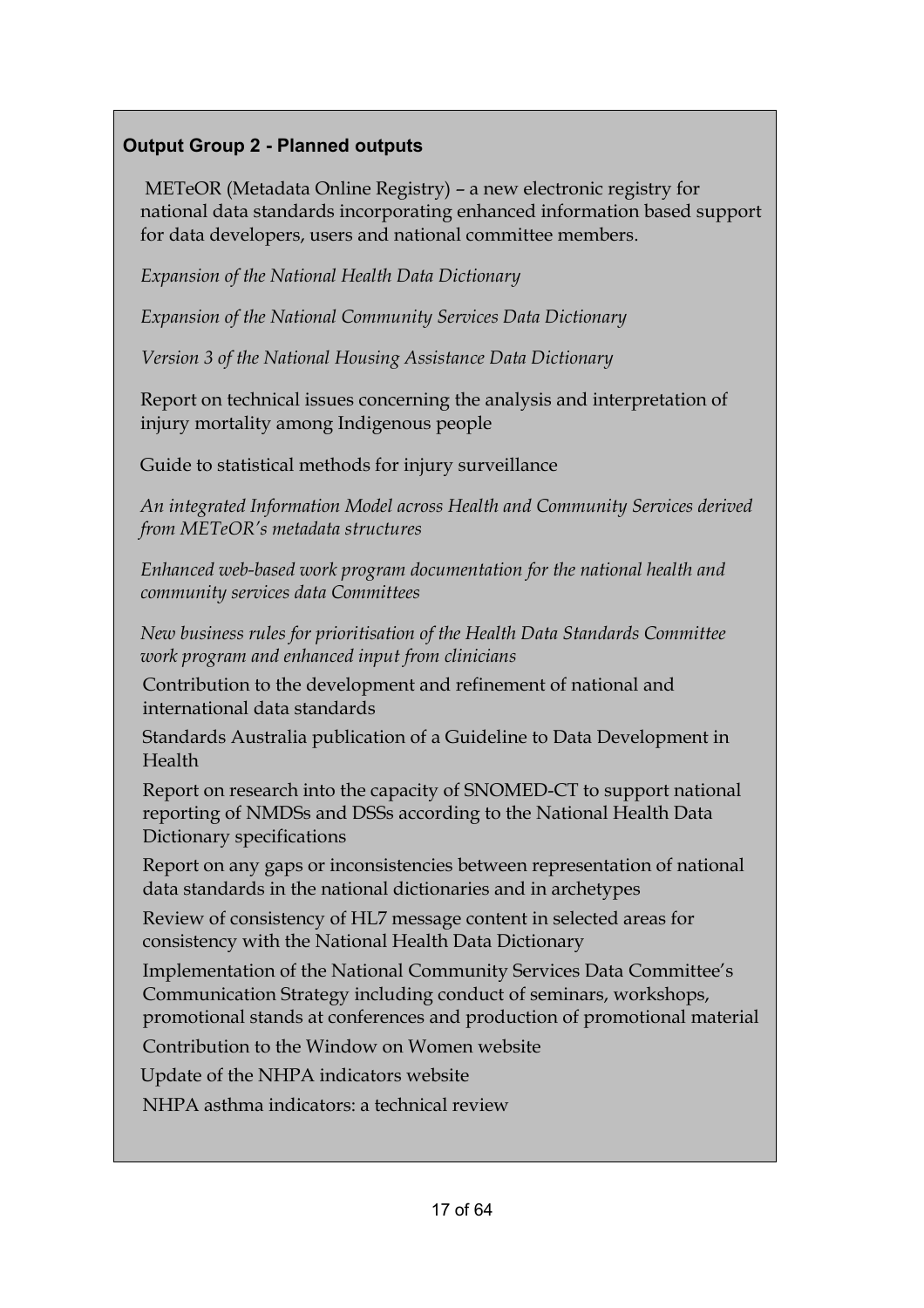Report of the evaluation of the National Minimum Data Set for Admitted Patient Care

Community mental health care 2000-01– Review of data collected under the NMDS for Community Mental Health Care

New and revised NMDSs relating to mental health services

Revisions for the NMDSs relating to hospitals

A report on the evaluation of the national minimum data set for Admitted Patient Mental Health Care

An information paper on data sources relating to housing and mental health

An information paper on data sources relating to capital expenditure in the health sector

A preliminary report on the evaluation of the national minimum data set for Public Hospital Establishments

An information paper on the quality and useability of data on Indigenous status in the National Hospital Morbidity Database

An information paper on linkage of information relating to diagnosis in the National Hospital Morbidity Database

Development/revision of nursing labour force minimum data set for inclusion in the National Health Data Dictionary

Standardisation of accounting and expenditure definitions in the *National Health Data Dictionary* and *National Community Services Data Dictionary* 

An information paper on data issues relating to the development of financial data standards for housing assistance including the Indigenous housing sector

Update of the framework used to identify special need and greatest need in housing assistance data collections

An information paper on the quality and useability of data on Indigenous households in mainstream housing assistance data sets and strategies to improve these data

Working papers on technical issues affecting the understanding and analysis of data relating the health and welfare of Indigenous people. Such issues include: adjusting data for underidentification of Indigenous people in hospital and mortality data; exploring the contribution of the Indigenous population to the overall health status measures in rural and remote areas; exploring reliable means of describing trends over time in health and welfare data for the Indigenous population; and exploring technical issues in relation to comparing Indigenous people in remote and non-remote areas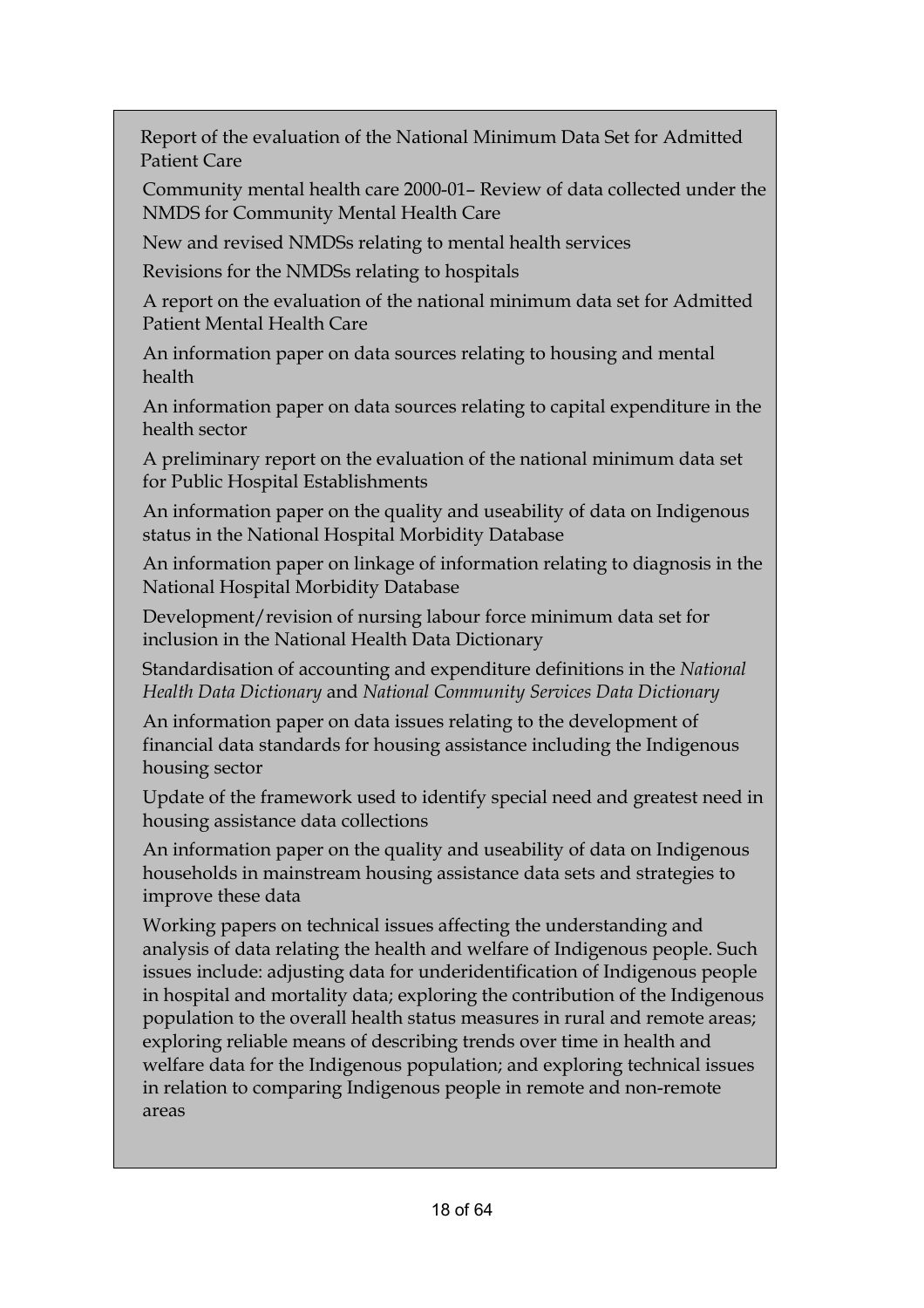# **Output Group 3:**

# **Collection and production of health-related and welfarerelated information and statistics to governments, nongovernments and community organisations**

Statistics are collected and produced in relation to:

- national data collections and reports on a wide range of health, housing and community services issues
- national data collections in specialised areas through outsourcing and collaborative arrangements with universities

#### **Objectives**

- To provide authoritative, high quality, timely and accessible statistics, guided by user needs, about the health and welfare of Australians, its determinants and health service provision and use.
- To develop and maintain standards, databases and other infrastructure to facilitate the analysis and dissemination of these statistics, and
- To provide objective and responsive health and welfare statistical services for clients.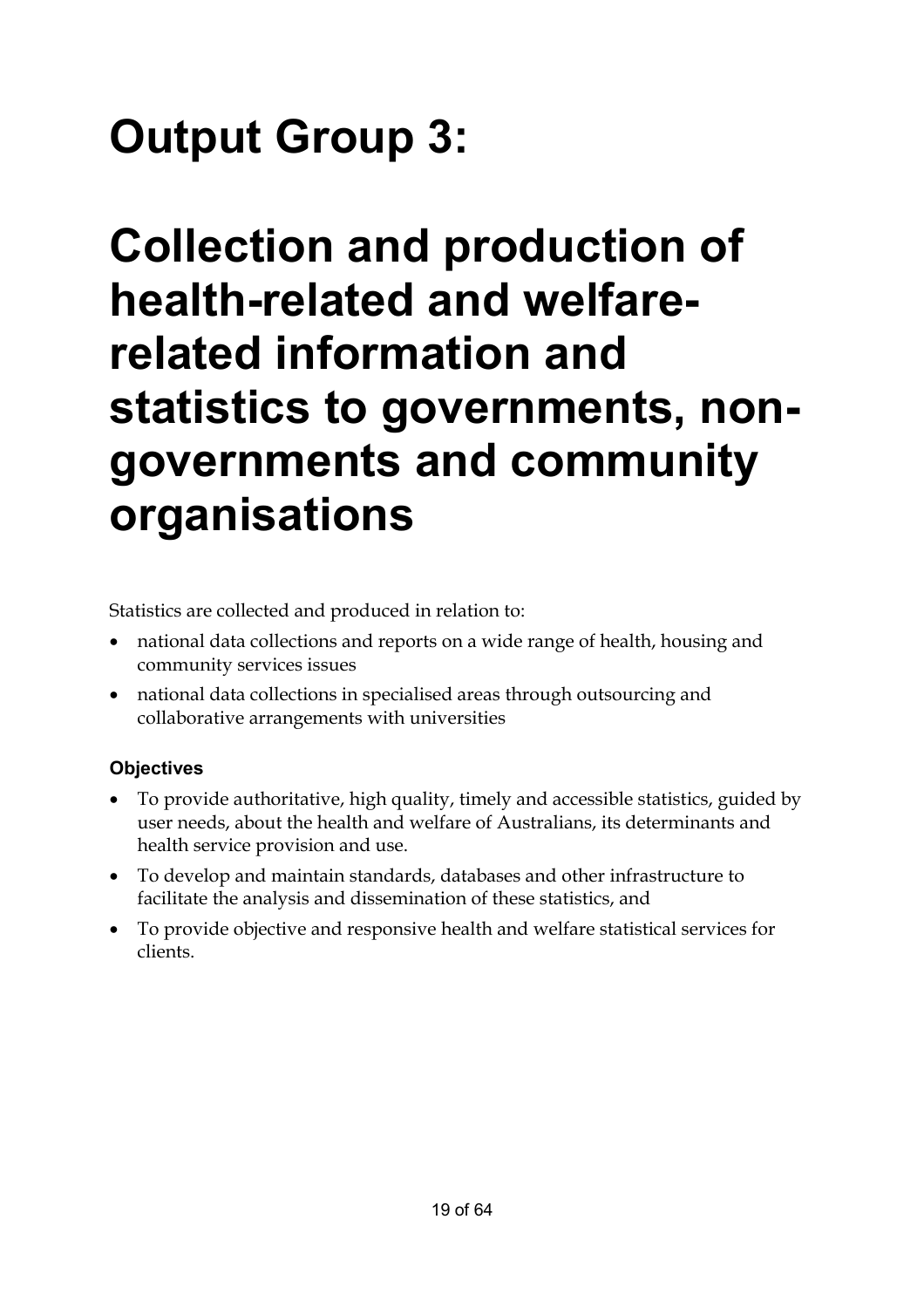# **Health Division Work Plan**

### **Health of Australians and of specific populations**

#### **Objectives**

- Compile information and report on the health of Australians using a variety of health indicators and summary measures.
- Monitor and report on the incidence/prevalence, illness, disability and mortality of diseases and health conditions, particularly those that have been declared National Health Priority Areas.
- Develop data standards and maintain population health data derived from registers, surveys and other administrative sources.
- Facilitate the ethical use of population health databases for epidemiological studies and other health research.

#### **Health indicators and summary health information**

#### **Planned Activities**

#### **Mortality**

The national mortality database and National Death Index will be maintained and improved through a memorandum of understanding with State and Territory Registrars of Births, Deaths and Marriages and consultations with the Australian Bureau of Statistics. The data will be used to publish reports on mortality surveillance, cancer mortality, and mortality of National Diabetes Register participants. The AIHW web-site portal on mortality will also be enhanced. The General Record of Incidence of Mortality (GRIM) work books will be maintained on the AIHW website and state-specific work books have been developed in addition to the national ones. Ad hoc data request service relating to the national mortality database will be continued.

A trend analysis will be undertaken of mortality associated with various chronic diseases. In particular, micro-epidemiological transitions observed in specific chronic disease will be interpreted in terms of changes in underlying risk factors.

Production of a series of annual reports on injury mortality will continue.

#### **Health inequalities**

Bulletins on health differentials for key population groups from population health data collections will be prepared and published. Collaboration with the Queensland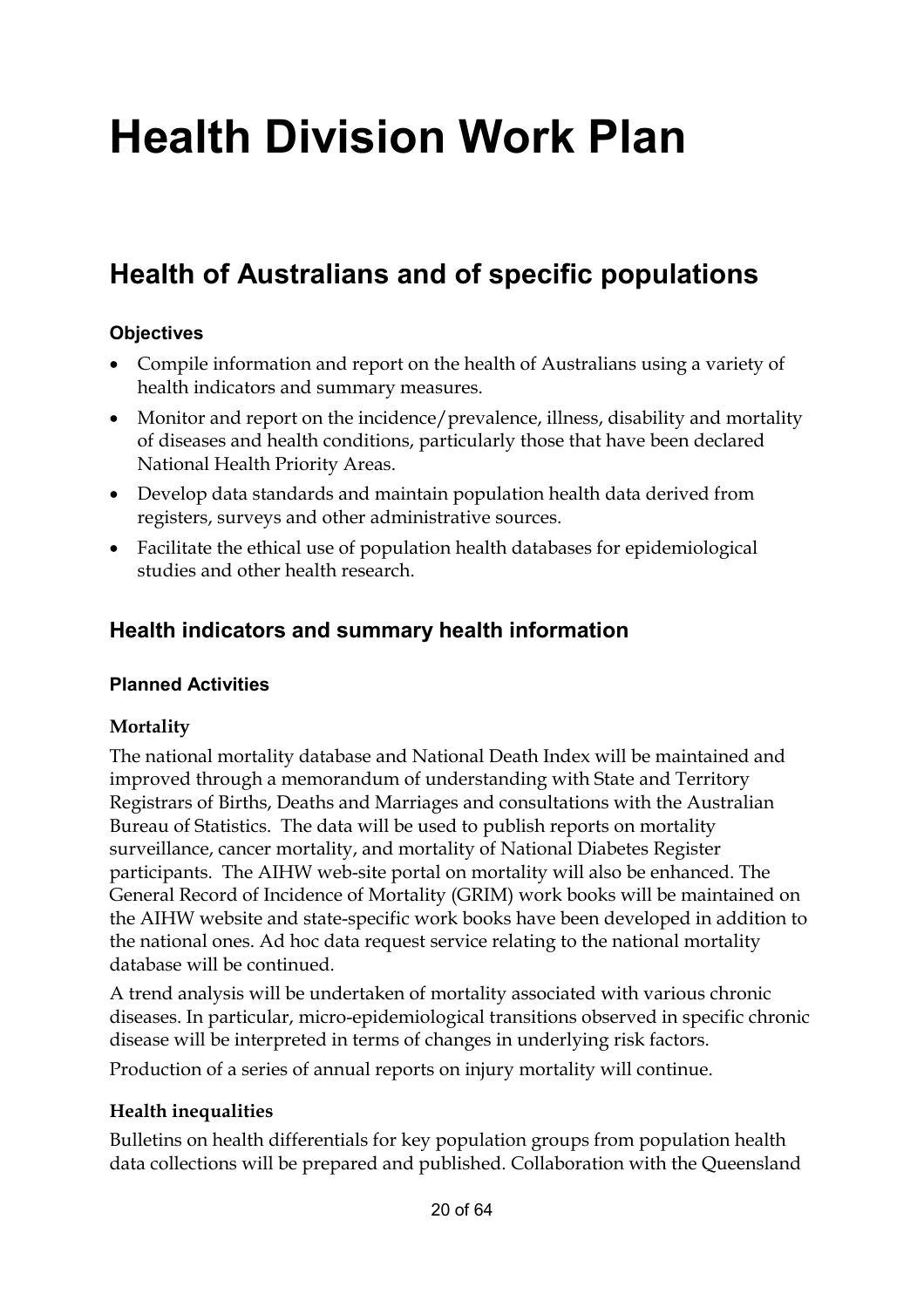University of Technology in their PHERP funded health differentials initiative will be maintained.

#### **Men's Health**

A report on men's health will be developed.

#### **International comparisons**

Australian health and demographic information for the OECD Health database will be coordinated and supplied. Support for OECD projects, including the OECD Health Project, will be provided as needed.

A data repository for Australian health and demographic data supplied to WHO will be maintained and continue to be made available on the AIHW web site. International data on cancer incidence, mortality and survival will continue to be monitored.

#### **Public Health Information**

Work on public health will focus on the following areas: accessibility of national public health information, communicable diseases, and potentially avoidable mortality and hospital admissions. The proposed collaboration with the University of Adelaide for the operation of the AIHW Public Health Information Development Unit will be formalised in 2004-2005.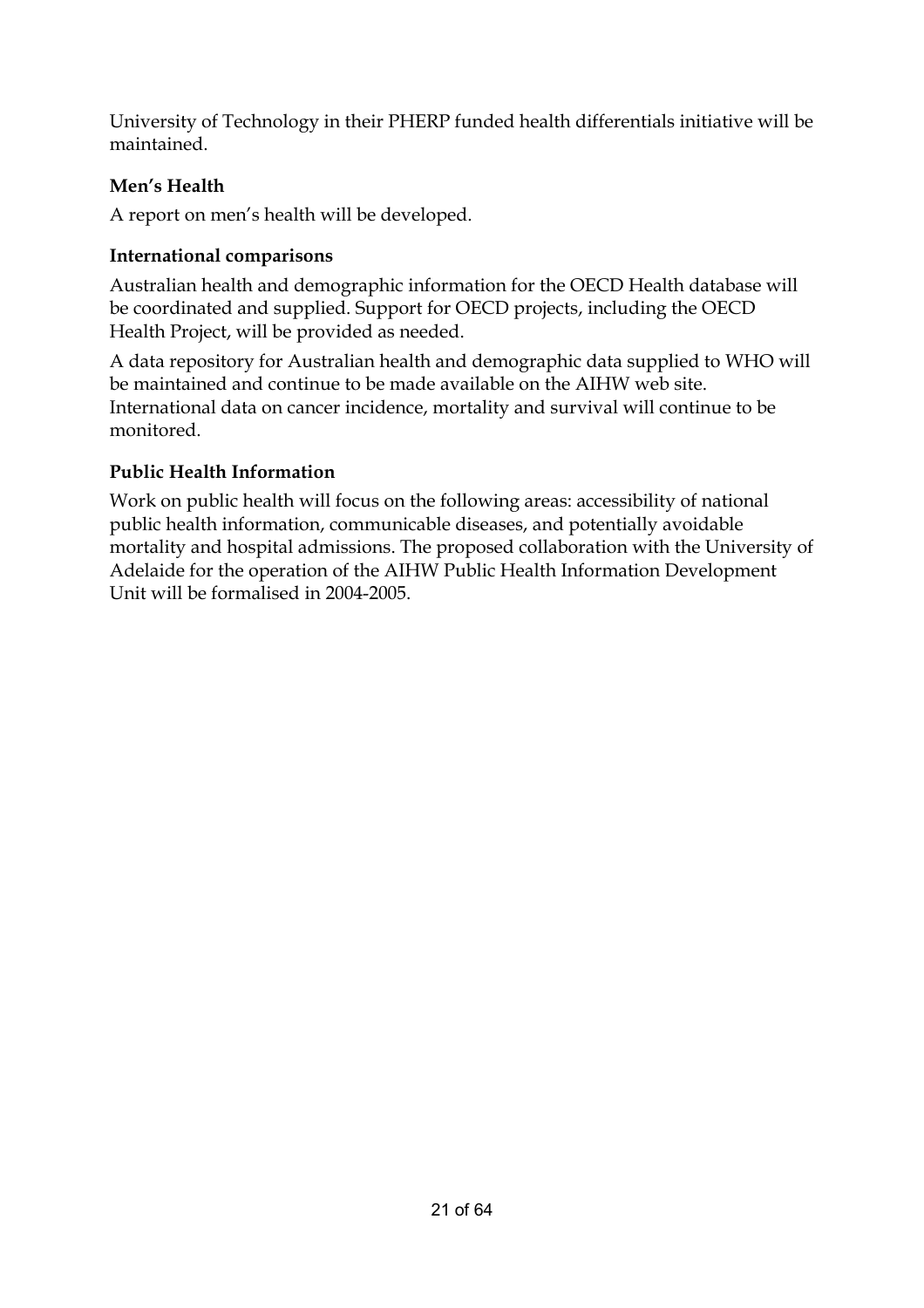#### **Planned outputs - Health indicators and public health information**

*A classification of public health activity* 

*A report on the improvements in the health of Australians through public health initiatives* 

*A report on Indigenous identification in communicable diseases data, including strategies and options to improve Indigenous identification in communicable disease reporting* 

*Hospitalizations avoidable through ambulatory care interventions* 

*Analysis of potentially avoidable mortality* 

*A guide to the use of population health data and resources for primary health care* 

*A profile of chronic diseases and associated risk factors for Divisions of General Practice* 

*Mortality during the twentieth century in Australia* 

*Report on cost of diseases 2000-01* 

*Australian burden of disease – premature mortality 1997 to 2001* 

*Long term mortality data for AIHW website* 

*Health inequalities in Australia: morbidity, health-behaviours, risk factors, and health service utilisation. (Co-authored with Queensland University of Technology)* 

*Health inequalities in Australia – occupation* 

A data archive for health data and analyses provided to WHO from official Australian sources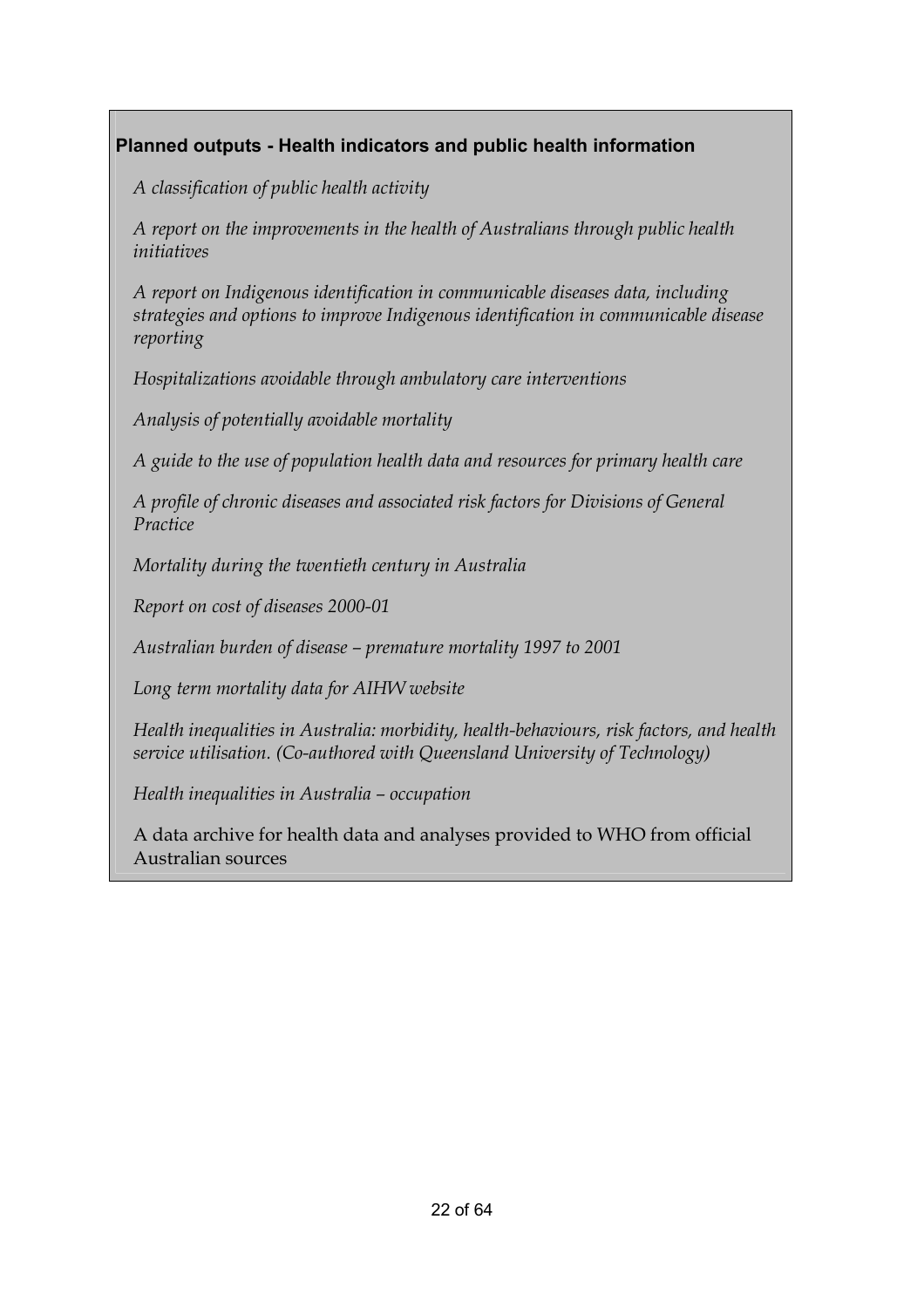#### **Disease monitoring**

#### **Planned Activities**

#### **National Health Priority Areas**

The Institute is responsible for the surveillance and monitoring of National Health Priority Areas (NHPA), under the guidance of the National Health Priority Action Council (NHPAC).

Progress in the priority areas of cardiovascular health, injury prevention and control, mental health, cancer control, diabetes mellitus, asthma, arthritis and musculoskeletal disorders will be monitored using defined national indicators. Indicatorbased time-series information will be posted on the Institute's website, with indicators for asthma being reported on for the first time later in the year. The NHPA website will be maintained and updated as and when new data become available.

Input to the NHPAC and National Health Priority Performance Advisory Group.

In particular input to their Strategic Directions for the Australian Health Ministers Advisory Council (AHMAC) will be made as required.

#### *Cardiovascular health*

AIHW will continue to monitor cardiovascular disease including its risk factors, levels of disease, health services, and health outcomes. Work planned for 2004-05 includes reports on: coronary heart disease in Aboriginal and Torres Strait Islander peoples, inequalities in cardiovascular disease more generally, and stroke. The details of these analyses are still to be discussed with the funders.

The cardiovascular database on the AIHW website that includes data on mortality and procedures will be regularly updated.

AIHW will provide data and information to the National Heart, Stroke and Vascular Health Strategies Group through membership of this group.

#### *Cancer control*

The National Cancer Statistics Clearing House will be maintained and access for research and statistics will continue to be facilitated.

National trends in cancer incidence, survival, general practice consultations, hospital treatment and mortality will be monitored, as will program performance indicators for BreastScreen Australia and the National Cervical Cancer Screening Program. Statistical reports as requested by the Department of Health and Ageing will be prepared for the National Bowel Cancer Screening Pilot Program.

#### *Injury prevention and control*

This program is provided through the AIHW National Injury Surveillance Unit (NISU). Reporting during 2004-05 will include periodic statistical reports, thematic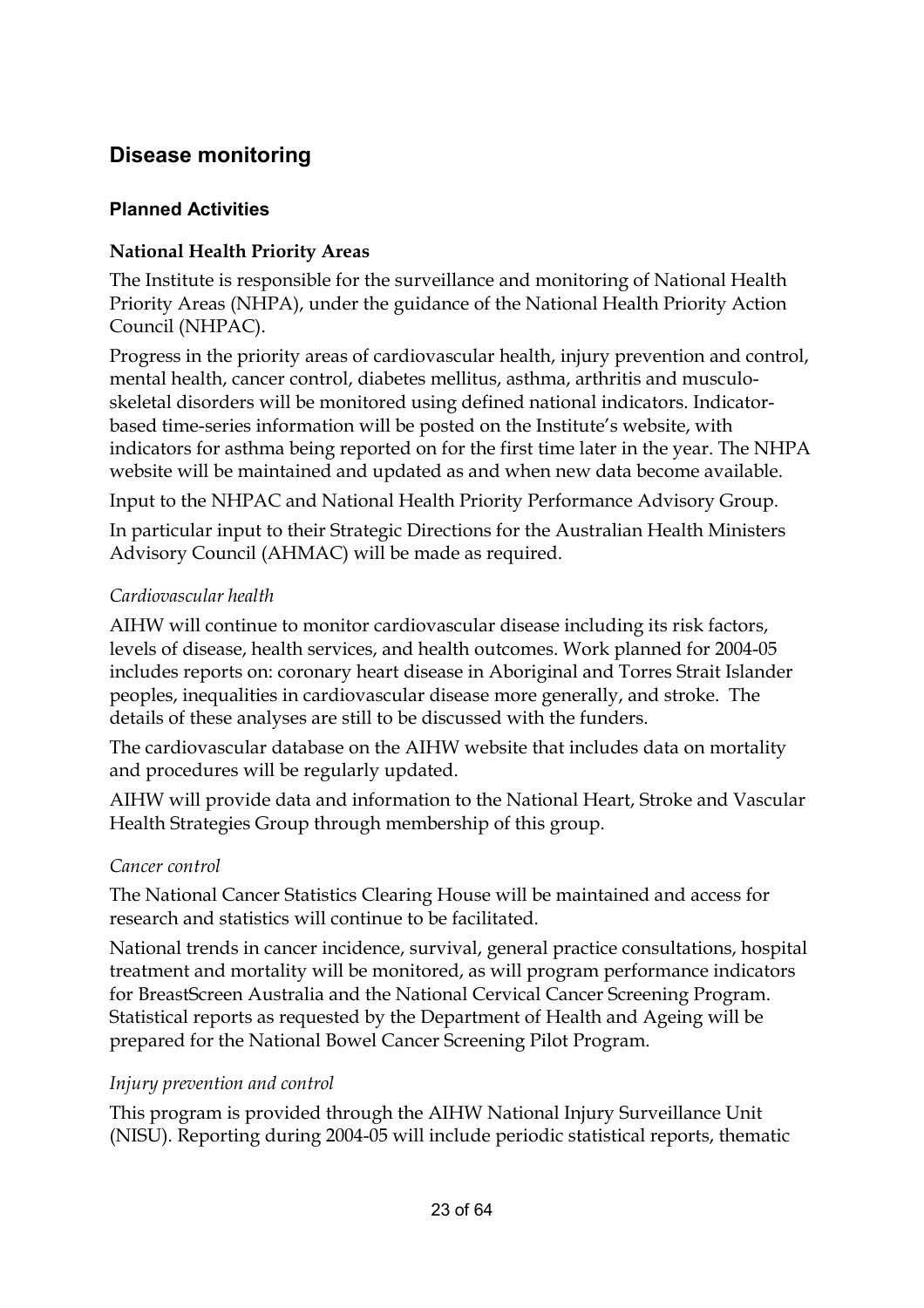reports and technical and special-purpose reports. The annual program is based on a three-year forward plan.

Periodic statistical reports will be published on injury mortality, hospitalised injury and persisting spinal cord injury. A trial edition will be prepared of a statistical report to underlie biennial status reports on the proposed new national injury prevention policy. Thematic reports will be produced on hospitalised fractures; social and cultural distribution and variations in hospitalised injury due to falls by older persons; hospitalised injury involving Aboriginal and Torres Strait Islander persons, and hospitalised injury due to sport. Analyses will commence on mortality and hospital utilisation following spinal cord injury.

Technical advice and development projects will include a submission proposing changes to the injury and external causes chapters in the 5th edition of ICD-10-AM; enhancement of a probability-of-death severity scoring method by taking account of comorbidity; technical report and assessment of data quality issues relevant to Indigenous injury mortality; further input to the evaluation and development of an injury prevention question module for population surveys; technical assessment of aspects of multiple cause mortality data; and continued input to the development and maintenance of the International Classification of External Causes of Injury (ICECI). NISU will participate in a three year project, commencing during 2004-05, to investigate and improve the quality of external cause coding of hospital data. This project is funded under the ARC Linkage program.

The Australian Spinal Cord Injury Register will be maintained, in accordance with new governance arrangements put in place in 2003. The database application housing the Register will be redeveloped. The Australian Register of Injury Prevention Personnel will be maintained, and the next three issues of the Injury Issues Monitor will be published. An extensive program of provision of expert advice and representation will continue, mainly through membership of national and international bodies.

During 2004-05, the National Injury Surveillance Unit will convene a workshop on the operation and use of spinal injury registers in Australia and the USA, in conjunction with the Australian and New Zealand Spinal Cord Society Confernece.

#### *Diabetes mellitus*

The objectives of the Institute's National Centre for Monitoring Diabetes are to set standards and develop and coordinate data to monitor diabetes, risk factors, complications and outcomes of public health interventions and treatment strategies.

The National Diabetes Register (NDR) will be maintained, and access for research and statistics will continue to be facilitated. Significant redevelopment of the Register continues, including expansion of the data supplied for inclusion.

Planned monitoring reports for 2004-05 cover the areas of pharmaceutical use, an update on mortality from diabetes, as well as continued reports analysing results from the NDR. The details of these analyses are still being discussed with the funders.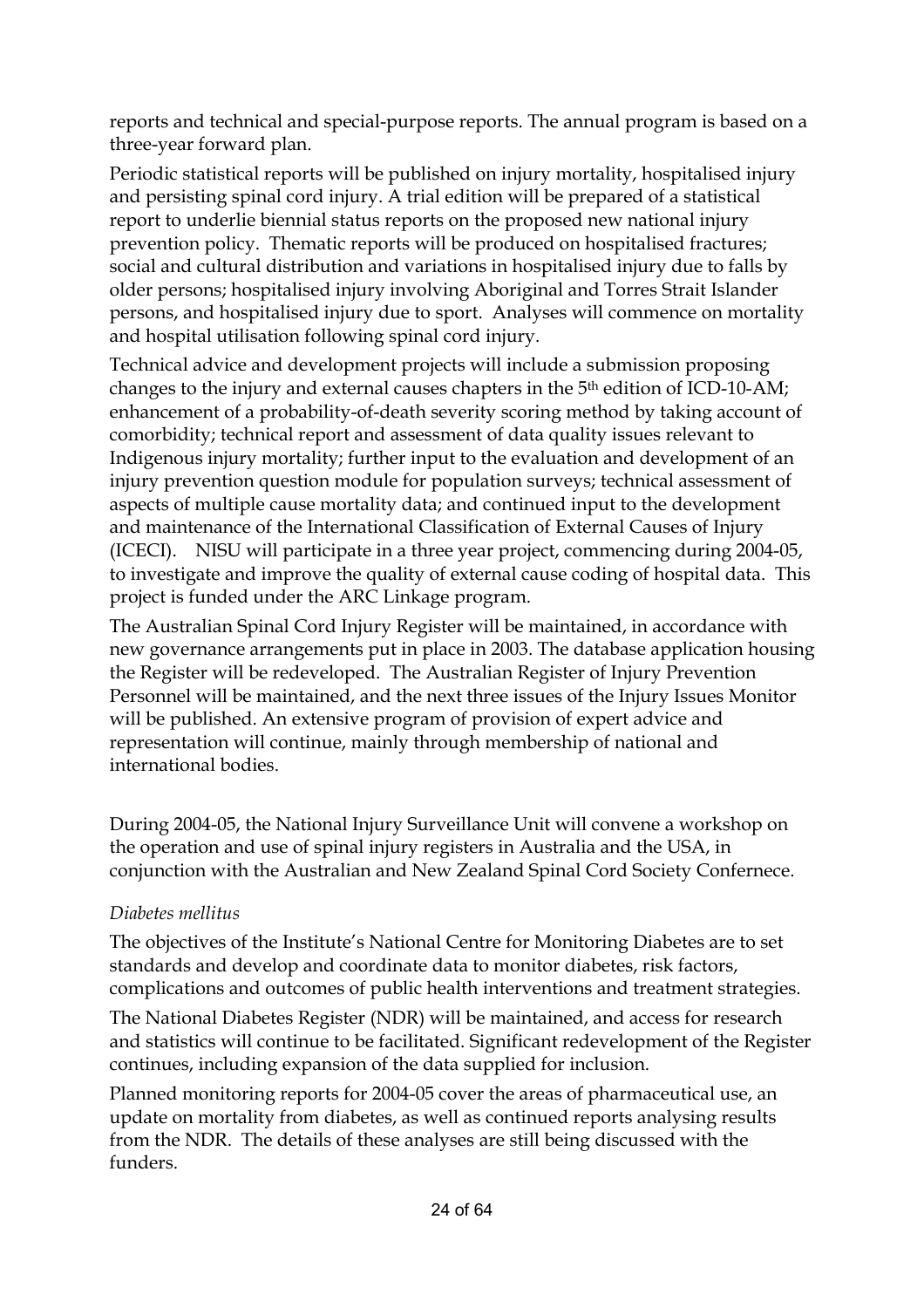In addition, a pilot project between the Health Insurance Commission (HIC) and AIHW will be undertaken on the topic of diabetes. The aim of the project is to explore how HIC databases can add to our knowledge and understanding of the health and medical treatment of Australians, either on their own or when in conjunction with AIHW databases.

AIHW will continue to respond to the information requirements of the National Diabetes Strategies Group as required.

#### *Asthma*

The Institute is responsible for regular asthma surveillance and reporting on it to the Australian Health Ministers through NHPAC. This work is being undertaken through the Australian System for Monitoring Asthma. A Collaborating Unit, the Australian Centre for Asthma Monitoring, has been established at the Woolocock Institute of Medical Research in Sydney, to manage the surveillance activities of the System.

During 2004-05, several reports will be published including a report on recommendations on measurement of quality of life in people with asthma, a national asthma data development plan, a report summarising existing knowledge on costs of asthma, and a second report on asthma in Australia.

#### *Arthritis and musculoskeletal diseases*

The Australian Health Ministers have recently declared arthritis and musculoskeletal diseases as the seventh National Health Priority Area. Work will be initiated on generating baseline information for this set of diseases and conditions in 2004-2005.

#### **Other chronic diseases**

The Institute will continue its work on chronic diseases, under the guidance of the National Public Health Information Working Group (NPHIWG). Several issue specific reports will be developed in 2004-05. These include prevalence and impact of chronic respiratory diseases, kidney disease, and metabolic syndrome. Self-reported prevalence for a set of long–lasting conditions will also be studied.

#### *Chronic diseases website*

A website has been developed to provide national information on chronic diseases and their risk factors. The website will be expanded and updated in 2004-05 to include the most recent statistics on the outcomes of chronic diseases.

#### *Environmental risk factors for chronic respiratory diseases*

Previous work by the AIHW has identified a number of environmental risk factors for chronic respiratory diseases. In 2004-05 the AIHW will expand this work and produce a bulletin outlining these risk factors and their impacts.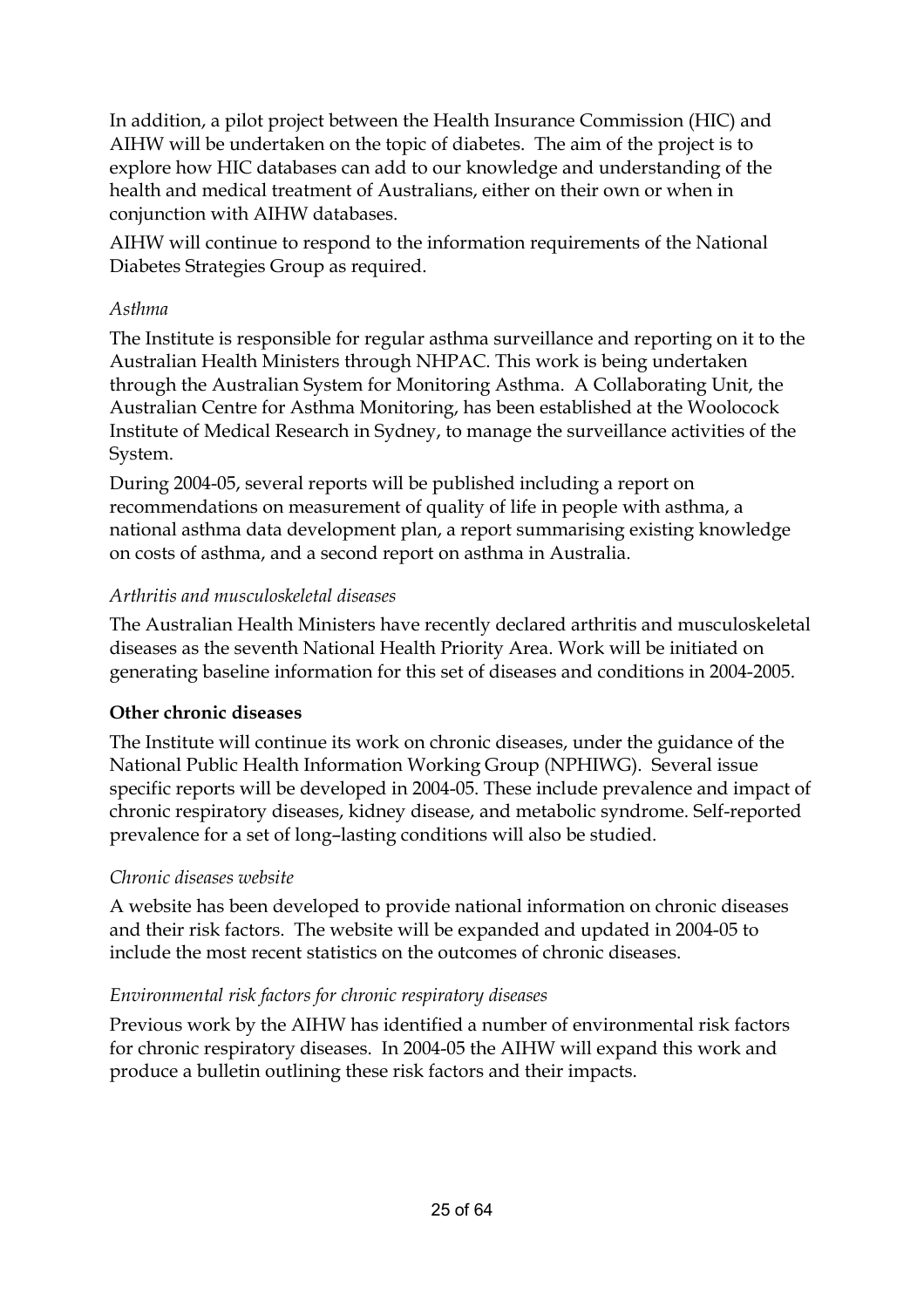#### *Role of chronic degenerative diseases in ageing*

The AIHW has studied the role of chronic diseases in premature ageing and mortality. This work will be expanded in 2004-05 to include functioning and disability.

#### *Chronic diseases and risk factors monitoring*

A second report on chronic diseases and risk factors will be developed. Unlike the first (2001) report, which provided baseline information on a set of 12 chronic diseases and 7 risks factors, the second report will take a more topical, crosscutting approach to chronic disease monitoring. Issues to be covered include regional differences, co-morbidity, effects of ageing and multiple risk factors. Some parts of the report will be developed prior to its release, and be issued as bulletins.

#### **Child Dental Health Survey**

Unit record data provided by State and Territory health authorities will be analysed to show the oral health status of children cared for by the school dental services and the provision of care to those children. Emphasis is being placed on working with State and Territory health authorities to derive data from computerised clinical and management information systems. Reporting formats will continue to be revised to expand upon the range of information provided in the annual national report.

#### **Adult oral health**

The oral health of adults receiving public-funded dental care is being monitored through the Adult Dental Programs Survey. Emphasis is placed on ensuring appropriate data are collected from all States and Territories so as to enable comparison with earlier collections and to ensure that ongoing collection is linked to computerised clinical and management information systems in as many States and Territories as possible. Where appropriate, manual methods of collection will be maintained.

#### **Oral health of special groups**

The oral health of Aboriginal and Torres Strait Islander persons will be described through collaborative data collections commenced with a number of Aboriginal communities. Data collection includes oral health and service provision items with an emphasis on linked general health information.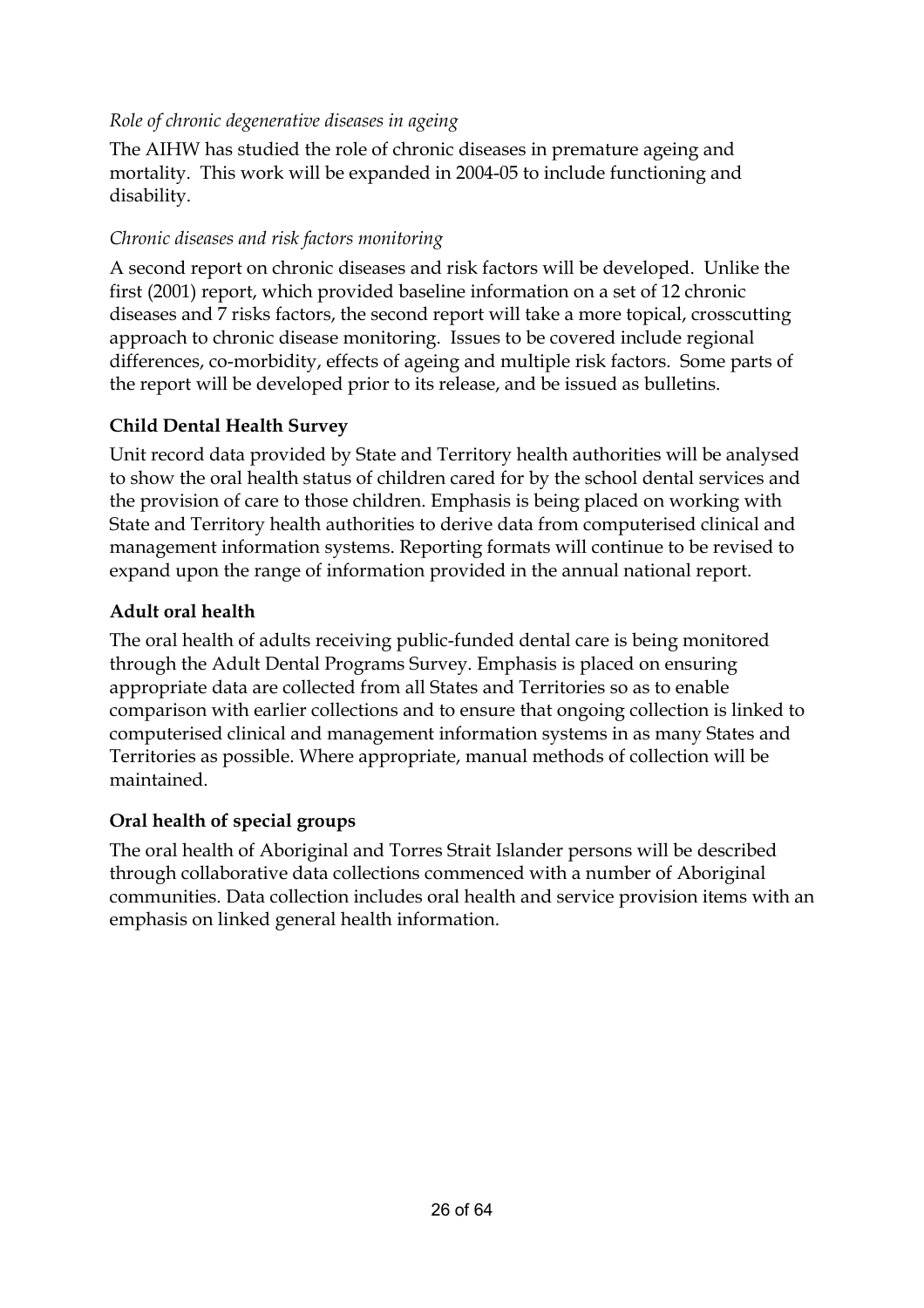#### **Planned outputs - Disease monitoring**

Surveillance reports on injury occurrence: mortality; morbidity; and spinal cord injury

Thematic reports on hospitalised fractures; social and cultural distribution and variations in hospitalised injury due to falls by older persons; hospitalised injury involving Aboriginal and Torres Strait Islander persons; hospitalised injury due to sport; hospitalised drowning and near-drowning.

Trial edition of a statistical report to underlie biennial status reports on the proposed new national injury prevention policy

Technical reports and papers on: proposed changes to the injury and external causes chapters in the 5th edition of ICD-10-AM; enhancement of a probability of death severity-scoring method by taking account of comorbidity; assessment of data quality issues relevant to Indigenous injury mortality; further input to the evaluation and development of an injury prevention question module for population surveys; technical assessment of aspects of multiple cause mortality data; and statistical methods for injury surveillance.

Technical reports and papers on: proposed revisions to Chapters 19 and 20 of ICD-10-am; linkage of spinal register data; injury prevention module for population surveys; methods for detecting and reporting change and difference in injury indicators; multiple-cause code injury mortality data; occupational details of deceased on death certificates; and ICECI developments.

Three issues of the periodical *"Injury Issues Monitor"* 

*Cancer in Australia 2001* 

*Mortality from Motor Neurone Disease in Australia* 

*Burden of cancer in Australia 2001* 

*Cervical cancer screening in Australia 2001–2002*

*BreastScreen Australia monitoring report 2001–2002* 

*Coronary heart disease in Aboriginal and Torres Strait Islander people* 

Bulletin on stroke

Publication of literature review on the relationship between cardiovascular disease and overweight and obesity

*National Diabetes Register 2002*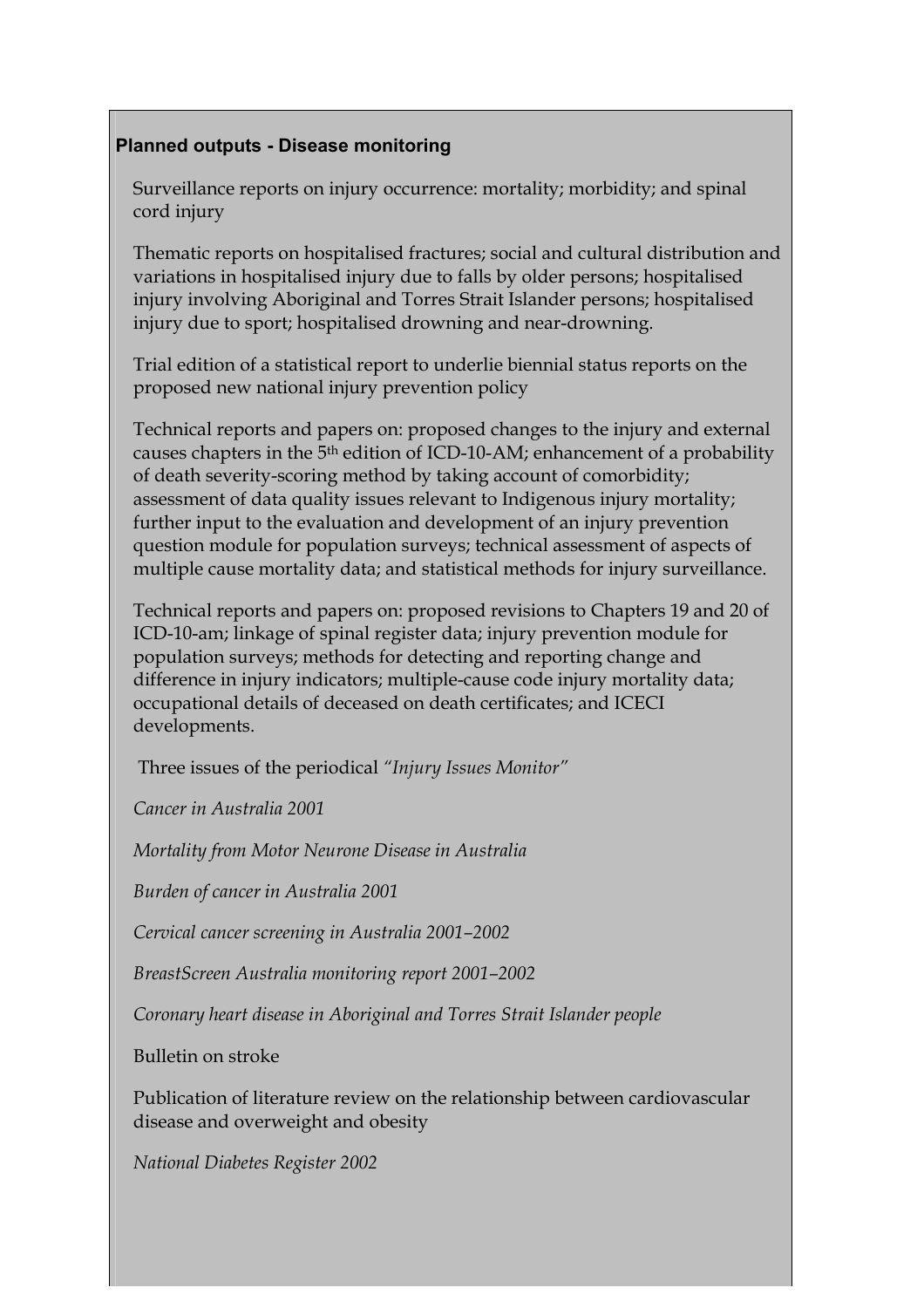Diabetes analysis bulletin: content to be discussed with advisory committee

Bulletin on inequalities in cardiovascular disease

Bulletin on the Incidence of Type 1 diabetes in people <40 years

*National Diabetes Register 2002* report

Bulletin on pharmaceutical use by people with diabetes

Data briefing updating diabetes-related mortality

Joint report with HIC on diabetes

*Asthma in Australia 2003* 

*Impact of asthma in Australia* 

*Indicators for monitoring NHPA asthma* 

*2001 Child Dental Health Survey* 

NHPA indicators website

*Trends in prevalence of complete tooth loss among Australians, 1979-2002* 

*Dental satisfaction survey 2002 Technical Report* 

*Impacts of oral disorders among adults in the United Kingdom and Australia* 

*Satisfaction with dental services* 

*Evaluating the role of dental behaviour in oral health inequalities* 

*State/Territory variation in access to dental care among adults and children, 1994- 2002* 

*Trends in dental decay among adults in the public dental services* 

*Access to dental care among special target groups* 

*Urban and rural variations in social determinants of oral health* 

*Oral health of Aboriginal patients receiving public-funded dental care* 

*Clustering of risk behaviours for oral and general health* 

*Costs and cost barriers to dental care in the Australian population*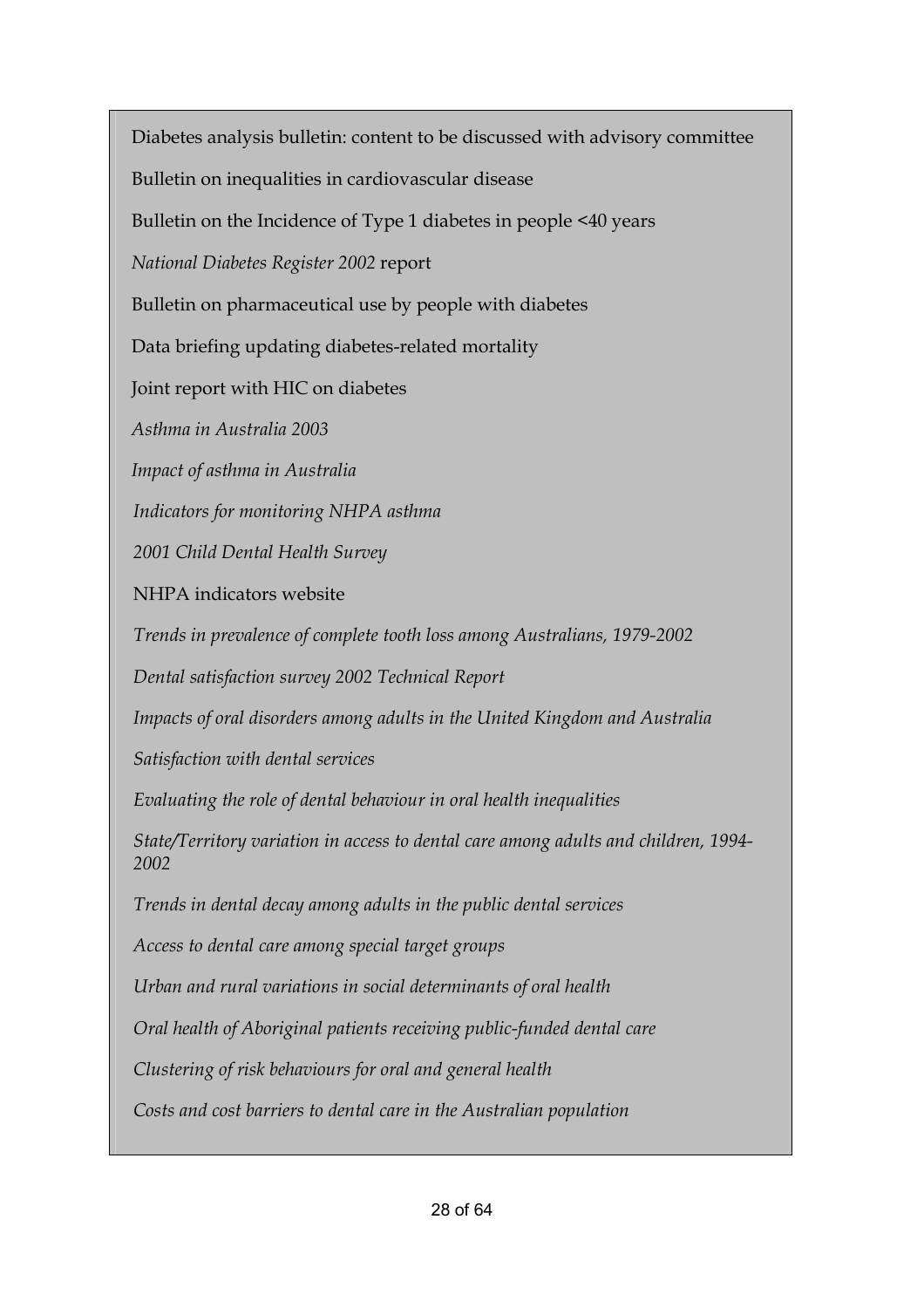*Trends in access to dental care among adults and children, 1994-2002* 

*Childhood circumstances, psychosocial factors and oral health in adulthood* 

*Validity of self-assessed decayed, missing and filled teeth Oral health of Aboriginal Australian children* 

Regional reports on Aboriginal Oral Health

*Oral health and access to dental care among older Australians* 

*Migrants access to dental care* 

Development, standardisation and regular updating of NHPA indicators

Chronic disease monitoring strategy

Develop indicators for monitoring chronic diseases and risk factors

Management of Australian System for Monitoring Asthma

Develop and finalise NHPA monitoring indicators for arthritis and musculoskeletal diseases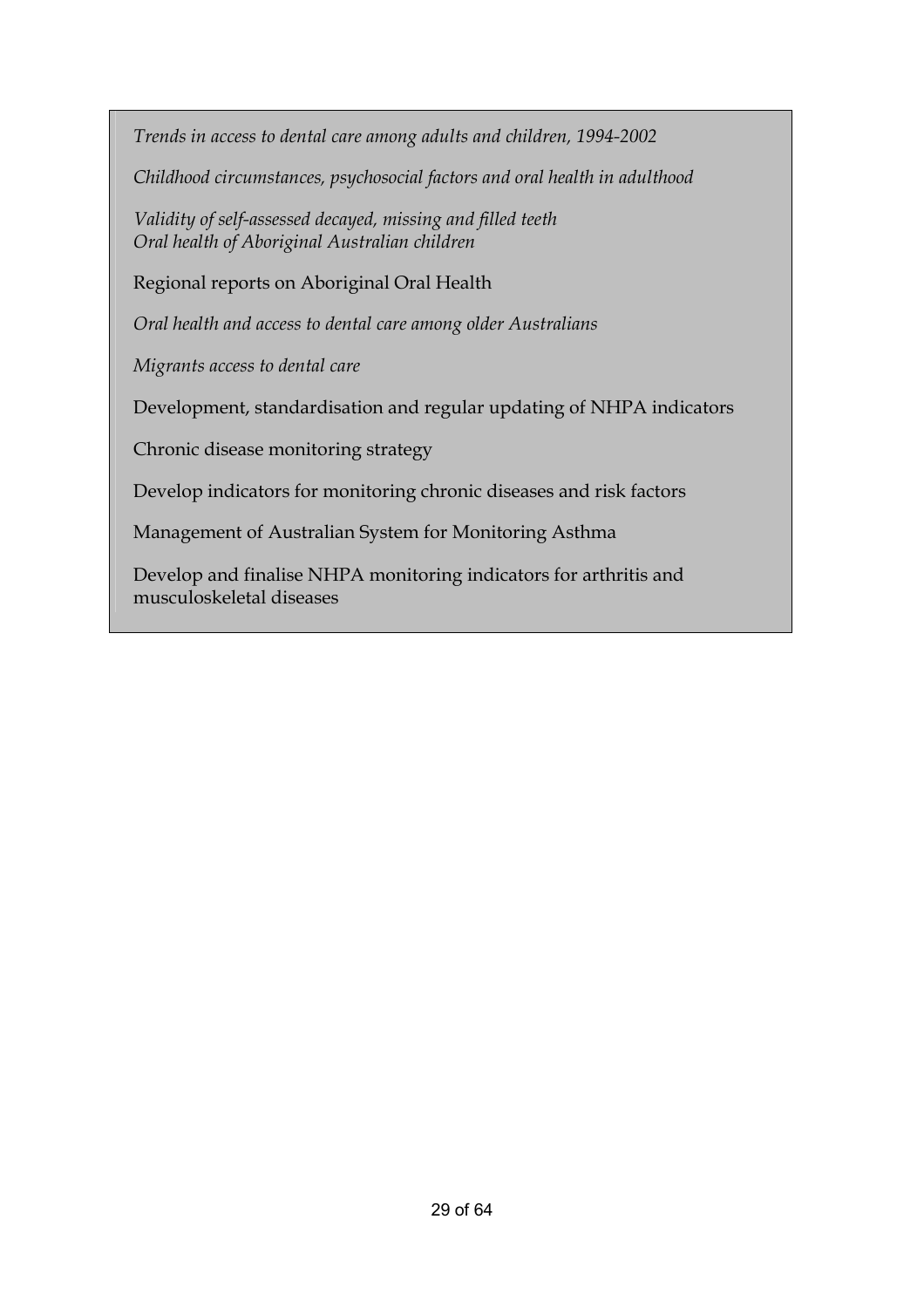#### **Other dimensions of health**

#### **Older persons influenza vaccination status**

The Institute will undertake a survey of older persons influenza and pneumococcal vaccination status on behalf of DoHA. Results of the survey inform management and planning of the Older Persons Influenza Vaccination Program administered in each jurisdiction, as well as the proposed Pneumococcal Vaccination Program for Older Australians.

#### **Communicable diseases**

The Institute will continue to participate in the activities of the Communicable Diseases Network of Australia.

#### **Vaccination preventable diseases**

The collaboration with National Centre for Immunisation Research and Surveillance of Vaccine Preventable Diseases, through representation on its management and scientific advisory committees will be maintained.

#### **National HIV epidemiology**

A collaboration will continue with the National Centre for HIV Epidemiology & Clinical Research to maintain and enhance its data collections.

#### **Planned outputs – Other dimensions of health**

*Report on 2003 Older Persons Influenza Vaccination Survey*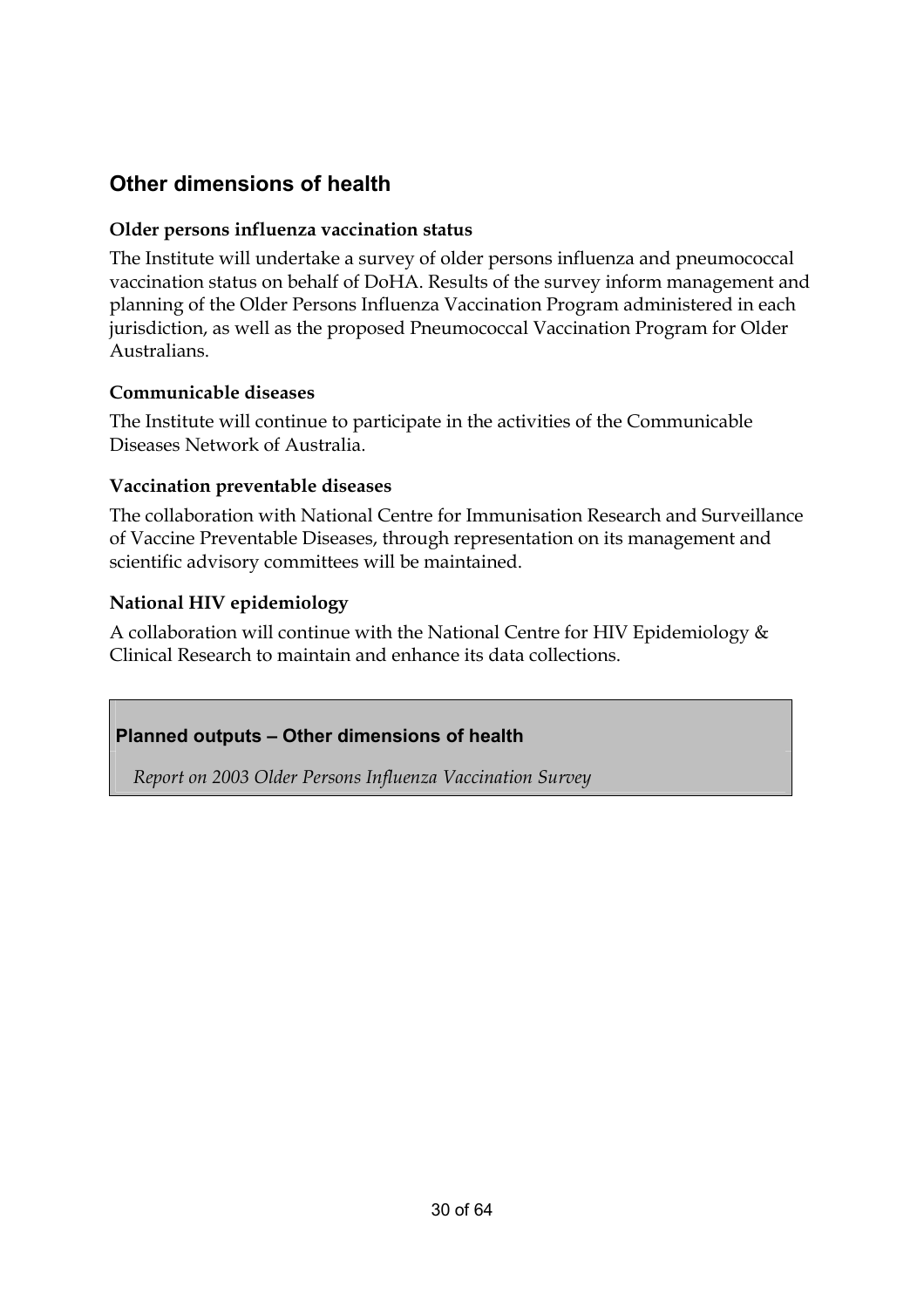#### **Health of population groups**

#### **Planned Activities**

#### **Child and Youth Health and Wellbeing**

With input from the National Child and Youth Health and Wellbeing Advisory Group and other experts, new youth health and wellbeing indicators will be developed. Work will be undertaken on a report on Youth Health and Wellbeing. The Institute will act as the Secretariat to the AIHW Child and Youth Health Information Advisory Group.

#### **Maternal and perinatal health**

With input from the newly appointed National Birth Anomalies Steering Committee and the State and Territory Implementation Committee for Birth Anomalies, work will be undertaken on the development of the national birth anomalies data collection and a national birth anomalies report covering the years 1998-2001. The AIHW NPSU will act as the Secretariat to both committees. A mapping exercise between ICD-9-BPA and ICD-10-AM will be undertaken in partnership with NCCH.

AIHW will continue ongoing development of the maternal deaths data collection and in consultation with the AIHW National Advisory Committee on Maternal Mortality will prepare the Maternal Deaths Australia, 2000-2002 report. The AIHW NPSU will act as the Secretariat to the AIHW National Advisory Committee Maternal Mortality. A linkage project using the national death index and NSW perinatal data will be completed to investigate the utility of including late maternal deaths in maternal death reporting.

The NPSU will carry out an ongoing data development work program that has arisen from the evaluation of the perinatal NMDS in partnership with the NPDDC, to which it provides secretariat support. The NPDDC will prepare business cases for the inclusion of further perinatal data elements in the NMDS and prepare papers on the integration of perinatal data with other collections and provision of data to AIHW. Reporting of perinatal mortality using the public health oriented PSANZ Perinatal Death Classification will be extended to include all states and territories. National reproductive and perinatal health data, including by Indigenous status will be prepared for AIHW reports and reports by other government agencies.

Following successful implementation of the new Australian and New Zealand Assisted Reproduction data collection and development of the report, further data development will be undertaken.

The NPSU will work with states and territories and the AIHW, Aboriginal and Torres Strait Islander Health and Welfare and the Children Youth and Families Units and other stakeholders to improve provision of perinatal data.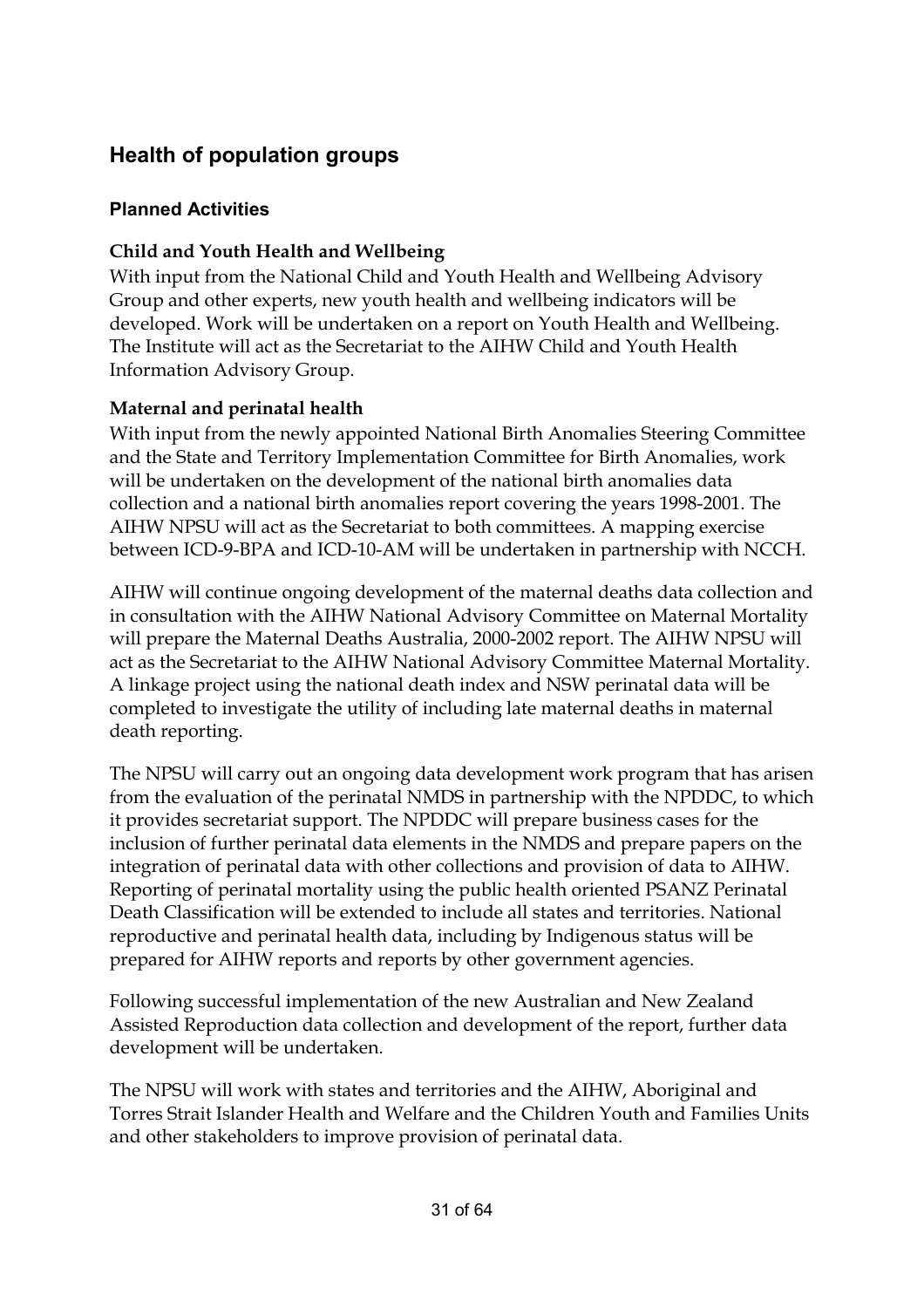Maintenance of national collections on pregnancy, assisted reproductive technology, maternal deaths and birth anomalies will be undertaken and national reports produced. These will include data on Indigenous women and women in rural and remote areas. These reports and data development will be strengthened by input from relevant advisory committees and other experts.

#### **Veterans**

The Institute will contribute to the Vietnam Veterans Cancer and Mortality Study.

A register of female Vietnam veterans has been established and will form the basis of future study of their health.

Support will be provided for other veterans' health studies conducted by the Department of Veterans Affairs (DVA).

A study comparing health service usage and costs of veterans and war widows and widowers with the rest of the community will be finalised. This study will include illustrative cost projections for the future.

The Institute will assist DVA with a study into the use of Personal Response Alarms and the costs benefits associated with their use.

The business relationship with DVA will be further developed and maintained.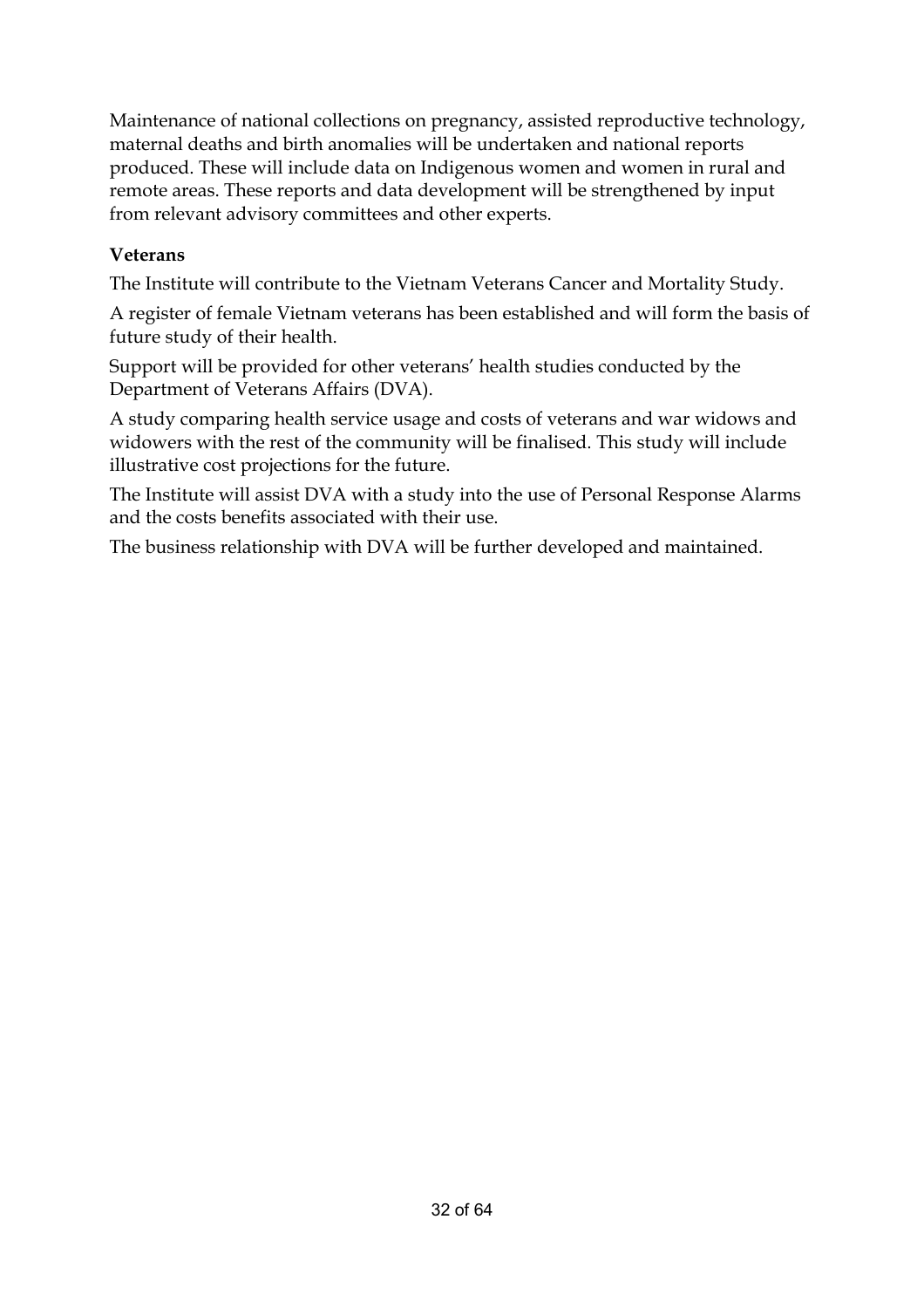#### **Planned outputs - Health of Australians and of specific populations**

*Assisted Reproductive Technology in Australia and New Zealand 2002 Assisted Reproductive Technology in Australia and New Zealand 2003 Australia's mothers and babies 2002 Maternal Deaths in Australia 2000-2002 Report on the Evaluation of the Perinatal National Minimum Data Set Australia's birth anomalies system, 1998-2001 Cancer mortality in migrants to Australia, 1979 - 1988 Cancer incidence in Vietnam Veterans Health care usage and costs: A comparison of veterans and war widows and widowers with the rest of the community Migrant oral health Migrant access to dental health Oral health and access to dental care among older Australians Leading public health indicators Indigenous identification in communicable diseases data: discussion paper Atlas of potentially avoidable mortality National standards for health surveillance data collections*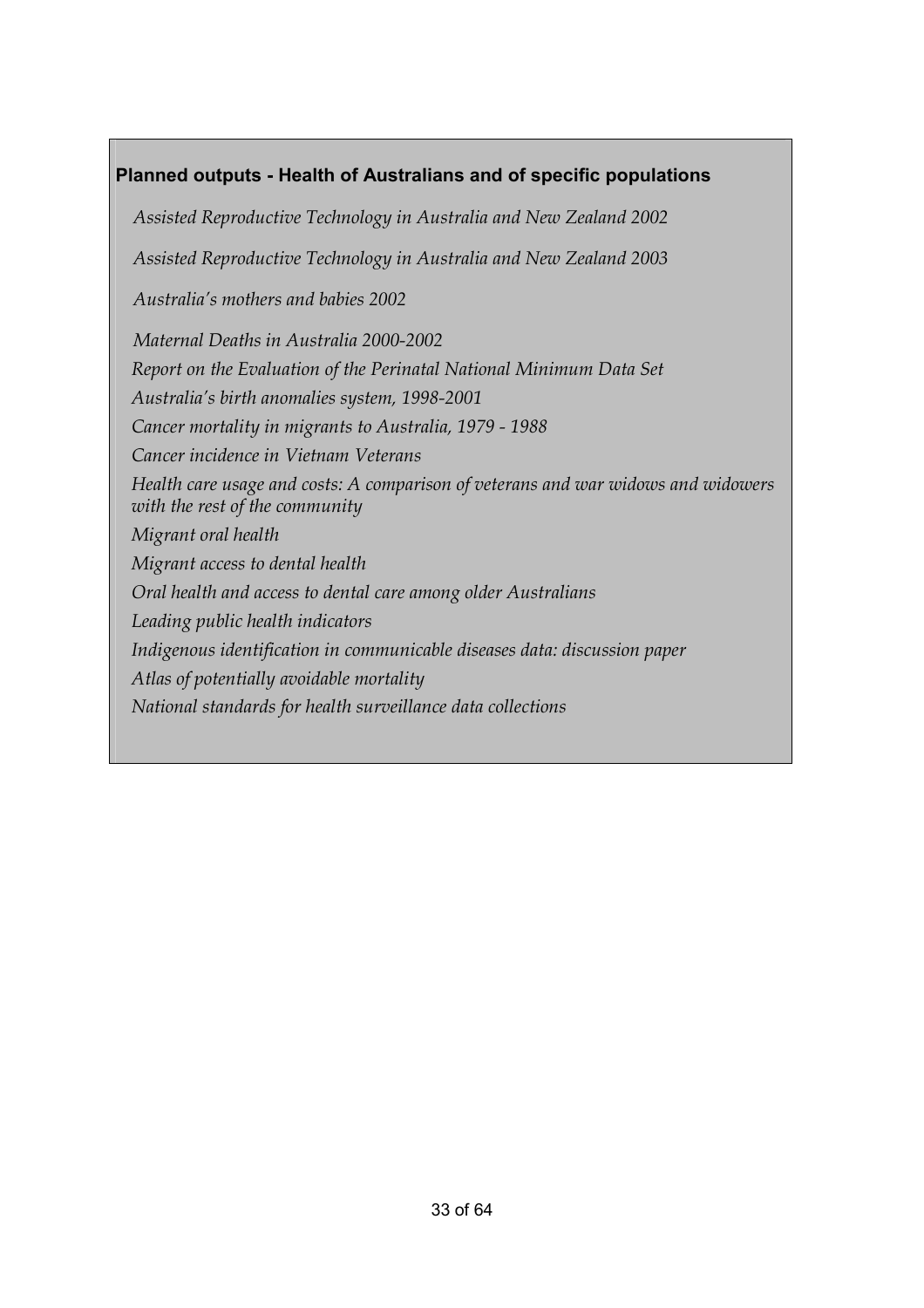### **Health determinants and risk factors**

#### **Objectives**

- Manage and/or conduct collection of data on biomedical and behavioural health determinants and risk factors for chronic diseases.
- Monitor and report on broad determinants of health.
- Monitor and report on the relationship between socio-economic status and health.
- Collaborate with researchers and methodologists to develop standards for objective and self-reported information.

#### **Planned Activities**

#### **Risk factors for chronic diseases**

A concerted approach will be taken to the surveillance of risk factors for various chronic diseases. The project will cover both behavioural and biomedical risk factors. In addition to generating the latest information on the four "classic" behavioural risk factors associated with the major chronic diseases—smoking, poor nutrition, alcohol misuse and physical inactivity—information will be generated on risk factors for asthma, mental health, musculoskeletal diseases and injuries. Relationships between ageing and multiple health risk factors will also be explored. Input will be made to the development of the proposed Australian Health Measurement Survey in relation to chronic diseases.

#### **Risk factor portal and database**

Risk factor data will be drawn together and stored in an appropriate risk factor database. The risk factor portal will also be maintained and updated as required.

#### **Environmental factors**

Work will continue on the development of a set of indicators for monitoring environmental health in Australia. This will include input to, and participation at, a national workshop to finalise the set of indicators in relation to water quality.

The Institute will participate in the enHealth Council Technical Reference Group for Indicators activities and the provision of appropriate expertise and advice to implement the National Environmental Health Strategy.

#### **Lifestyle and behaviour**

*Dietary behaviour*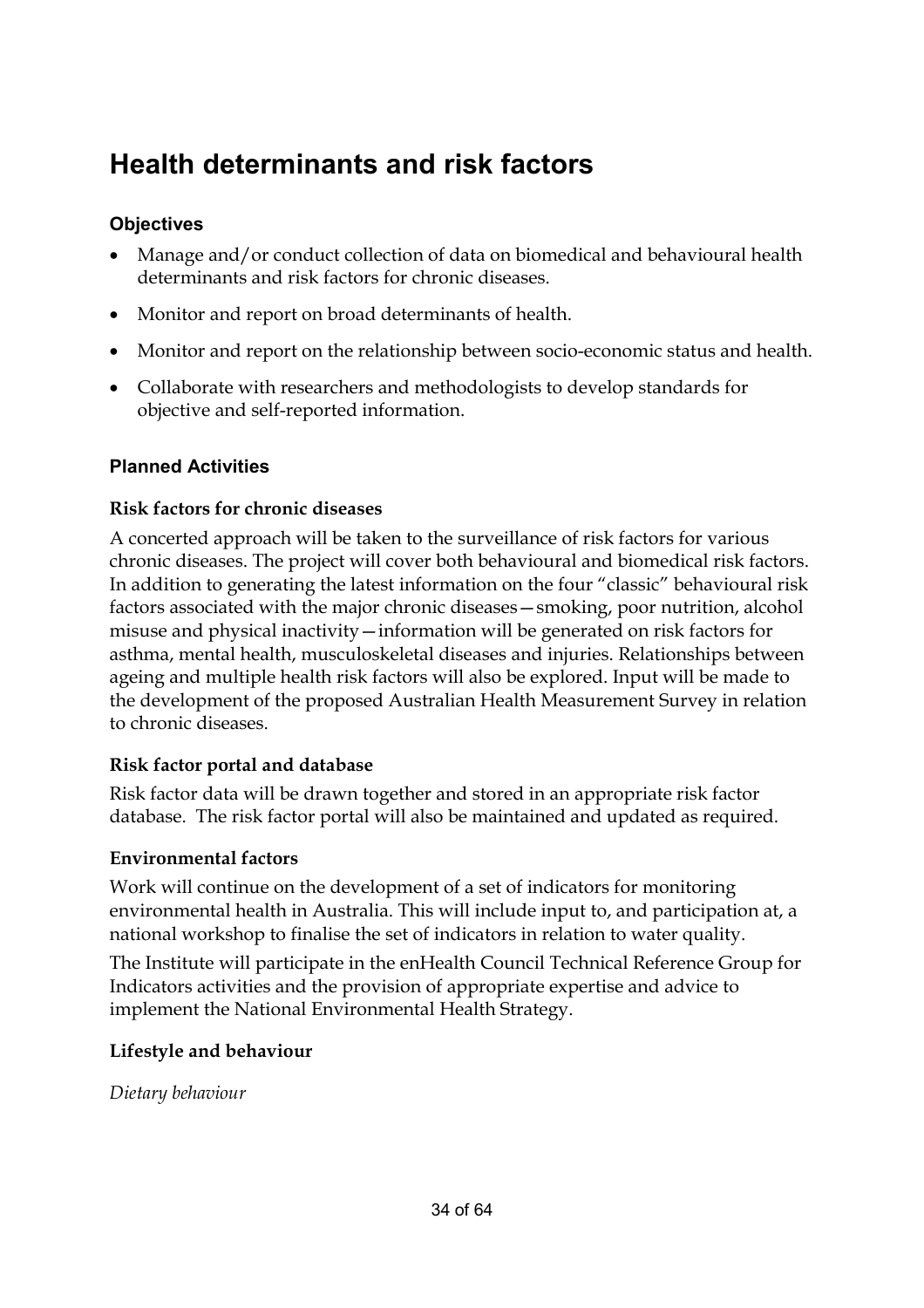The report on nutrition indicators will be finalised this year. We will continue to work with stakeholders towards a national nutrition monitoring system. AIHW will continue to participate in SIGNAL (Strategic Inter-Governmental Nutrition Alliance).

#### *Alcohol consumption*

Data from the 2001 National Drug Strategy Household Survey will be analysed as part of a project on alcohol, workplace culture and safety. This work is being undertaken for the National Alcohol Strategy, in collaboration with the National Centre for Education and Training on Addictions.

#### *Physical inactivity*

AIHW will continue to participate in the Strategic Inter-Governmental Forum on Physical Activity and Health (SIGPAH).

#### *Use of tobacco, alcohol and illicit drugs*

The AIHW will continue to manage the 2004 National Drug Strategy Household Survey, data collection which takes place between June and September 2004. A *First results* report will be released in May 2005, and work will commence on a more comprehensive report for release later in that year.

The AIHW will also produce a new edition of *Statistics on drug use in Australia*. The release of this report (initially planned for 2004 to keep the bi-annual series) will be deferred to the middle of 2005 to incorporate the latest finding from the 2004 National Drug Strategy Household Survey and other important collections.

A bulletin on youth alcohol risk will be published, highlighting the drinking choices of under-age drinkers as reported in the 2001 National Drug Strategy Household Survey.

#### **Biomedical factors**

#### *Australian Health Measurement Survey*

AIHW will document the process and lessons learnt from the pilot for the Australian Health Measurement Survey (AHMS) conducted in 2002-03, and will continue to participate in committees and other discussions in relation to AHMS.

#### *Body weight*

Work undertaken in 2002-03 on body weight will be compiled into a publication on *Overweight and obesity in Australia*. AIHW will also contribute to the current community discussions on this issue.

#### **Defining metabolic syndrome**

The usefulness of the concept of metabolic syndrome in monitoring health risks for several diseases such as diabetes and ischaemic disease has not been fully established. Issues in relation to this particular syndrome will be explored and a recommendation on its use in health monitoring developed for consideration by the National Public Health Information Working Group.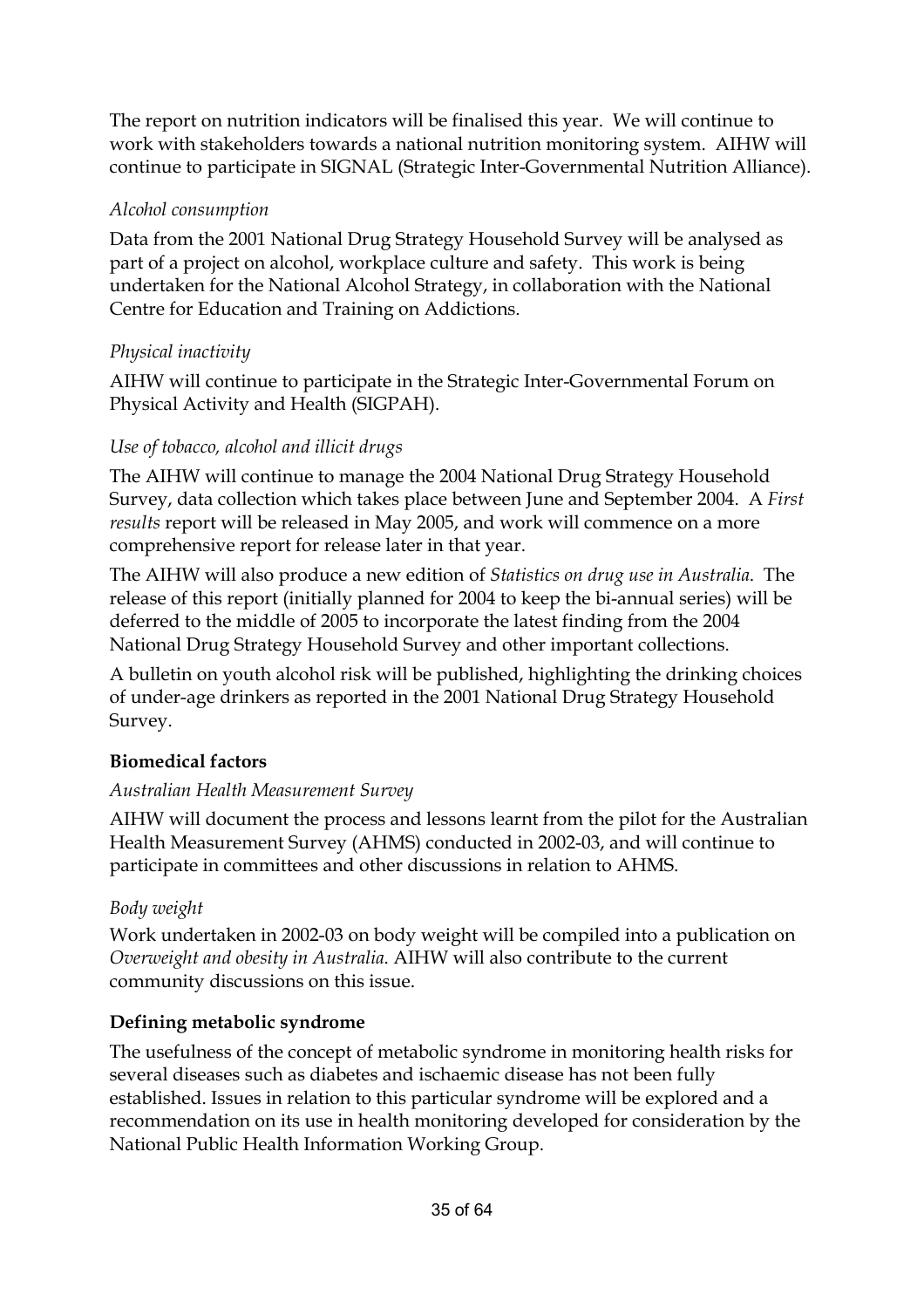### **Planned outputs - Health determinants and risk factors**  Chronic diseases web portal *Chronic kidney diseases and their risk factors in Australia Arthritis and musculoskeletal diseases in Australia Environmental risk factors for chronic respiratory diseases Chronic degenerative diseases and ageing: impact on functioning and disability*  Recommendations on measurement of quality of life in people with asthma National asthma data development plan *Existing knowledge on costs of asthma Regional variation in the prevalence of chronic diseases and risk factors Multiple risk factors and chronic diseases Chronic diseases and associated risk factors in Australia, 2005 2004 National Drug Strategy Household Survey: First results Statistics on drug use in Australia 2005 Bulletin on youth alcohol consumption and risks*  Nutrition indicators report Risk factor database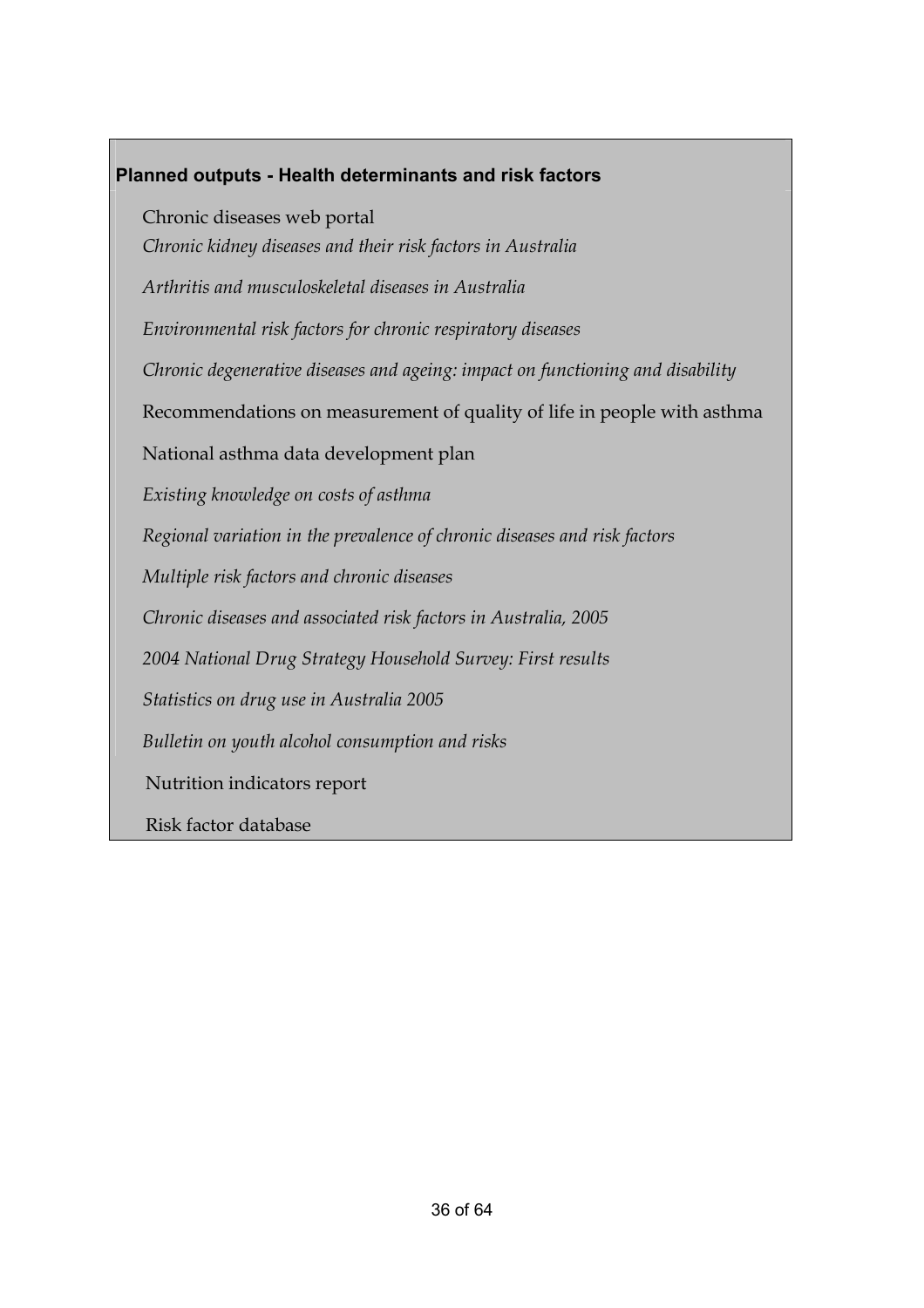### **Health services**

#### **Objectives**

- Develop and maintain standards and databases describing institutional, ambulatory and community-based health services and their clients.
- Report on health service resources, usage and client characteristics.
- Facilitation for analysis and construction of indicators about the performance of health services and the outcomes for clients.

#### **Planned Activities**

#### **General practice services**

The BEACH (Bettering the Evaluation and Care of Health) program continuous data collection from a national random sample of general practitioners, is now in its seventh year. Through this program the Unit will continue to collect, collate, analyse and disseminate statistics relating to characteristics of patients of general practitioners in Australia, general practitioners themselves and the medical services and pharmaceutical prescriptions provided to their patients. Policy analysis and research studies associated with these data will be initiated and undertaken.

Reports of this study and other papers will be published and presented. Analyses of the BEACH data pertaining to research questions will be undertaken. Reports of BEACH data will also be prepared for other interested persons and organisations through a user pays consultation service to users of general practice activity survey data.

Subject to funding, two projects will be undertaken to examine whether the characteristics of general practitioners and their patients are different between Fellows of the Royal Australian College of General Practitioners and non-Fellows and the history of pathology ordering by general practitioners in 1998-01.

#### **Develop and test methods of active data collection attached to computerised clinical systems.**

An active data collection process through direct electronic data entry by the clinician at the time of the encounter will be developed in conjunction with developers of general practice electronic clinical systems. This method will first be tested in the Western Sydney area. If the trial demonstrates that this method is reliable, valid and acceptable to clinicians, GPs participating in BEACH in the future could be given the option of electronic or paper based collection methods.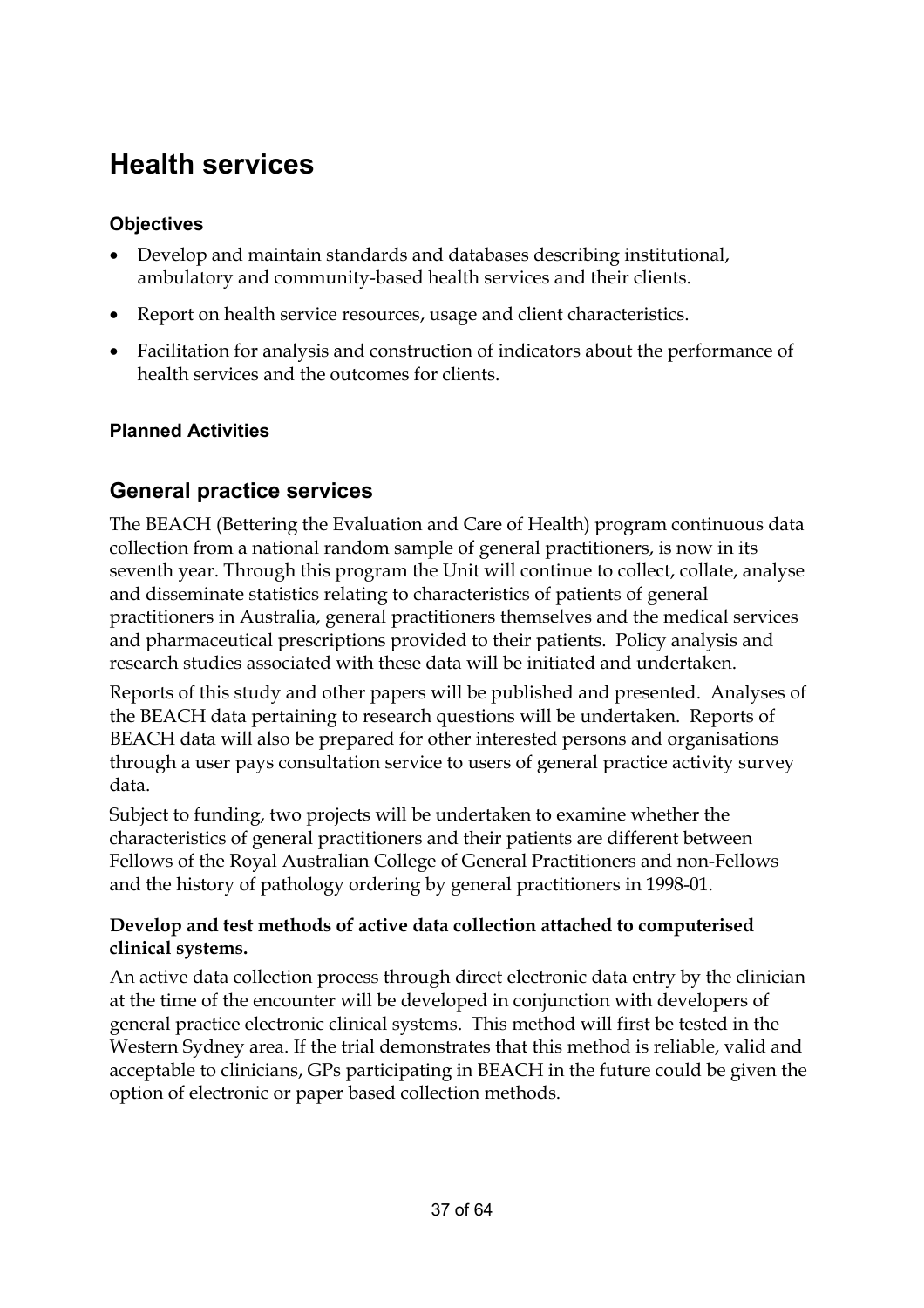#### **Adult access to dental care**

As part of the Commonwealth Department of Health and Ageing information requirements, a telephone interview survey of a general population sample will be conducted in the second half of 2004 and throughout 2005. The Survey will obtain up-to-date data on access to dental care, self-assessed oral health status, present oral health treatment needs, use of dental services and preventive behaviours, satisfaction with dental services, cost of dental care and oral health related to quality of life. This interview survey will be expanded in the target numbers, linked to an oral epidemiologic examination and accompanied by a self-complete questionnaire in 2004/05.

#### **Palliative care data development**

Building on work undertaken in 2003-04, further development of national information on community-based palliative care is anticipated. If agreed by the Palliative Care Intergovernmental Forum, this project will be contracted under the MOU with the Department of Health and Ageing. The project will involve the development and field testing of a set of data specifications for community based palliative care provision, describing patients, the care they receive and service delivery organisations.

#### **Planned outputs - Health services**

*General practitioner activity in Australia 2003-2004* 

*General practitioner activity in the States & Territories of Australia 1998-2003* 

*Cardiovascular disease managed in general practice, prevalence and patient health risk behaviours* 

*The provision of care to male patients in Australian general practice* 

*Elderly patients and their chronic diseases in general practice in Australia*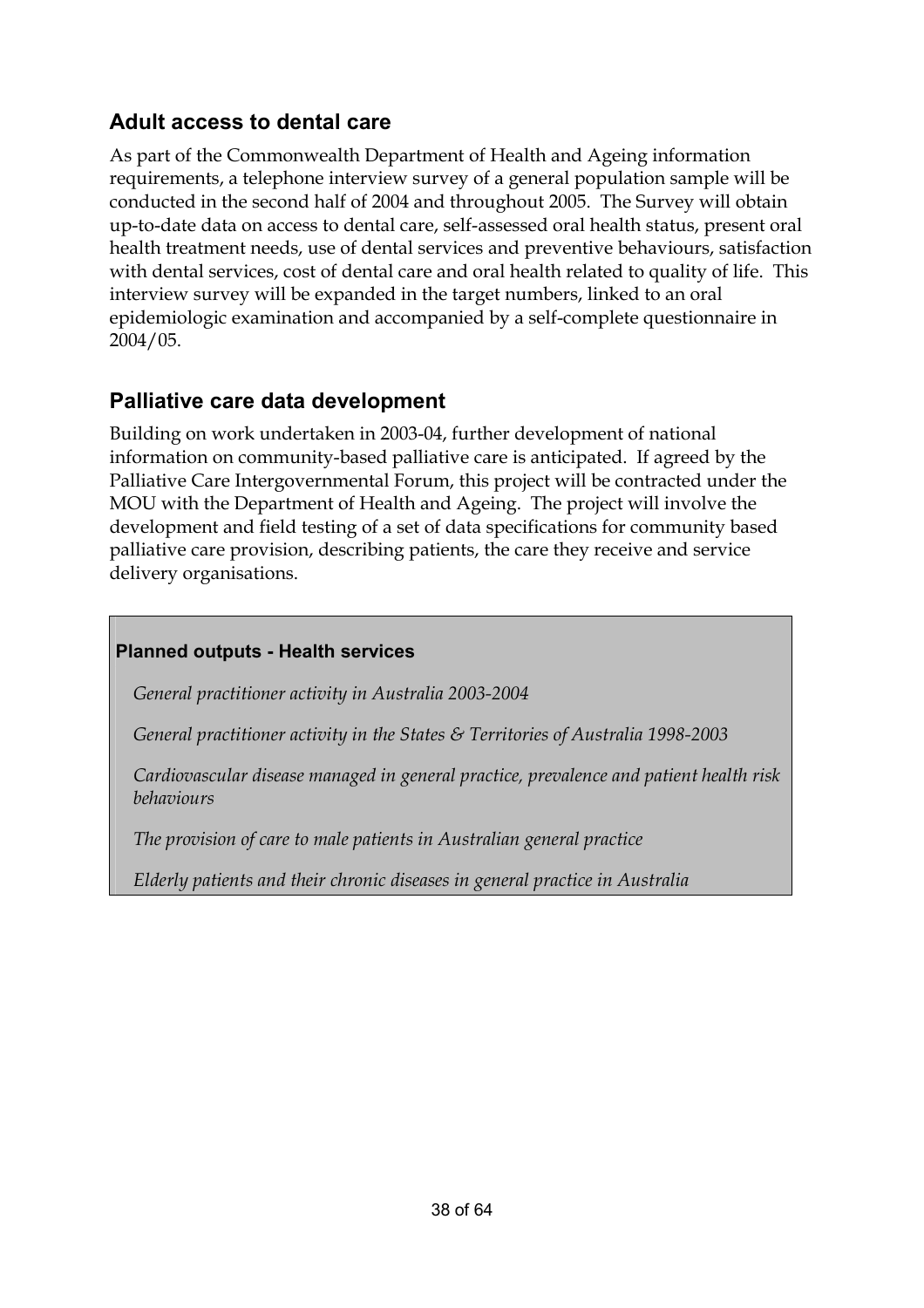# **Welfare Division Work Plan**

### **Housing Assistance**

#### **Objectives**

- To describe the need for, provision and use of housing assistance in Australia, including the determinants and the outcomes.
- To support the development of standard terminologies, definitions and classifications for use in measuring housing assistance.
- To contribute to the development of nationally consistent housing assistance data.

#### **Planned Activities**

The 2003 Commonwealth State Housing Agreement (CSHA) like the 1999 CSHA includes a subsidiary National Housing Data Agreement (NHDA) outlining a commitment to the development and provision of nationally consistent data. Under the 2003 CSHA this work will be progressed through a partnership between Housing Ministers' Advisory Council (HMAC) and

AIHW will resource national data development work for the duration of the current CSHA. The NHDA identifies three major work areas comprising development of national minimum data sets, national performance indicators and national data definitions and standards.

During 2004-05 the Institute will work with the Commonwealth, State and Territory governments, service providers and the Australian Bureau of Statistics, to develop national data. It will build on the 2003-04 work program to further improve national data for the four priority areas of public rental housing, private rental assistance, community housing and Indigenous housing assistance. The Institute's 2004-05 work program will cover:

- provision of secretariat support to the NHDA
- progress on national data development in the areas of public rental housing, private rental housing, community housing, crisis accommodation, home purchase assistance and Indigenous housing
- further development of the national performance indicator framework and collection of data for the 2003-04 and 2004-05 national performance reporting for the CSHA program areas of public rental housing, State owned and managed Indigenous housing, private rental housing, community housing, crisis accommodation and home purchase assistance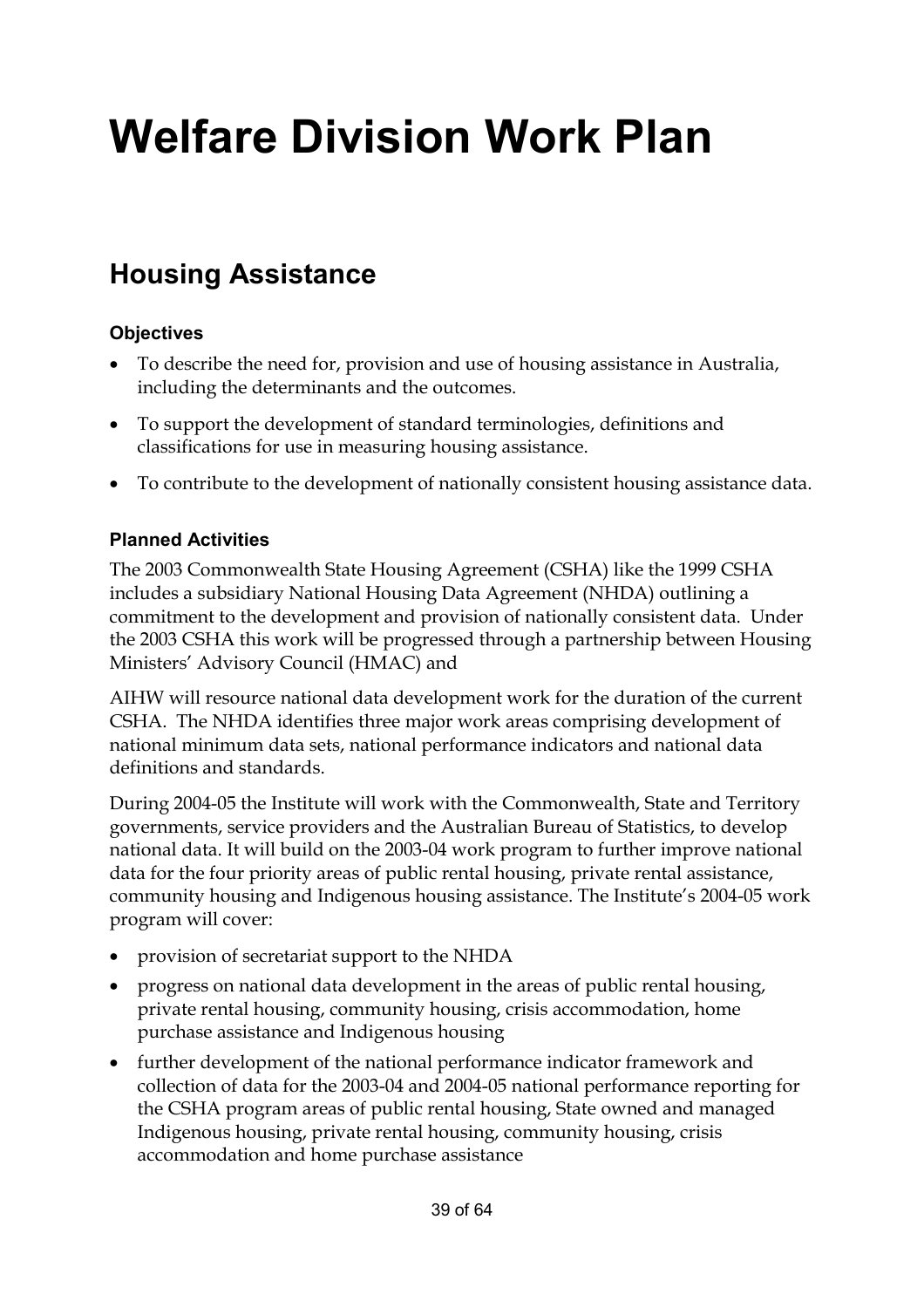- improvements to the identification of Indigenous households in CSHA programs
- general reporting on the provision of housing assistance.

#### **Indigenous housing assistance data development**

In December 1999 the Agreement on National Indigenous Housing Information was signed by Commonwealth and State and Territory agencies administering Indigenous housing assistance together with the ABS and the AIHW. This arrangement has been continued under the 2003 CSHA and will be progressed through a partnership between HMAC and AIHW to resource national data development work for the duration of the current CSHA.

During 2004-05 the Housing Assistance Unit will work with the Aboriginal and Torres Strait Islander Health and Welfare Unit undertaking data development, collection and analysis projects to improve national data reporting, data coverage and data standards on Indigenous housing assistance.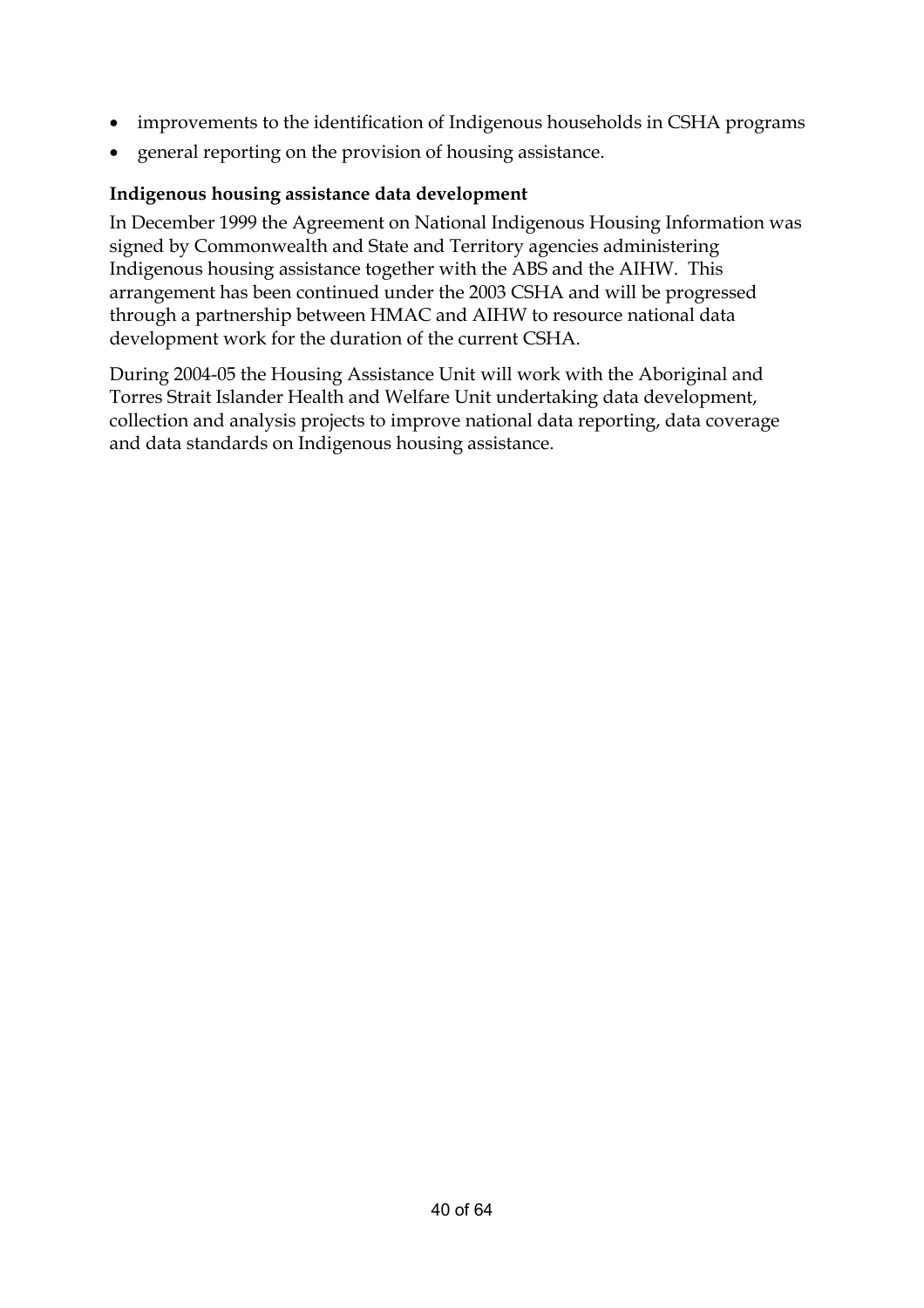#### **Planned outputs - Housing Assistance**

Maintain and further develop a national housing data repository for public, community and private rent assistance and Indigenous housing

Report on the development and collection of the national performance indicator data for the 2003 CSHA

2003- 04 national performance information for the 2003 CSHA program areas of public rental housing, State owned and managed Indigenous housing, private rental assistance, community housing, crisis accommodation and home purchase assistance

2004-05 national performance indicator data collection manuals for the 2003 CSHA program areas of public rental housing, State owned and managed Indigenous housing, private rental assistance, community housing, crisis accommodation and home purchase assistance

Report on public rental housing, private rental assistance (including Commonwealth Rent Assistance), community housing (including crisis accommodation) and home purchase assistance

National housing assistance data standards (working papers and National Housing Assistance Data Dictionary Version 3)

Report on Housing and SAAP data

Chapter on Housing Assistance in *Australia's Welfare 2005*

Contribution on housing assistance for *The health and welfare of Australia's Aboriginal and Torres Strait Islander Peoples 2005*

Prepare the CSHA indicators data for the 2005 Review of Commonwealth/State Service Provision.

Maintain and update website portal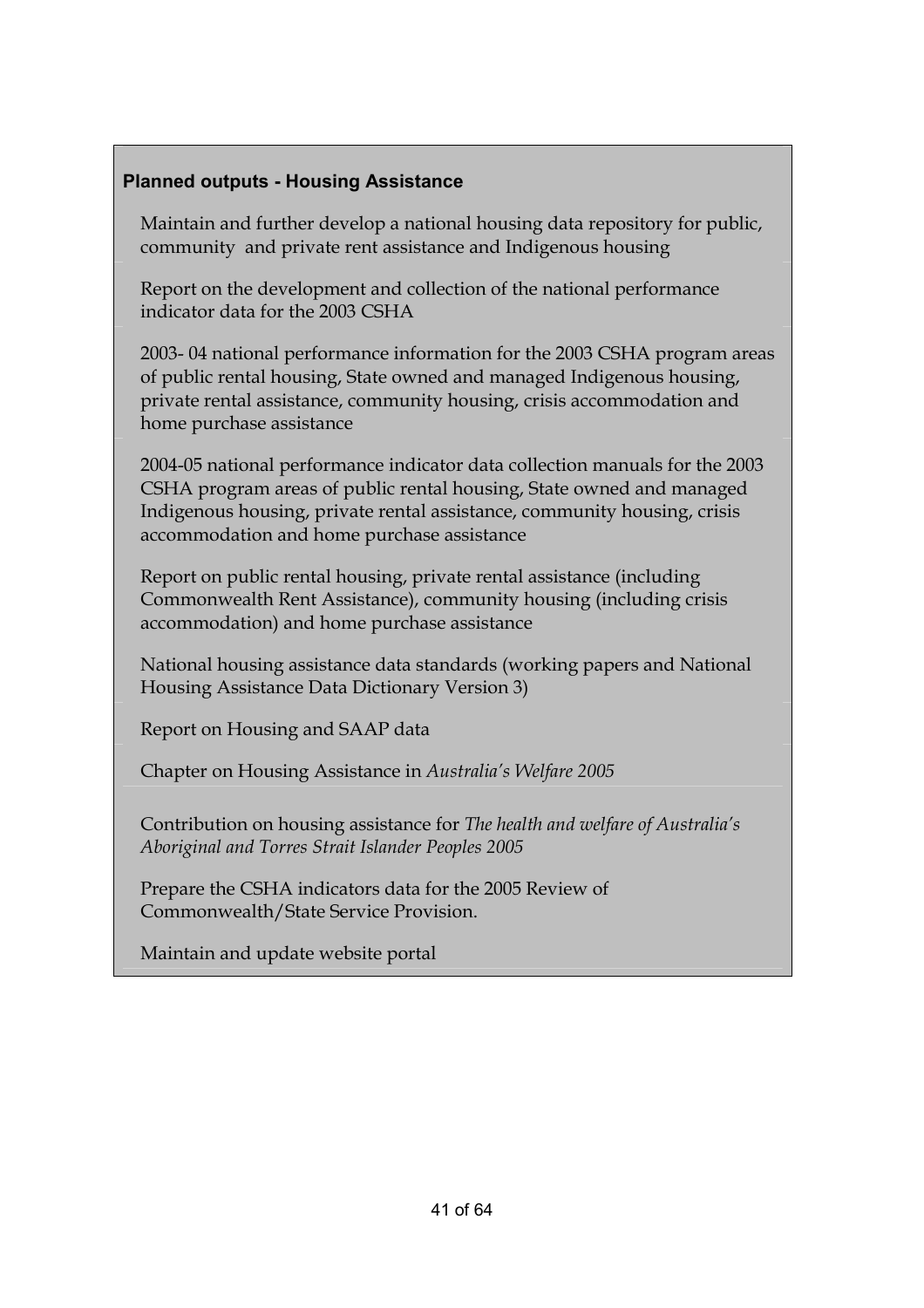### **Supported Accommodation and Crisis Services**

#### **Objectives**

- To describe the need for and the provision of supported accommodation and crisis services.
- To develop standard definitions and classifications in the area of supported accommodation and crisis services and report on data collected.

#### **Planned activities**

#### **Management of the SAAP National Data Collection Agency (NDCA)**

The SAAP national data collection provides all stakeholders with access to reliable information for use in service delivery planning, program monitoring and assessing program outcomes.

The Institute will continue to operate the National Data Collection Agency and collect, analyse and publish national data on the characteristics of SAAP service providers and their clients. Four data collections will be conducted in 2004-05 – an ongoing data collection of all SAAP clients, a collection on the demand for accommodation including potential clients turned away, a collection of casual clients and a collection on the funding and service description of agencies.

Reporting in 2004-05 includes a national report, accompanied by compendium publications of tables for each State and Territory. In addition, a report on the overall demand for SAAP services based on the 2002-03 demand for accommodation collection and the casual client and ongoing client collections will be released in late October 2004. This report will produce a turnaway rate of SAAP clients and accompanying children requesting accommodation on a particular day. Two bulletins on a particular theme of the SAAP client population are likely to be produced during 2004-05. The first bulletin reports on homeless people with a disability and will be released in early 2005. The second topic has yet to be decided.

Reports for every agency participating in the SAAP NDC for the year 2003-04 and the six months to December 2004 will also be produced.

Confidentialised unit record files (CURFs) for the 2003-04 client collection, including a children's CURF will be available after the release of the national report.

#### **Other activities**

- Investigate strategies to improve the participation of Indigenous services in the SAAP NDC.
- Revise the client form for the SAAP national data collection, including a strengthened SAAP linkage key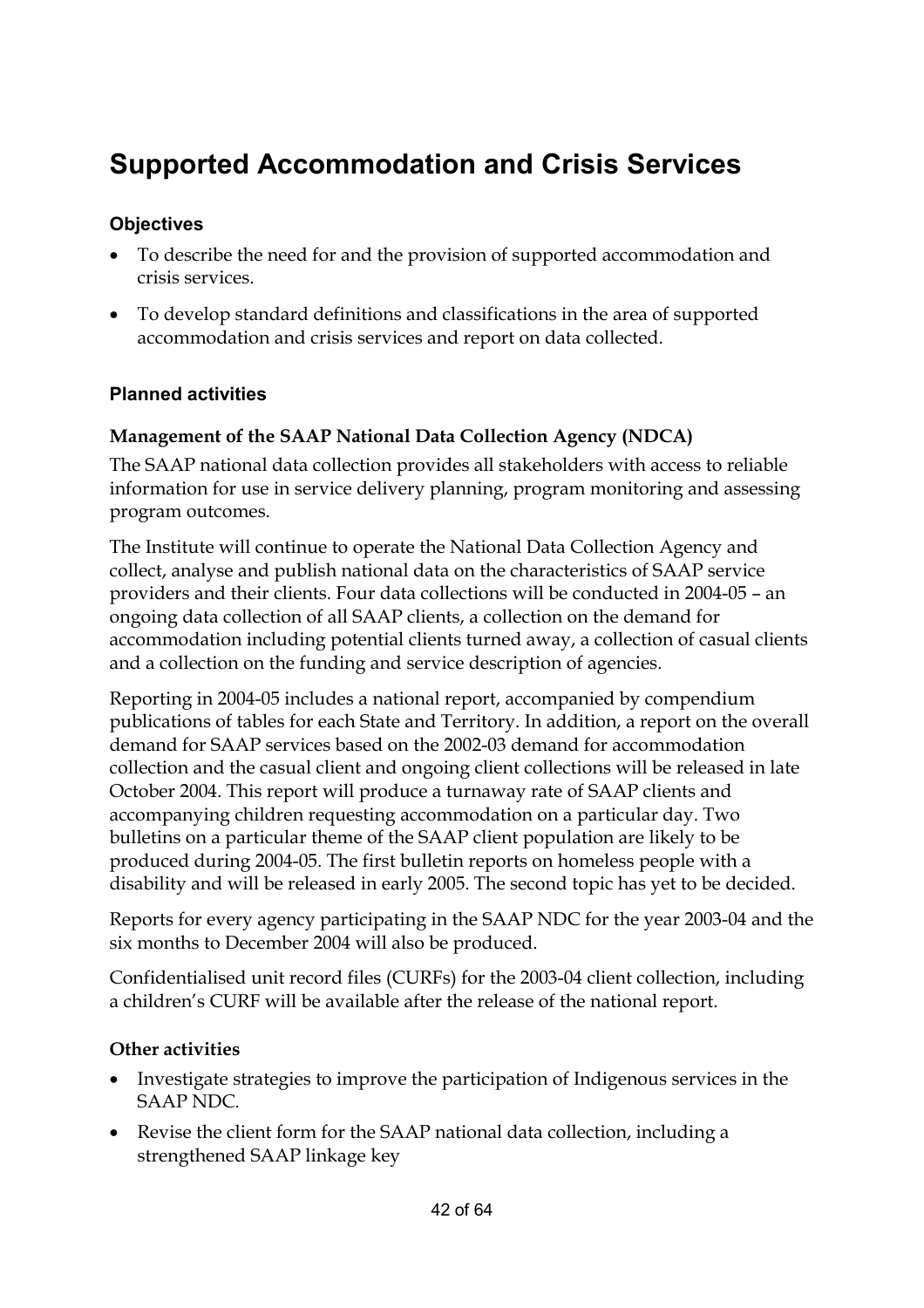- Redevelop SMART to reflect the new form and promote its use by agencies.
- Develop and release an information strategy to facilitate the introduction of major definitional, questionnaire and linkage key changes from 1 July 2005.
- Continue to respond to the information requests of SAAP data collection stakeholders (about 90 per year) via the ad hoc request service
- Investigate the development of AIHW data 'cubes' for SAAP data.
- Develop training materials and conduct data collection, data interpretation, SMART and confidentialised unit record file training (including train-the-trainer training).
- Provide a Hotline service to assist SAAP agencies with data collection and SMART (approximately 12,000 calls and e-mails per year).
- Conduct data and SMART training of SAAP agencies and data interpretation and CURF training of users of the data.
- Update important supporting documentation for agencies and the NDCA (eg Collector's Manual, SAAP NDC Data Dictionary, collection forms, etc).
- Develop an upgraded SAAP Information Kit.
- Continue to implement improved SAAP National Data Collection quality assurance procedures.

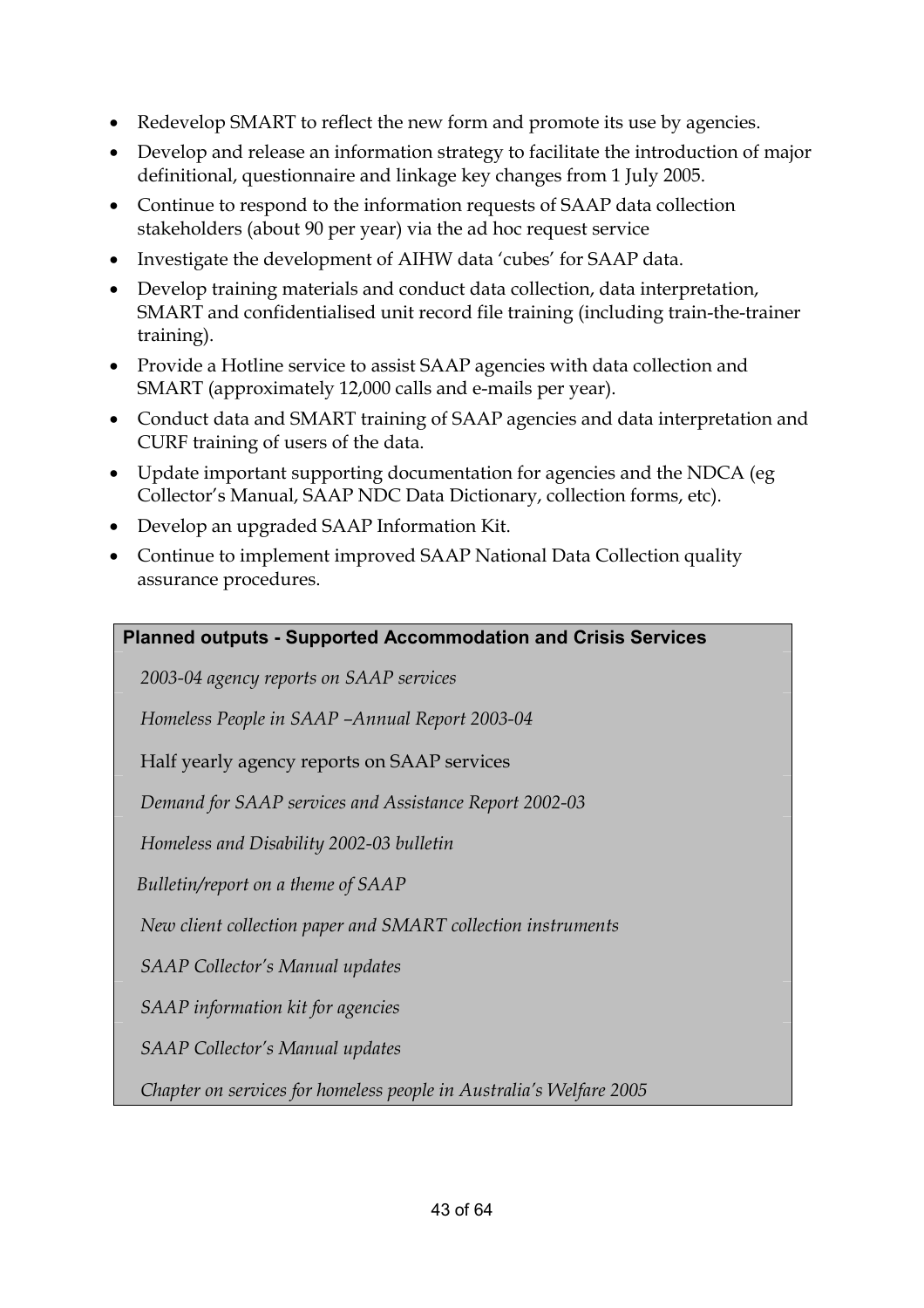#### **Ageing and Aged Care**

#### **Objectives**

- To describe the need for, supply of and access to both institutional and domiciliary aged care services in Australia, including their determinants and outcomes.
- To inform community debate and public policy making in the area of ageing and aged care by timely research, analysis and publication.

#### **Planned activities**

#### **Aged Care Statistical Series**

Under an agreement with the Department of Health and Ageing, the Institute produces an annual set of statistics on residential aged care, containing data on patterns of service use and resident characteristics and community aged care packages.

Two further volumes (one on residential aged care and one on community aged care packages) are planned for 2004-2005.

#### **Aged care service statistical data linkage**

In a collaborative undertaking between the Department of Health and Ageing and the AIHW, appropriate methodology for the construction and analysis of statistically linked data will continue to be developed and documented. Work will continue on the use of statistically linked data to examine movements and links between residential care and community care programs. This on-going work program will result in reports on linkage methodology, and general linkage analysis.

#### **Hospital-aged care service data linkage**

In 2001-2002 the AIHW demonstrated the feasibility of linking residential aged carehospital morbidity databases (report released in 2003-2004). This work was undertaken as a preliminary investigation, using data for 1999-2000 for several states. Over the period 2002-2004 ethical clearance and the agreement of jurisdictions was sought to use the statistical linkage technique developed by the Institute during the feasibility study for this purpose. In 2004-2005 this technique will be used to analyse the interface between hospital and residential aged care. In 2004-2005, a validation study will be undertaken in collaboration with Western Australian Department of Health. A report providing baseline data on the transition between hospital, residential care and return to the community within 12 weeks will be produced.

#### **Positive ageing**

Contribution will continue to national debates and initiatives in relation to positive ageing particularly through work undertaken for the Office for an Ageing Australia.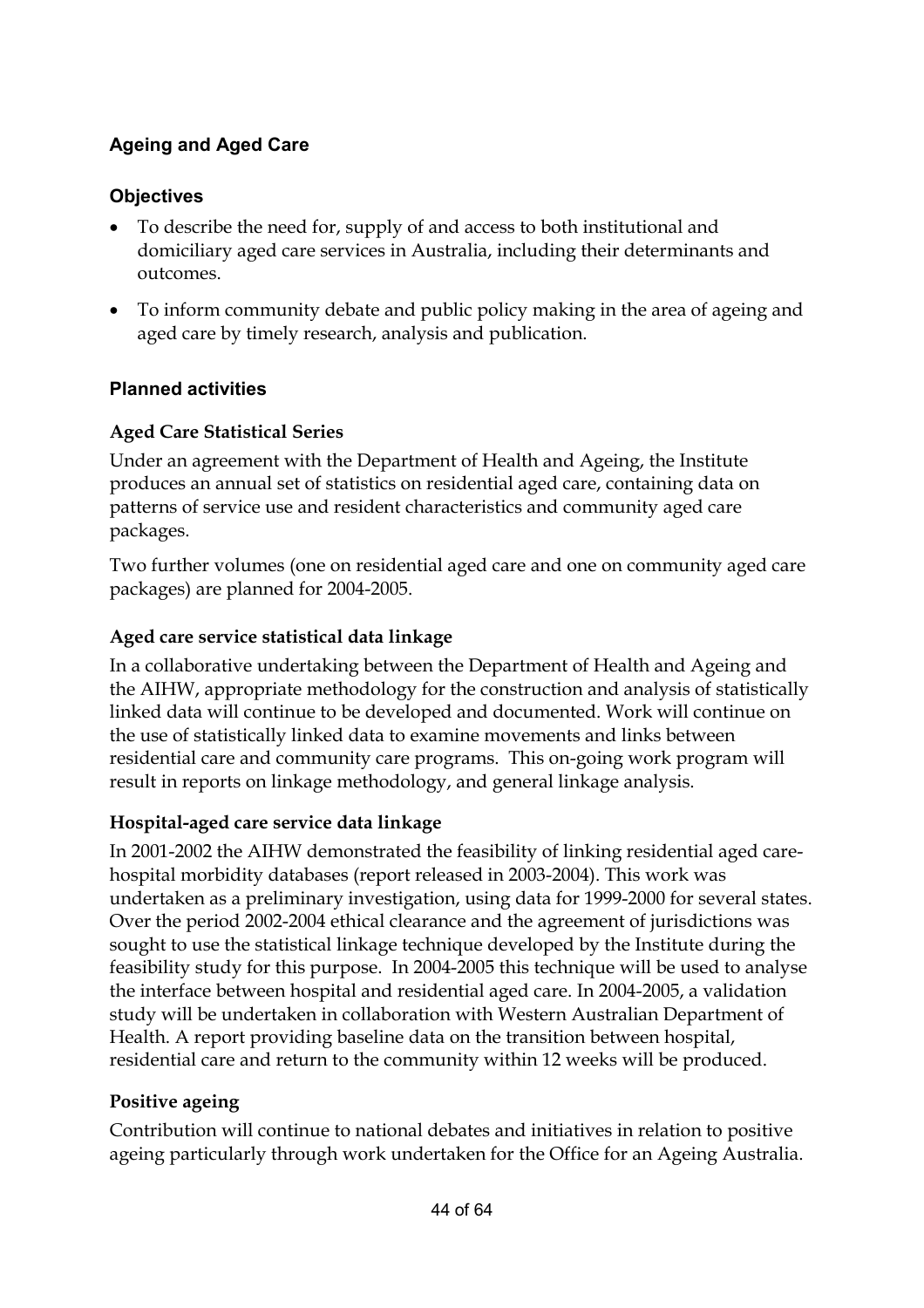This latter work will result in the production of three bulletins on topics related to Healthy Ageing issues.

#### **Impact of dementia on services**

Dementia has been identified as one of the largest contributors to disability burden and to the costs of care in former nursing homes. In 2003-2004 we contributed information to the Review of Pricing Arrangements in Residential Aged Care by examining the impact of dementia on a range of health and aged care services. In 2004-2005, under an agreement with the Department of Health and Ageing, we will analyse data from the 2003 Survey of Disability, Ageing and Carers to update this work and to also examine the circumstances of carers of people with dementia.

#### **Evaluation of Aged Care Innovative Pool and Retirement Village Care Pilot services**

The Ageing and Age Care Unit will continue its evaluations of pilot services funded under the Aged Care Innovative Pool and Retirement Village Care Pilot initiative. The focus during 2004-2005 will be on analysing data collected from pilot projects and preparing initial evaluation reports in relation to the measurement of the effectiveness and efficiency of these services in meeting their aims.

#### **Veterans and Aged Care Analysis**

Pending finalization of an agreement with the Department of Veterans' Affairs, the Ageing and Aged Care Unit will analyse data from the Community Aged Care Packages Census in respect of veterans. The Unit will also develop data sets designed to investigate the circumstances of veterans in residential aged care.

#### **Building Ageing Research Capacity**

The Ageing and Aged Care Unit will continue to work with the Office for an Ageing Australia, Department of Health and Ageing on pursuing key streams of activity in respect of ageing research, in particular building and supporting networks and collaborative activities, and developing and maintaining information resources and dissemination mechanisms.

Project outcomes will assist governments and the wider community to better understand the economic and social implications that an ageing population has for the practical policy and program responses that could be adopted based on the research evidence.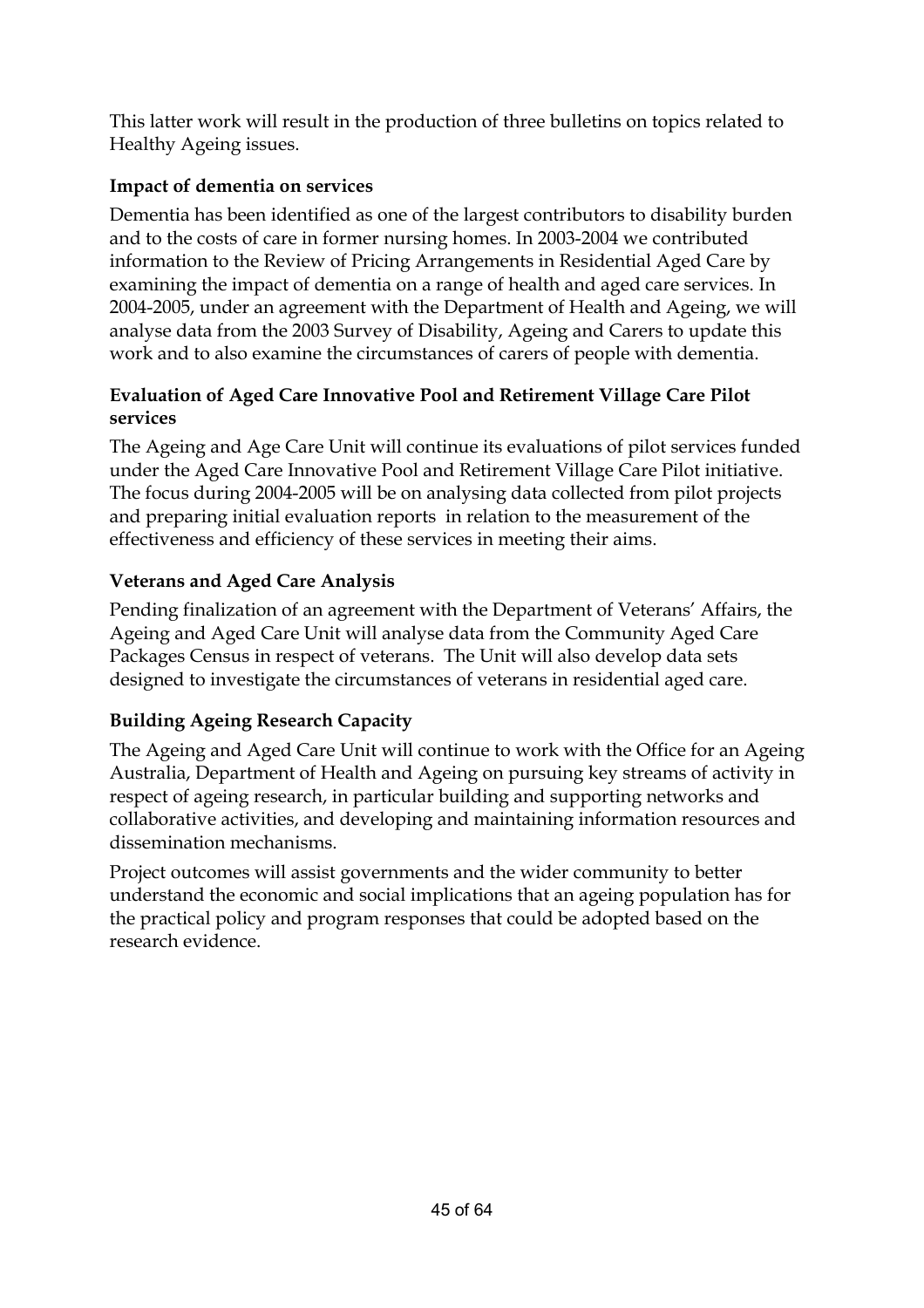#### **Planned outputs - Ageing and Aged Care**

*Aged Care Statistical Series (Residential Aged Care in Australia 2003-04)* 

*Aged Care Statistical Series (Community Aged Care Packages in Australia 2003-04)* 

Updated residential care database

Updated community aged care package database

Updated Home and Community Care database

Chapter on *Ageing and Aged Care* in *Australia's Welfare 2005* 

Contribution on aged care for *The health and welfare of Australia's Aboriginal and Torres Strait Islander Peoples* 

Linked data base for residential aged care admissions and hospital separations

*Report on the transition from hospital to residential care and back to the community within 12 weeks* 

*Methodology for linking and analysing residential aged care and Community Aged Care Packages* 

*Report on the use of HACC nursing by Community Aged Care Package recipients* 

*Report on linking hospital morbidity and residential aged care data: examining matching due to chance* 

*HACC working papers* 

*Three bulletins examining issues of priority in relation to the Healthy Ageing agenda:* 

- *Vision loss among older Australians*
- *Obesity and workforce participation*
- *Risk factors and workforce participation*

*Overview Report on longitudinal studies relevant to ageing in Australia*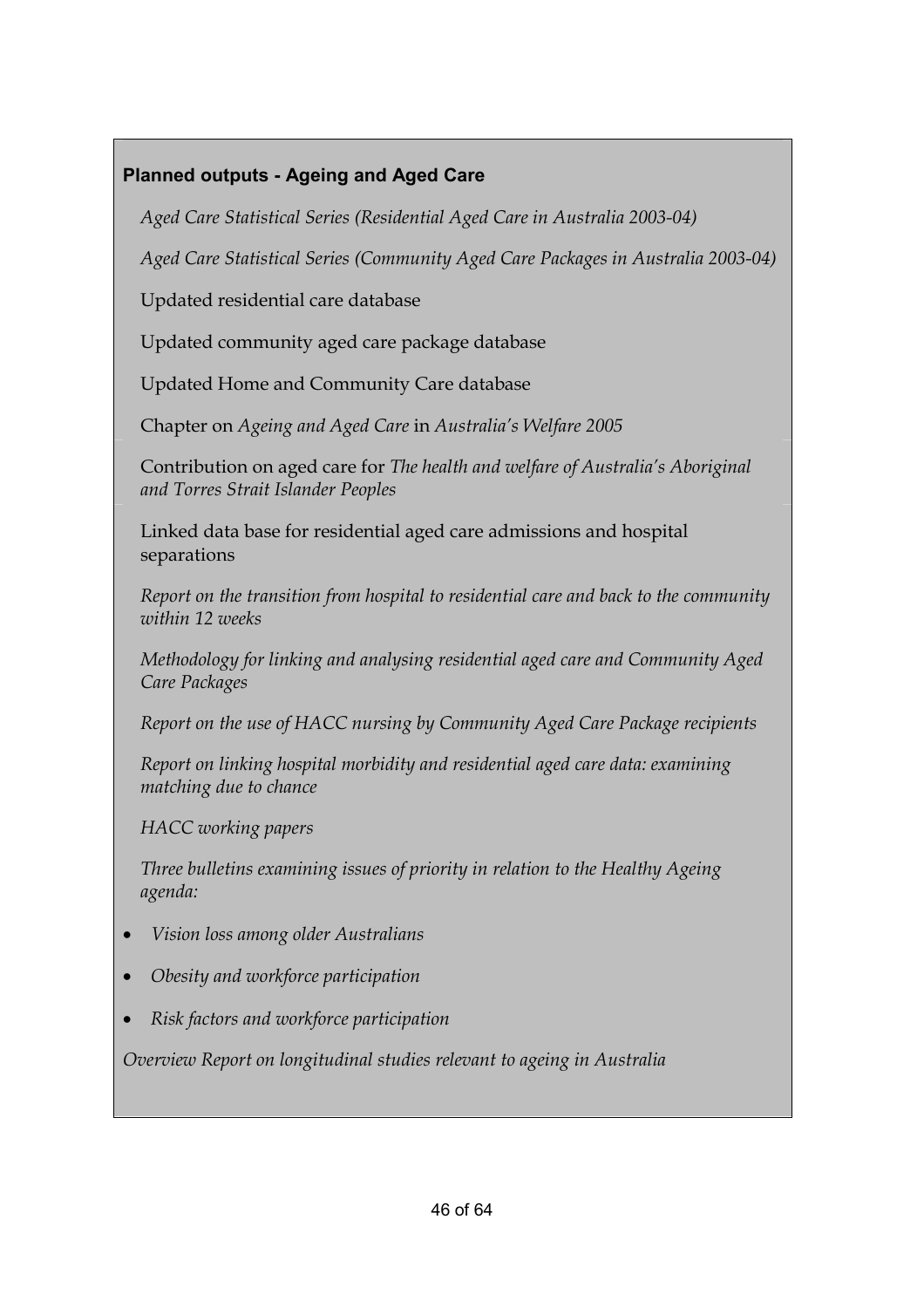*Australian Research Online,* an interactive, web-based directory of ageing related research projects, courses of study and research grants. It also provides a web forum and noticeboard of upcoming events relevant to ageing, access to additional 'Ageing Research Network' resources and publications, and an ARO newsletter

*Diversity among older Australians in capital cities 1996–2011* 

*Report on Informal Care in Australia* 

*Interim reports from the Evaluation of Innovative Pool pilot projects*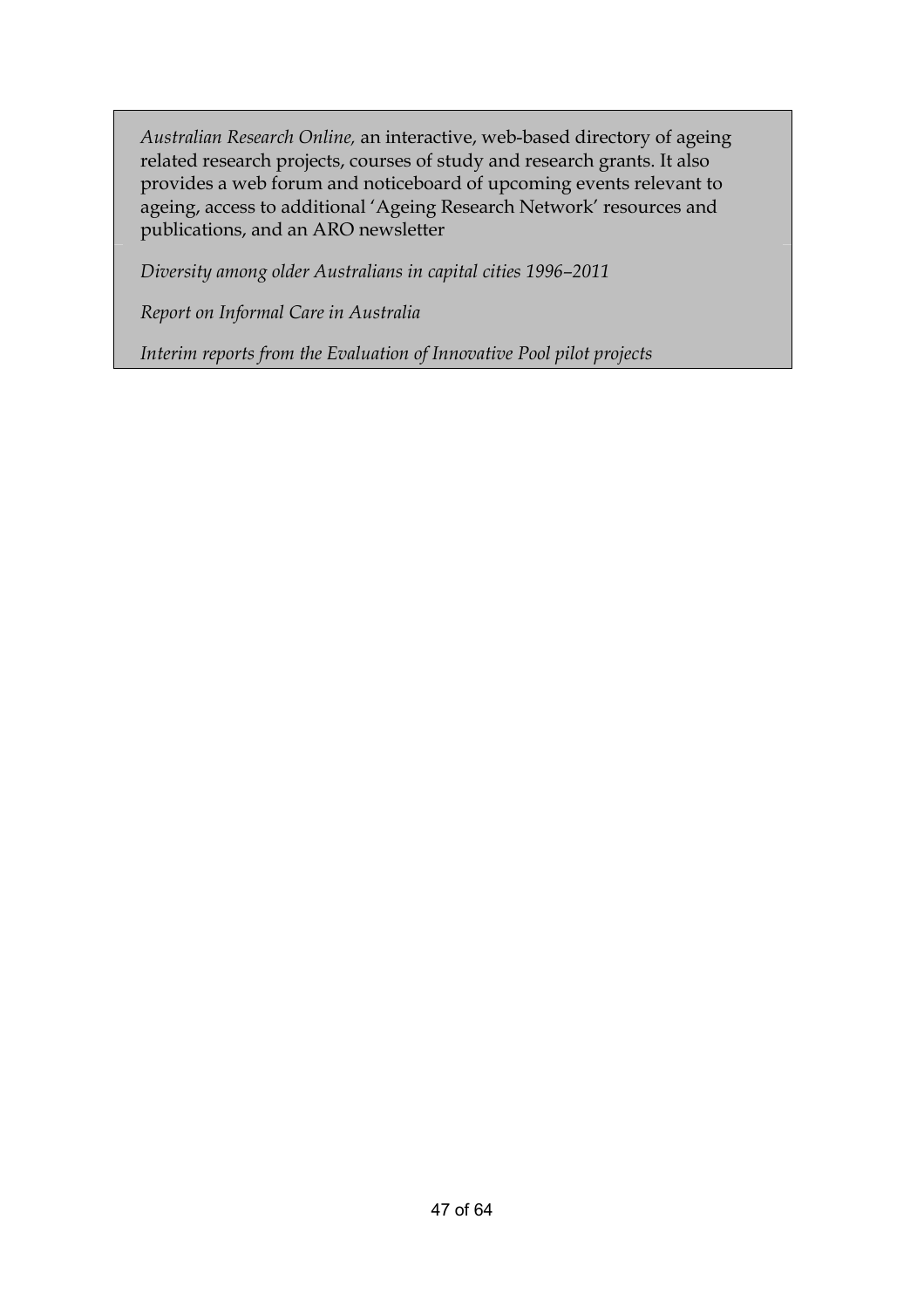### **Functioning and Disability**

#### **Objectives**

- To describe the need for, provision and use of disability and alcohol and drug treatment services in Australia.
- To inform community debate, and support the development of public policy in the area of functioning and disability by timely data development, collection, analysis and publication.

#### **Planned activities**

#### *Commonwealth State/Territory Disability Agreement National Minimum Data Set*

The Commonwealth-State/Territory Disability Agreement (CSTDA) NMDS is the basis of a national collection, coordinated by the Institute under the auspice of the National Disability Administrators. The annual collection cycle involves ongoing development, collation of national data, and preparation of a national report, in cooperation with all jurisdictions. This project also provides input to the *CSTDA Annual Public Report* and the *Report on Government Services*. The first six months of the redeveloped national collection occurred in January to June 2003 and the 2003–04 data will be the first full year collection.

#### *Alcohol and Other Drug Treatment Data*

The Alcohol and Other Drug Treatment NMDS was developed and conducted in cooperation with the Australian Government, States and Territories, under the auspices of the Inter-governmental Committee on Drugs. The collection is now in its fourth year of operation and provides information on treatment, based on closed treatment episodes. The annual collection cycle involves ongoing development, collation of national data, and preparation of a national report and a national bulletin, State/Territory briefings and on-line interactive data cubes.

The Institute has also been contracted by the Department of Health and Ageing to carry out a review of data collections relating to people with coexisting substance use and mental health disorders ('comorbidity') in Australia. Relevant national data collections will be reviewed for their purpose, content, definitions, methodology and scope.

#### *Disability data development*

This project contributes to the ongoing development of standard terminologies, definitions and classifications in the disability services field. The project has both a national and international focus, seeking to improve national quality and consistency in disability data collections, and to support national implementation of the World Health Organization's International Classification of Functioning Disability and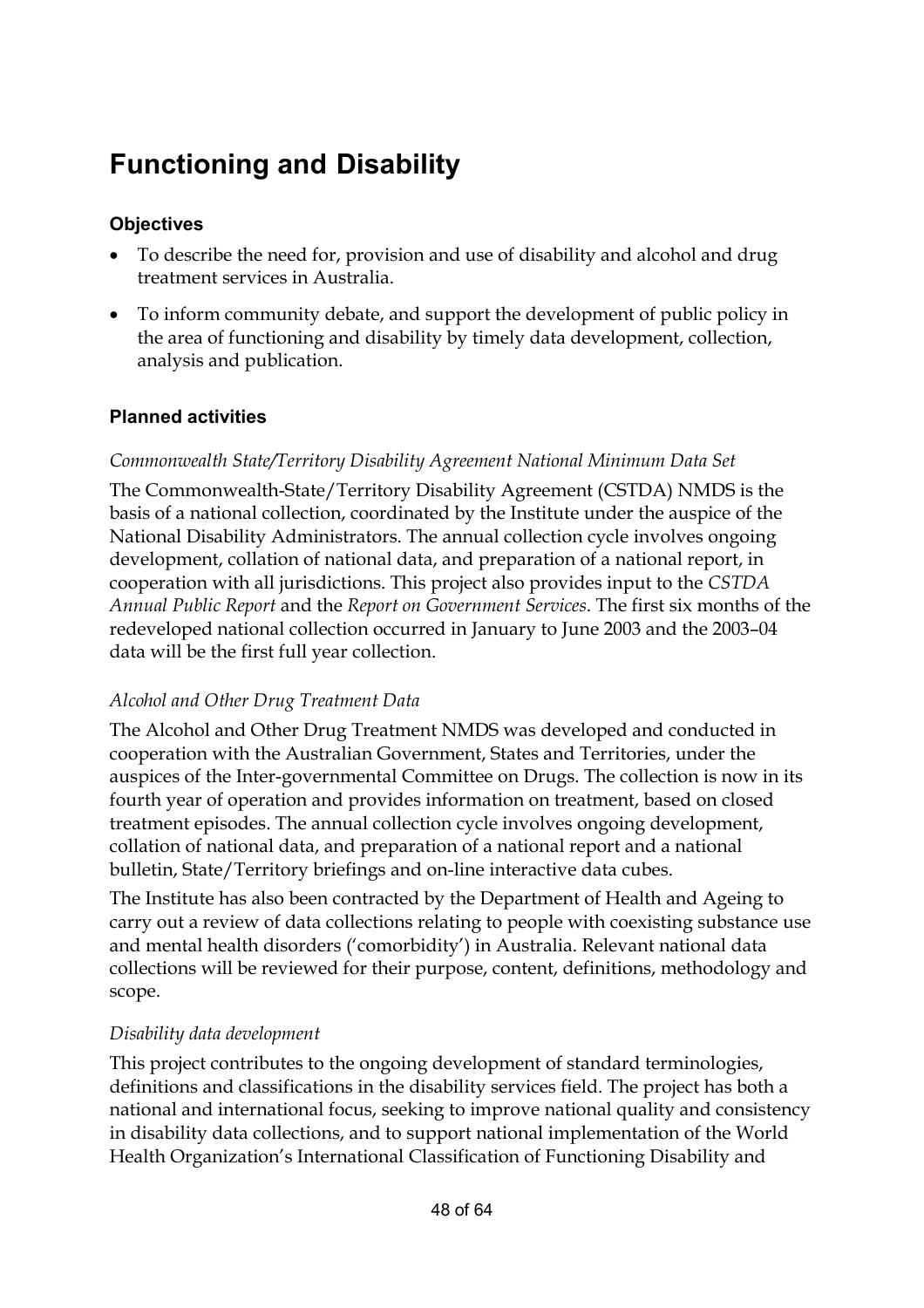Health (ICF). Planned outputs for 2004—05 focus on the improved measurement of disability and the inclusion of standard disability items in national data dictionaries and collections.

#### *National picture of disability and disability services*

This is an ongoing, overarching project building up a description of disability in Australia and the supply of services and assistance to people with a disability. In 2004—05 the focus will be on complex analyses of disability and related factors, a review and synthesis of information on children with disability, and a special project on continence.

#### *Medical indemnity national collection*

In 2002, the AIHW was commissioned by AHMAC to develop and implement a new data collection on medical indemnity claims in the public sector. The collection is now in its second year and a report on data for the first collection period (January to June 2003) was considered by AHMAC in March 2004. Further development and refinement of the collection is underway, and there are plans to expand the collection to include claims managed by private sector insurers, to provide a complete national picture of medical indemnity claims experience.,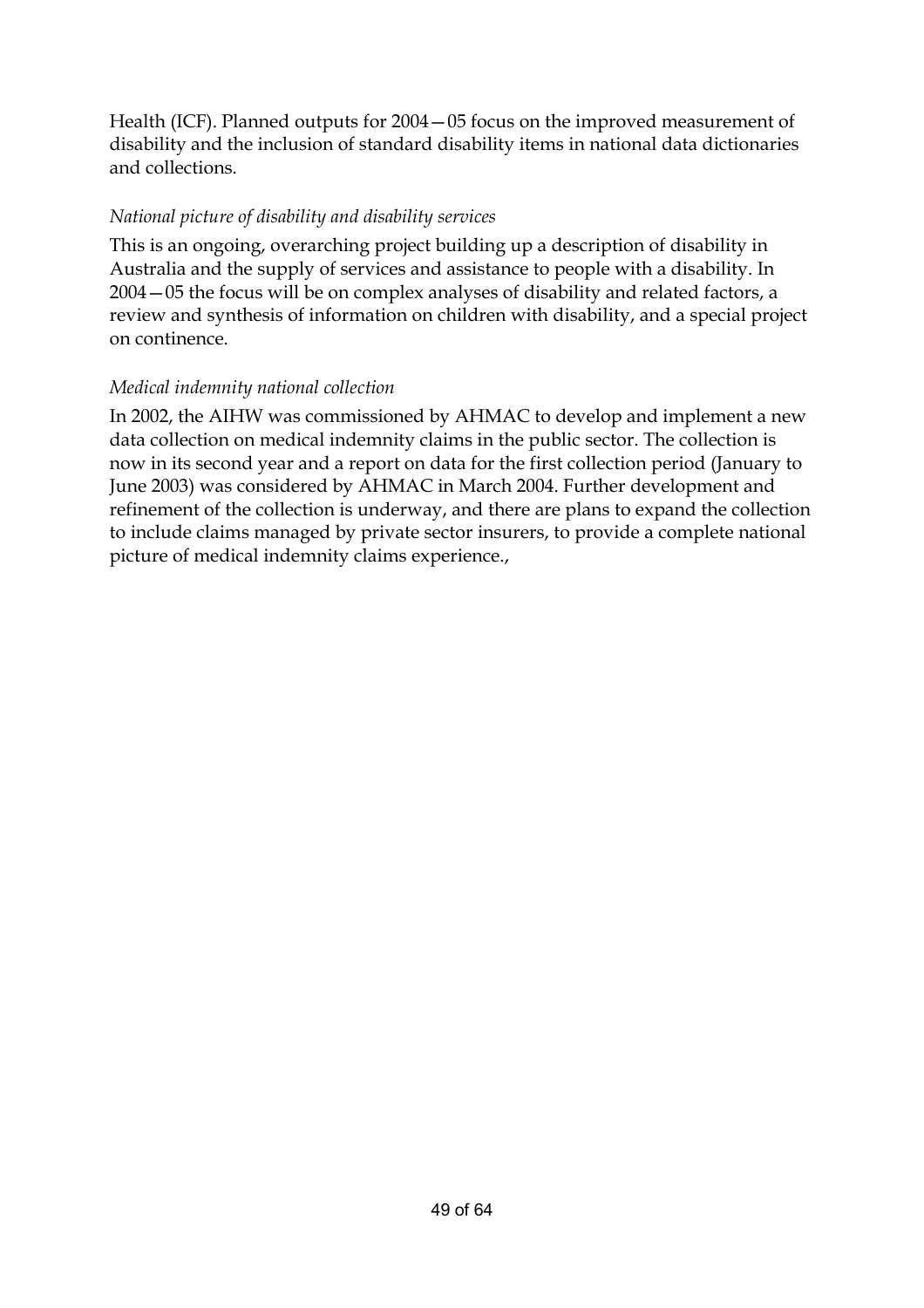#### **Planned outputs - Functioning and Disability**

- Disability support services 2002–03: the first six months of data from the 2003 CSTDA National Minimum Data Set (annual report, with data cubes)
- Disability support services 2003–04 (annual report, with data cubes)
- CSTDA NMDS data guides, forms, data transmission and technical guide, training materials, data dictionary (web publications)
- CSTDA NMDS network guide (produced for use by the CSTDA NMDS network)
- Alcohol and other drug treatment services in Australia 2002–03: annual report, data cubes, national bulletin, state and territory briefings
- Alcohol and other drug treatment services in Australia 2005–06: data dictionary, collection guidelines and validation processes
- Review of data collections relating to people with coexisting substance use and mental health disorders
- Disability and its relationship to health conditions and other factors (substantive report)
- Disability: development of functional outcomes data modules
- Disability: who measures and how? (working paper)
- Disability: Children with disabilities in Australia (substantive report)
- Review of continence data sources and report on the prevalence, costs and burden of disease of incontinence
- Chapter on disability and disability services for *Australia's Welfare 2005*
- Chapter on indicators of Australia's welfare for *Australia's Welfare 2005*
- Contribution on disability and disability services to the health and welfare of Australia's Aboriginal and Torres Strait Islander peoples
- Medical Indemnity National Collection: report on data for 2003–04 financial year
- Invited regular contributions to Journal of Intellectual and Developmental Disability and ACROD 'Disparity'
- Disability data briefings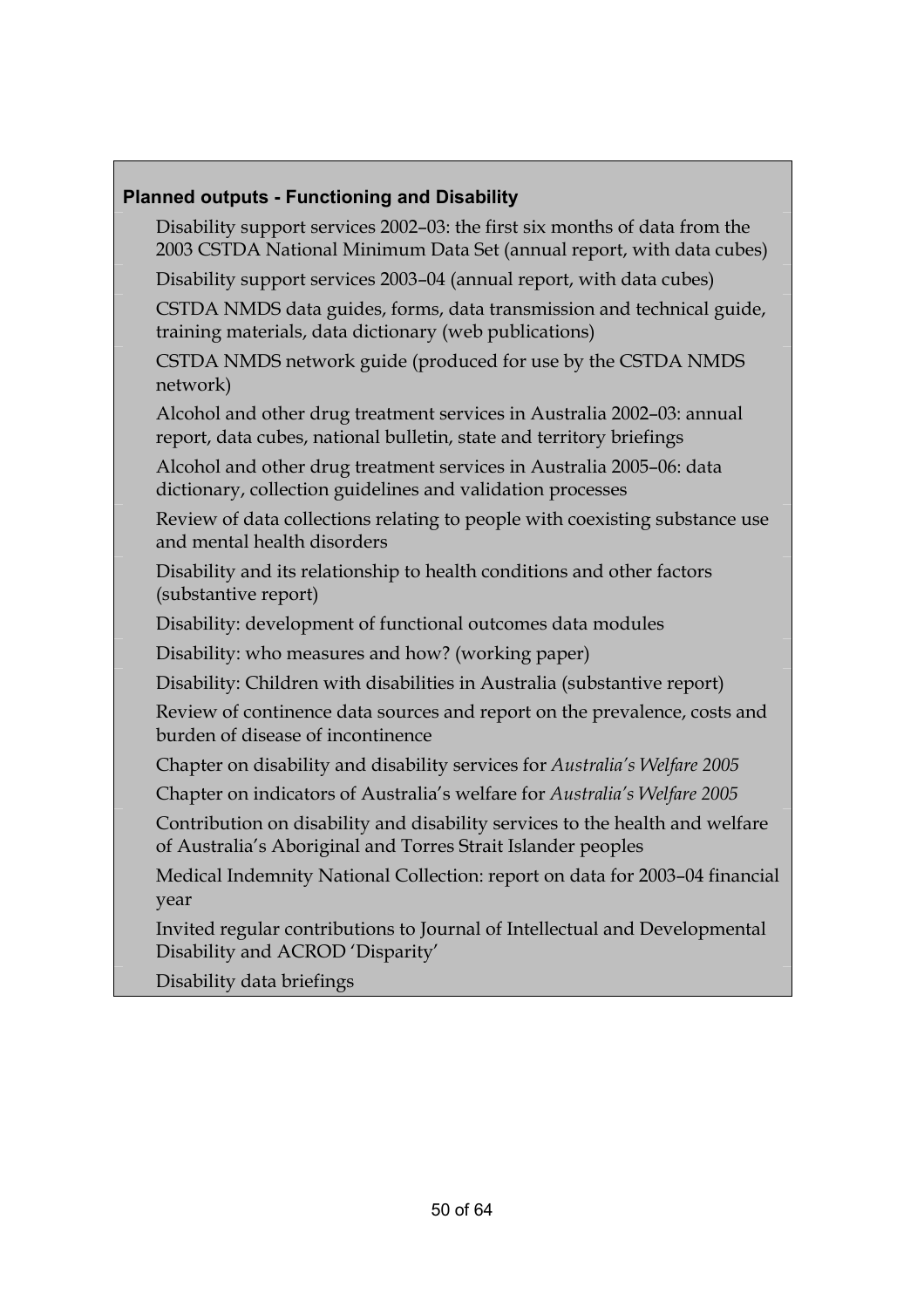### **Children, Youth and Families Subprogram**

#### **Objectives**

Contribute to informed community discussion and to support the development of public policy in the children, youth and families area by coordinating, developing and disseminating relevant and timely national statistics and analysis.

#### **Planned Activities**

#### *Publication of data on child welfare*

Data from the three 2003–04 child protection data collections—child protection notifications, investigations, and substantiations; children on care and protection orders; and children in supported out of home overnight care—will be published in the report Child Protection 2003–04. First results will be published on the website.

A report on child protection and out of home care performance indicators will be published.

The Adoptions data collection for 2002–03 will be published in the report Adoptions 2003–04. The Institute will collect adoptions data for the Hague Convention on Protection of Children and Cooperation in Respect of Inter-country Adoption. Counting rules for the child protection, intensive family support services and adoptions data collections have been revised and released.

Data from the child protection data collections will be provided to the Review of Commonwealth/State Service Provision.

#### *Data enhancement, review and maintenance of standards for child welfare collections*

Further work on the enhancement of data consistency and definitions will be undertaken in conjunction with the National Child Protection and Support Services Data Group (NCPASS), a committee of the National Community Services Information Management Group (NCSIMG). The most important task for the coming year is to transform the current aggregate data counting rules into data elements and definitions based on unit record data. This will include assisting NCPASS to develop and implement a new National Framework for reporting on child protection/child concern reports by unit record, finalise and report on the educational outcomes for children on care and protection orders project, prepare and revise a data dictionary for the three collections and further develop the initiative to collect unit record data for the child protection collections. The Institute will continue to act as the Secretariat to NCPASS.

The Institute will participate annually in a meeting of Commonwealth, State and Territory Inter-country Adoptions Managers.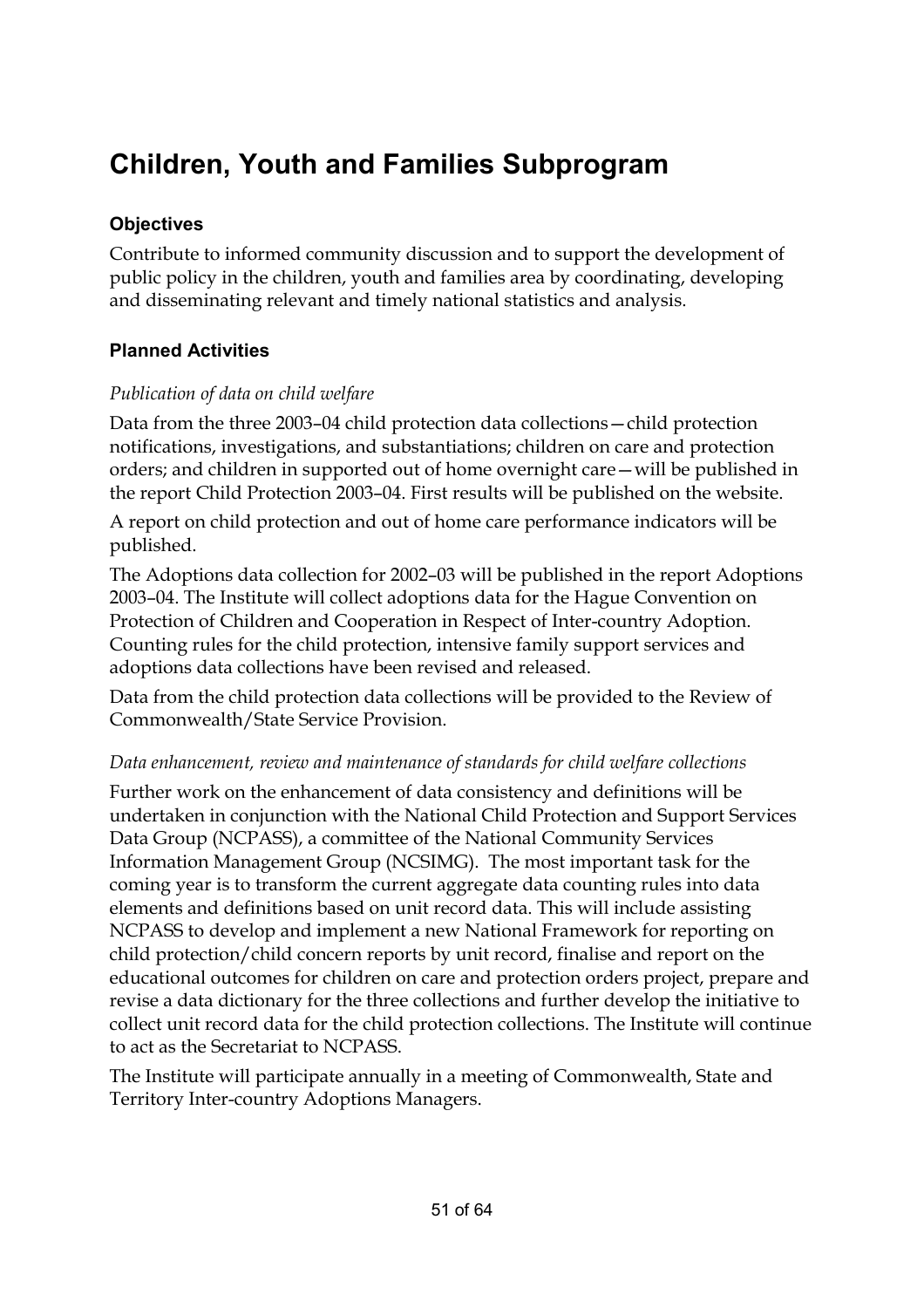#### *Juvenile Justice National Minimum Data Set*

The JJ NMDS will be implemented, following the successful pilot test of the NMDS. Further work will continue on the development of performance indicators with the guidance and advice of AJJA through the JJ DSC. A report will be published outlining the history of the development of the JJ NMDS, and implementation will commence with a view to reporting in 2005.

#### *Children's services - data development*

The AIHW will contribute to the development of consistent national data on children's services in conjunction with the Children's Services Data Working Group (CSDWG) which is sponsored by the NCSIMG.

A final report on the Pilot Test of the first and second stages of the children's services NMDS will be published. A brief information paper will be published outlining the history of the development of this NMDS. The second stage pilot test of the children's services NMDS will be piloted in September 2004.

Participation in the children's services working group of the Review of Commonwealth/State Service Provision will be ongoing.

#### *Children's services- research series*

Using the FaCS Childcare Program Census 2002 data, a number of Bulletins examining significant changes in aspects of child care service provision will be produced. Included among these will be updated information on the affordability of long day care centres.

#### *Child and Youth Health and Wellbeing*

A report on the development of children's health, development and wellbeing will be published as, *A Picture of Australia's Children*. Four bulletins will be published in addition to the main report, and several indicators will be published on the web.

Assisted by the Picture of Australia's Children Advisory Group, the Institute will continue to monitor and report the status of Australia's children. This will include information on children's health status, risk factors, early learning experience and family and community environment. Sub-population groups will be a focus of this report. The report is due to be published in April 2005.

The Institute will act as the Secretariat to the AIHW Picture of Australia's Children Advisory Group.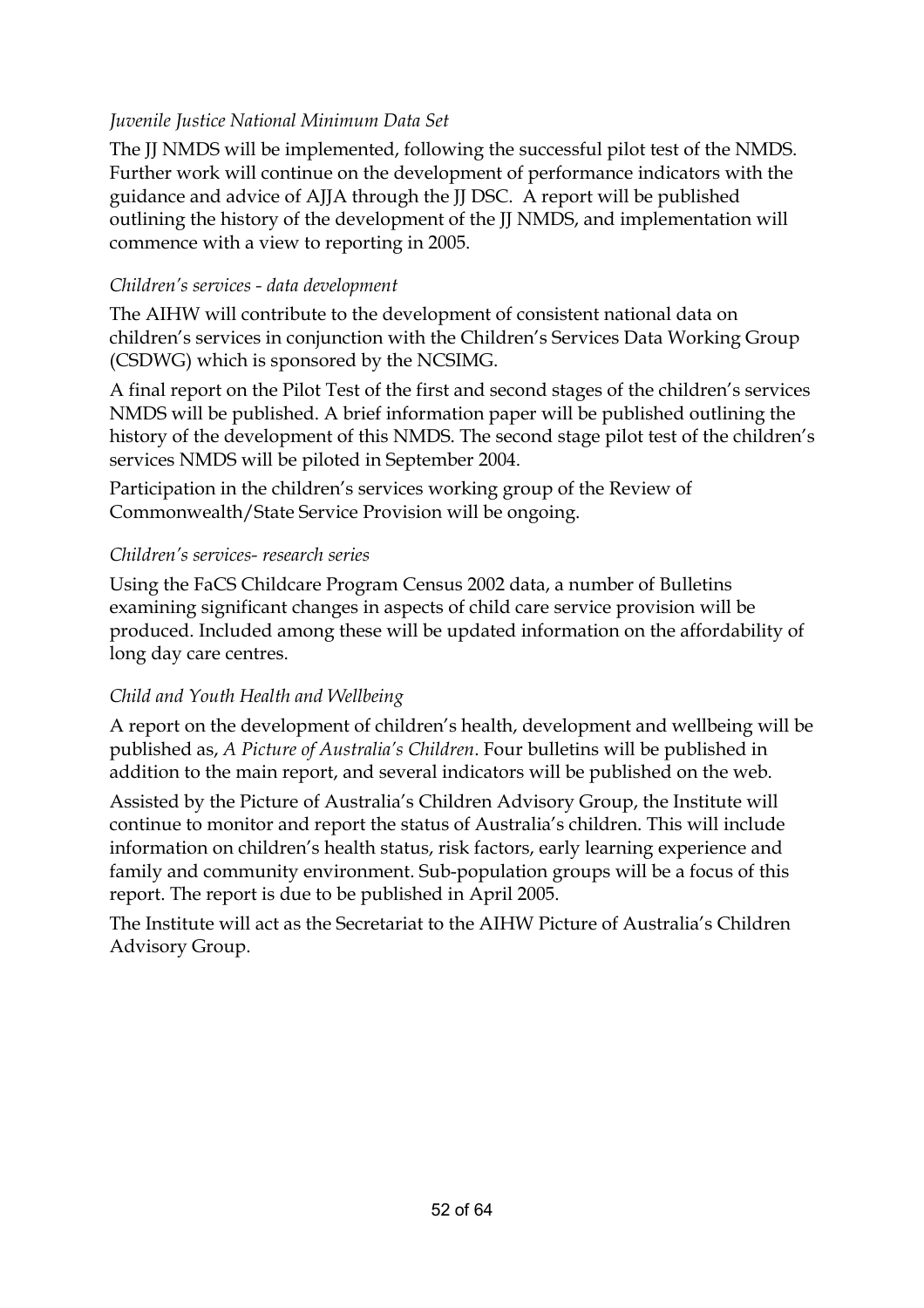#### **Planned outputs - Children, Youth and Families**

Prepare the child protection performance indicators data for the Review of Commonwealth/State Service Provision.

Conduct Stage two of the Children's Services National Minimum Data Set Pilot Test

Implement the Juvenile Justice National Minimum Data Set

Data development activities in Child Protection, Children's Services and Juvenile Justice National Minimum Data Sets

Report: *Adoptions 2003–04*

Report: *Child Protection 2003–04*

Report: *Child protection and out of home care performance indicators*

Report: *Pilot test of the of a national minimum data set for children's services: Full Report of Stages 1 and 2*

Report: *A Picture of Australia's Children, 2005*

Bulletin: *Childhood Injury*

Bulletin: *Mental Health and Children*

Bulletin: *Chronic Diseases and Children* 

Information Paper*: Juvenile Justice in Australia: A New National Collection* 

Information Paper: *Children's Services in Australia: Results of the Pilot Test for a New NMDS*

Maintain the child and youth portal on the AIHW website

Chapter on children's and family services in *Australia's Welfare 2005*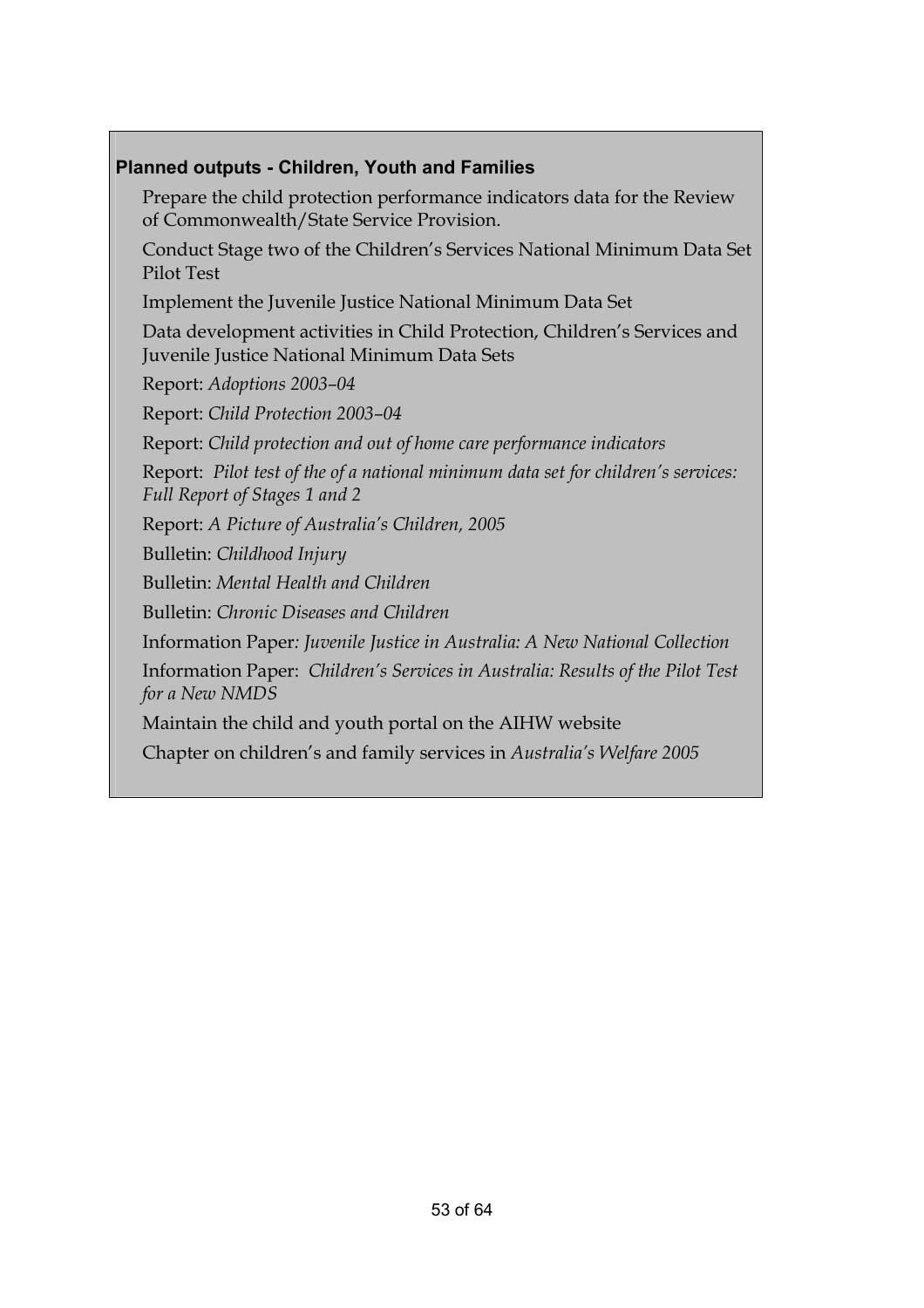# **Resource Division Work Plan**

### **Summary measures**

#### **Objectives**

- Develop and update summary measures of population health, such as the Disability Adjusted Life Years (DALYs) lost due to disease.
- Use summary measures across different States, small areas, socioeconomic groups and countries and over time to describe differences and changes in health status.
- Estimate the burden of disease attributable to various risk factors.
- Estimate the health system costs of treating and preventing disease.
- Develop better performance indicators for health, community services and housing.

#### **Planned activities**

#### **Burden of disease**

In collaboration with the University of Queensland, the burden of disease attributable to risk factors will be updated*.* Improvements will be made to the methods used to estimate burden of disease, including a re-examination of severity (disability) weights.

More detailed estimation and projection of the burden of disease due to a variety of diseases will be undertaken.

#### **Disease expenditures**

More detailed health system expenditures by a variety of diseases will be estimated and projected, to illustrate the effect of such influences as population ageing.

#### **Performance indicators**

'Indicators are crucial to inform policy makers, administrators and the general public as to the effectiveness of various interventions. At the system level, there is a need to identify a parsimonious set of indicators, which maximise the amount, quality and relevance of information without relying on an overwhelming mass of indicators and data. In this context, summary measures of status are needed, which should be located at the apex of a hierarchy of related measures and data, forming a coherent and integrated statistical framework.' (Wolfson 1998)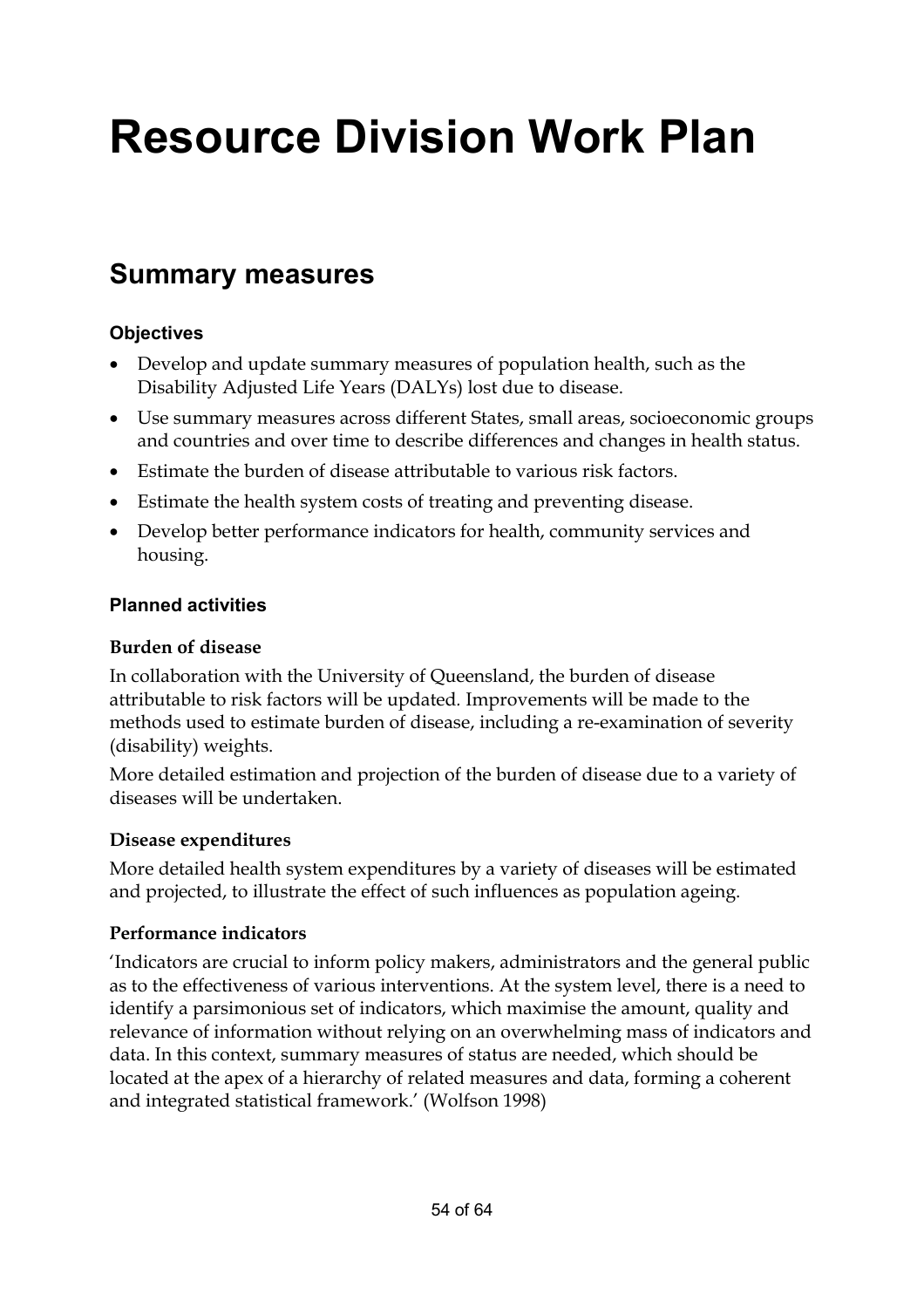The AIHW works with the National Health Performance Committee to develop measures that give effect to the national health sector performance framework and to the reporting arrangements required by the Australian Health Care Agreements.

#### **Planned outputs - Summary measures**

*Burden of disease: Risk factors and disease, 2001* (jointly with University of Queensland)

Reports on indicator development under the national health sector performance framework

Health system expenditures for selected diseases and injuries

### **Hospitals and mental health services**

#### **Objectives**

- Promote and support the development of national health, community services and housing assistance information, and establishing national data standards and metadata.
- Develop international health and welfare information standards and classifications, with Australian participation.
- Provide expertise and advice on information related issues of data privacy, confidentiality and ethics.
- Participate in national committees as an information specialist.

#### **Hospitals**

The National Hospital Morbidity Database, the National Elective Surgery Waiting Times Data Collection, the National Non-admitted Patient Emergency Department Care Database and the National Public Hospital Establishments Database will be collated for 2003–04.

An annual report on Australian hospitals will be published for 2003–04, encompassing information on hospital resources and activity, for both public and private hospitals. Hospital performance indicators will be presented using the National Health Performance Framework, and include waiting times for elective surgery and emergency department care. Review of the performance indicators to be included and refinement of data analysis and presentation methods will continue, with the advice of the Australian Hospital Statistics Advisory Committee.

In response to the Institute's external audit of the National Hospital Morbidity Database, actions will be taken to review processes and to improve documentation relating to the collation of the database and its use in Australian Hospital Statistics.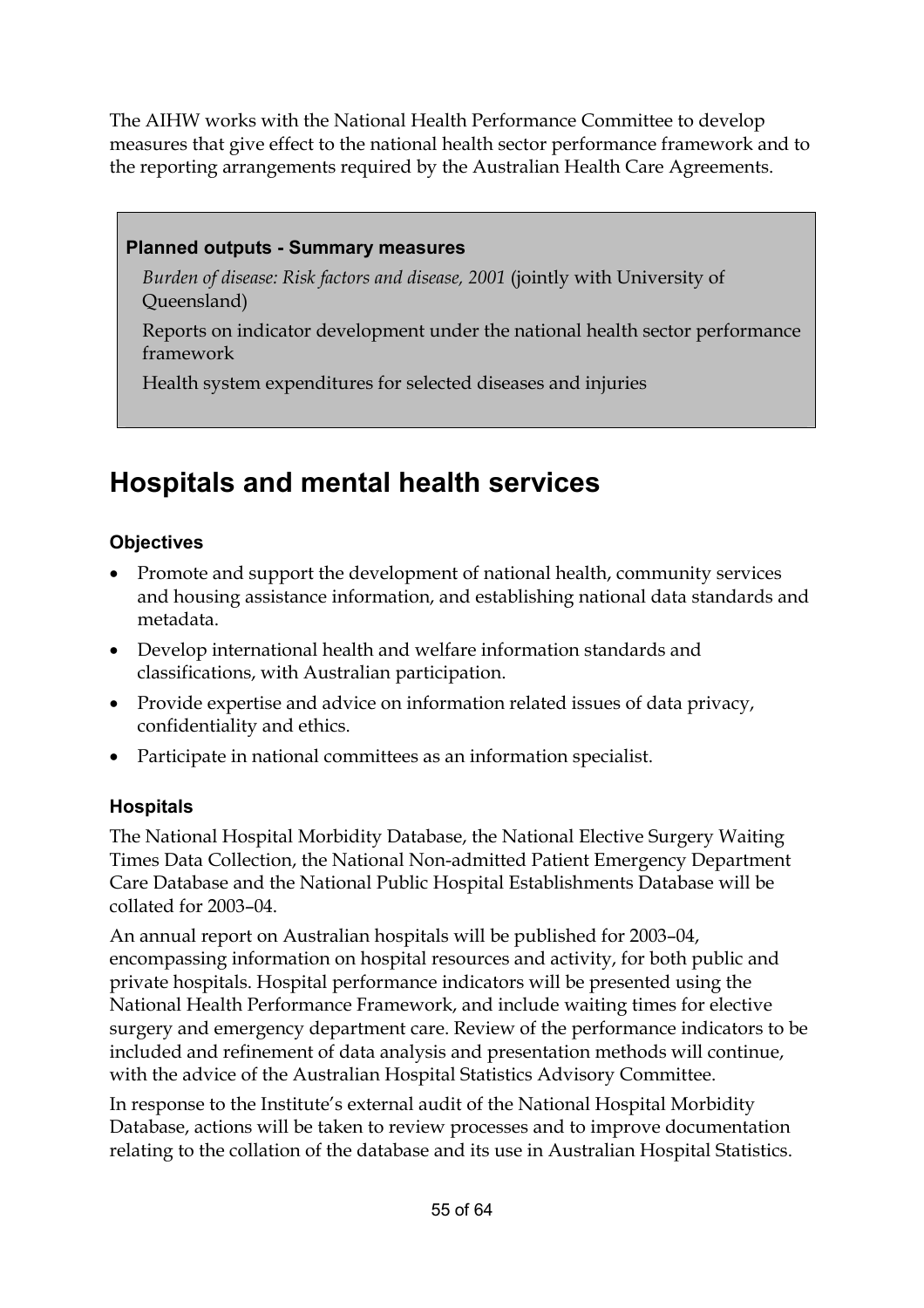The range of the suite of internet interactive data cubes featuring data on admitted patient services and hospital establishments will be expanded and updated.

The ad hoc data request service relating to the National Hospital Morbidity Database will be continued.

A report will be completed on the usefulness of the routinely collected hospital morbidity data in monitoring adverse events in health care.

A report on adverse drug events reported in hospital data will be complete. This will serve as baseline data for the former MediConnect initiative.

Work will be completed exploring information on community health services that are provided by states and territories but not described in current NMDSs. The nature of the services and the available data will be summarised in an information or working paper.

Data from the National Hospital Morbidity Database for 2003–04 will be provided to the Department of Health and Ageing for HealthWiz.

A report will be prepared on State/Territory compliance with the NMDS for Admitted Patient Care of the National Hospital Morbidity Database for 2001–02 and 2002–03. Work will also be undertaken to develop a method to assess compliance below the State/Territory level.

#### **Mental health services**

Collation of the National Community Mental Health Establishments Database and the National Community Mental Health Care Database will be commenced for 2003– 04 and finalised for 2002–03.

*Mental Health Services in Australia 2002–03* will be prepared and published, and will encompass information on mental health services provided by public and private hospitals, and by general practitioners and psychiatrists. Information will also be provided on mental health establishments in the public and private sectors.

The internet interactive data cube featuring data on admitted patient mental health services will be updated.

Liaison work will continue in relation to future transition to the Institute of work to collate data on casemix and outcomes measures in public mental health services.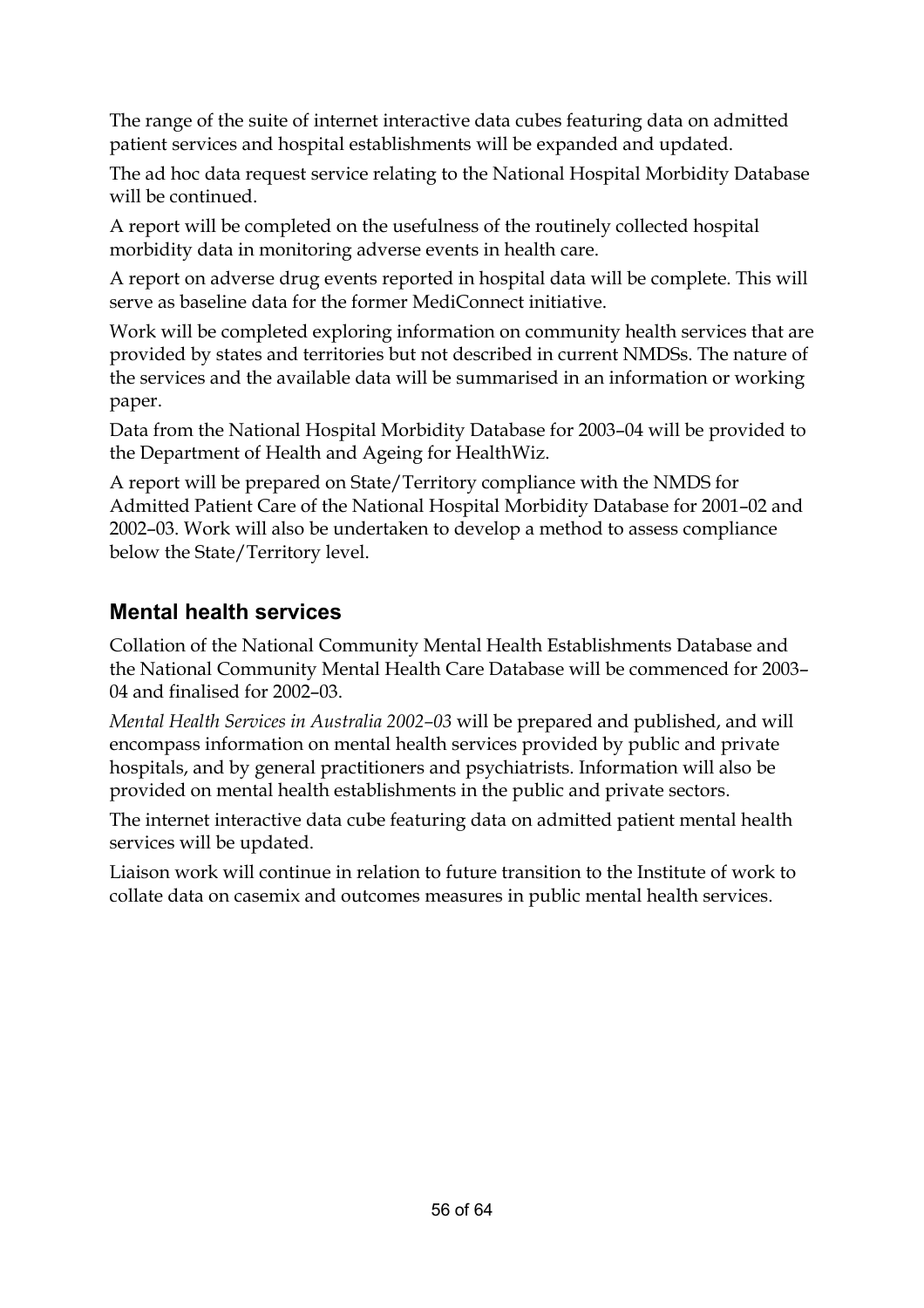**Planned outputs – Hospitals and mental health services (other than databases and dissemination of data other than through AIHW publications)** 

*Australian Hospital Statistics 2003-04* 

*Mental Health Services in Australia 2002-03* 

A report on the usefulness of routinely collected hospital morbidity data in monitoring adverse events in health care

A report on adverse drug events reported in hospital data as baseline data for the MediConnect initiative

An information paper on data on community health service provision by States and Territories

A report on compliance with the NMDS for Admitted Patient Care of the data in the National Hospital Morbidity Database for 2001-02 and 2002-03

#### **Labour Force and Rural Health**

#### **Objectives**

- Support improved health and community service workforce planning by providing national and, where possible, regional data and trends analysis for the major registrable health professions and workers in the community services industry.
- In conjunction with the Australian Health Workforce Officials' Committee (AHWOC), investigate opportunities to widen the scope of our labour force collections to include unregistered allied health professions.
- Improve the data quality of labour force collections by systematically developing better tools and processes for collecting, processing and analysing labour force data.
- In conjunction with AHWOC, improve the consistency of labour force collections by ensuring their data items, classifications and collection methods comply with national standards. Develop such standards where appropriate and ensure they are included in the National Health Data Dictionary.
- Provide technical support to the Australian Medical Workforce Advisory Committee (AMWAC) and the Australian Health Workforce Advisory Committee (AHWAC) in analyses and recommendations to the Australian Health Ministers' Advisory Council (AHMAC) on national health workforce planning.
- Maintain the rural health framework and further develop relevant indicators to describe the health status of rural populations.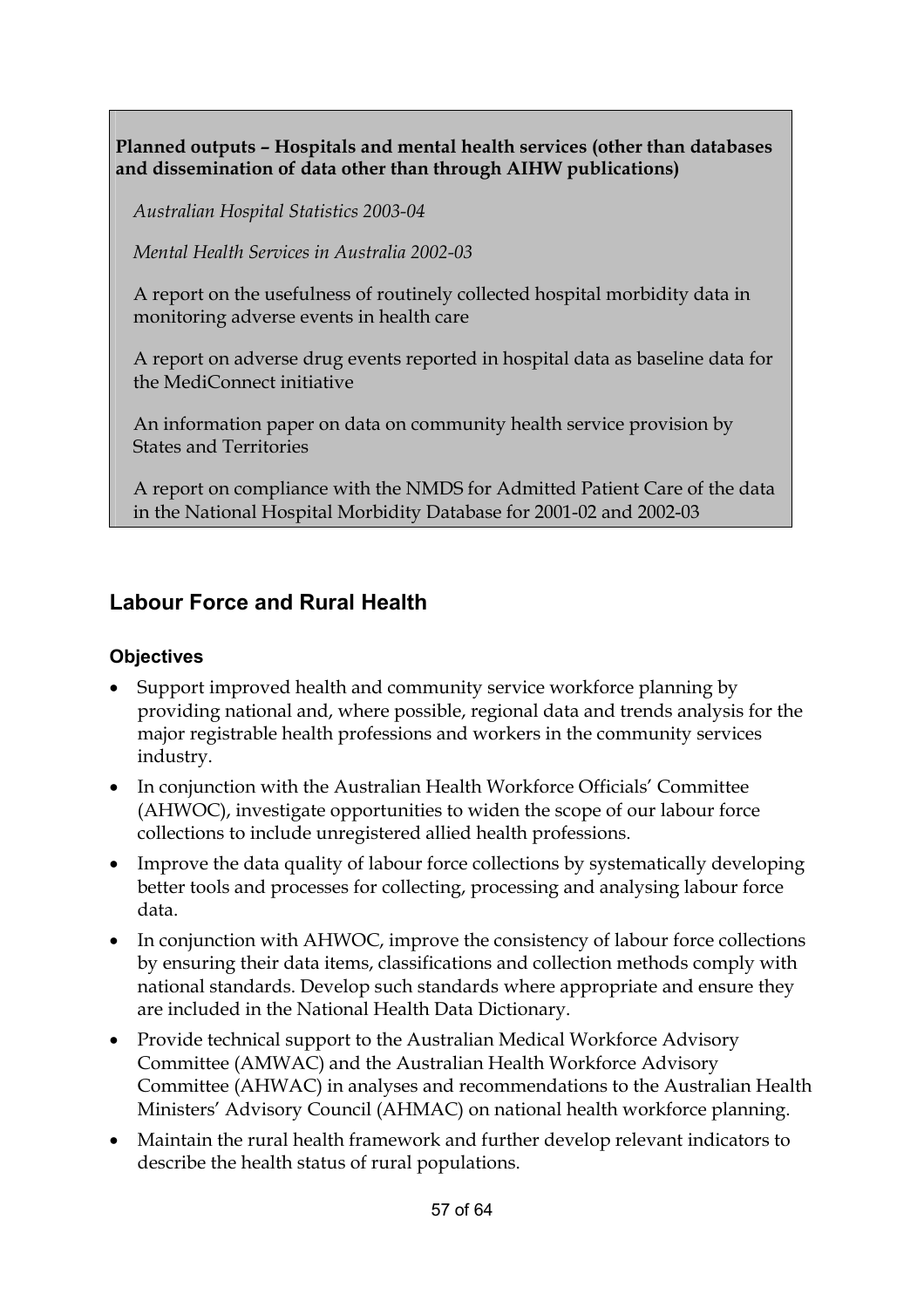• Provide analyses and advice to DoHA and other relevant government authorities and other organisations on issues relating to regional health data.

#### **Planned activities**

#### **National health labour force collections**

The annual national labour force surveys of medical practitioners and nurses/midwives will continue as part of the renewal of registration process conducted by State and Territory medical and nursing boards.

The AIHW has undertaken the task of managing the central processing of nursing/midwifery questionnaires on behalf of AHWOC during 2004–05.

The AIHW will explore the potential of obtaining data from the new national medical registration file for benchmarking purposes and to eliminate the problem of estimating the number duplicate records (of medical practitioners who are registered in more than one jurisdiction). It is hoped that taking advantage of this opportunity will greatly improve the quality and reliability of medical labour force data.

The AIHW will support the Australian Workforce Officials Committee (AHWOC) review of the other health professions to be surveyed and their frequency.

During 2004–05, publications based on labour force surveys will be completed for the medical and nursing professions, as well as pharmacy and podiatry if data is available.

#### **Nursing publication for DHS, Victoria**

This publication has been prepared under contract to DHS Victoria as a component of a larger DHS project to estimate and project supply and demand of nurses and midwives in Victoria. It will be released in October or November 2004.

#### **Australian Medical Workforce and Australian Health Workforce Advisory Committees**

The Institute is represented on the Australian Medical Workforce Advisory Committee and the Australian Health Workforce Advisory Committee. The Institute provides technical support to AMWAC through the preparation of papers on medical work force issues, statistical profiles of the work force as a whole and subgroups (such as medical specialties) within the health work force.

AMWAC projects scheduled for 2004-05 include a 'models of care' study on diabetes and reviews of the general surgery, cardiothoracic, plastic surgery, paediatric, vascular surgery and urology specialties. Through AHWOC, AMWAC will also provide ongoing support for the medical labour force collection and has already provided some funding for the review of the questionnaire.

In 2004-05, AHWAC will be undertaking a supply and demand study on either physiotherapy or podiatry, building on the allied health data project commenced in 2003-04 and the AIHW will provide technical support for this project. Through AHWOC, AHWAC will provide on-going support for the nursing labour force collection.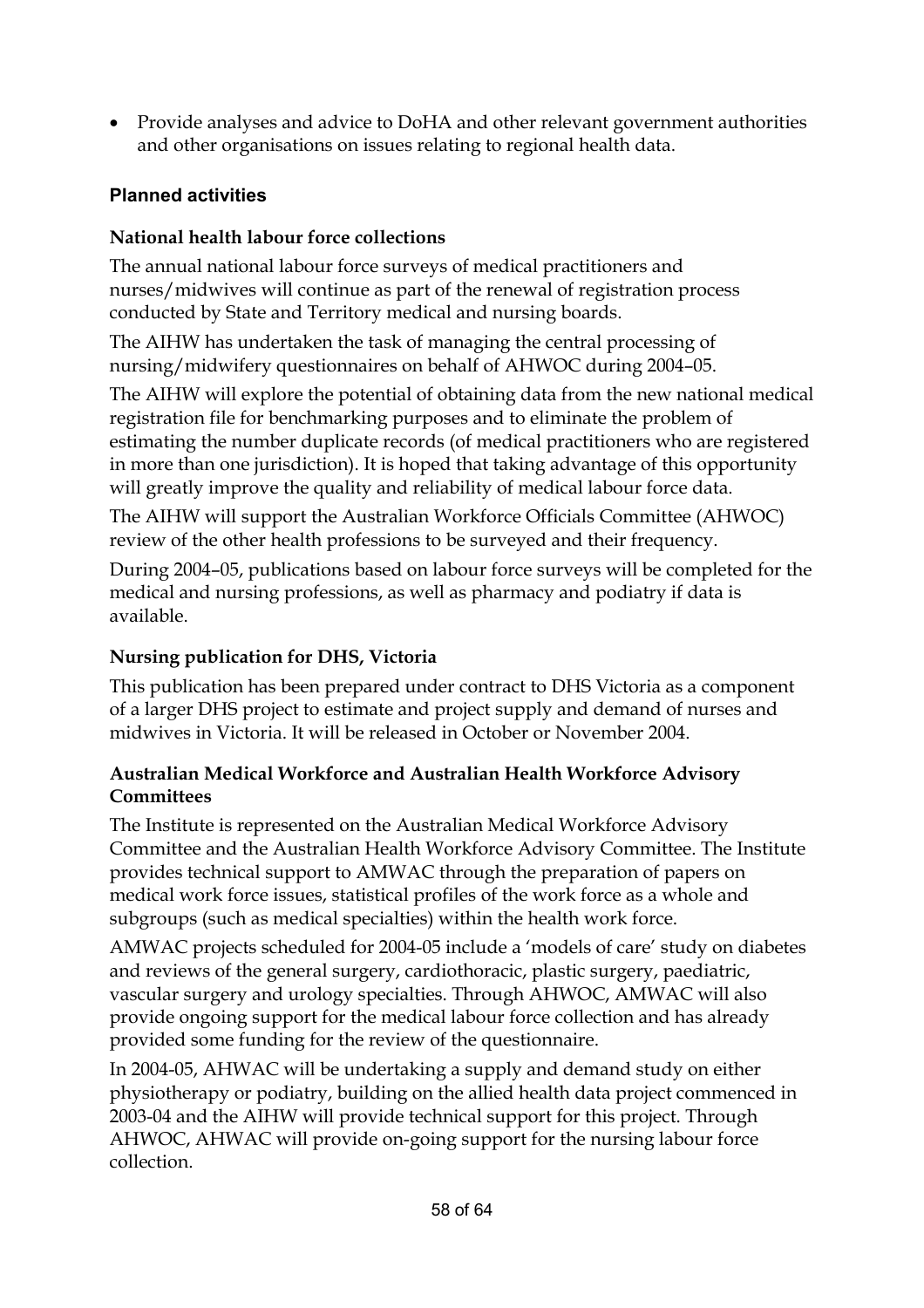#### **Development work**

The AIHW will work jointly with AHWOC to develop data collections for key nonregulated allied health professions. AHWOC has commenced work on this by defining what is meant by 'allied health' and identifying the professions for which there is high priority for data. AHWOC and the AIHW will work closely with stakeholders in those professions to develop appropriate data items and a survey vehicle to collect them.

As was the case in 2003–04, the labour force publications for 2004–05 will be slimmer than in previous years as the backlog and future build-up of publications (a consequence of the much speedier processing time) is cleared. The intention is to return in 2005–06 to the production of larger publications with more analytical content, using a wider range of data sources to focus more on current issues.

Following the previous project to impute missing values arising from partial nonresponse to the medical and nursing surveys, work will continue to refine the editing processes to further improve the quality of those collections. These new methods will be progressively applied to the remaining health labour force collections.

AHWOC is currently undertaking a data development project for the health labour force collections, recognising that the AIHW has already paved the way with data development for the nursing and medical collections. AHWOC and the AIHW will work closely together to complete the project. Resulting from this, there will be suggested changes to elements included in the MDS and to categories within those elements in the National Health Data Dictionary. AHWOC will assume responsibility for proposing changes to the NHDD to the appropriate health data standards committees.

AHWOC has also commenced a systematic review of the remaining 'allied health' health labour force collections, starting in 2003. The AIHW will be working closely with AHWOC in 2004–05 to develop or re-develop those collections. Further data development work will ensue from this project.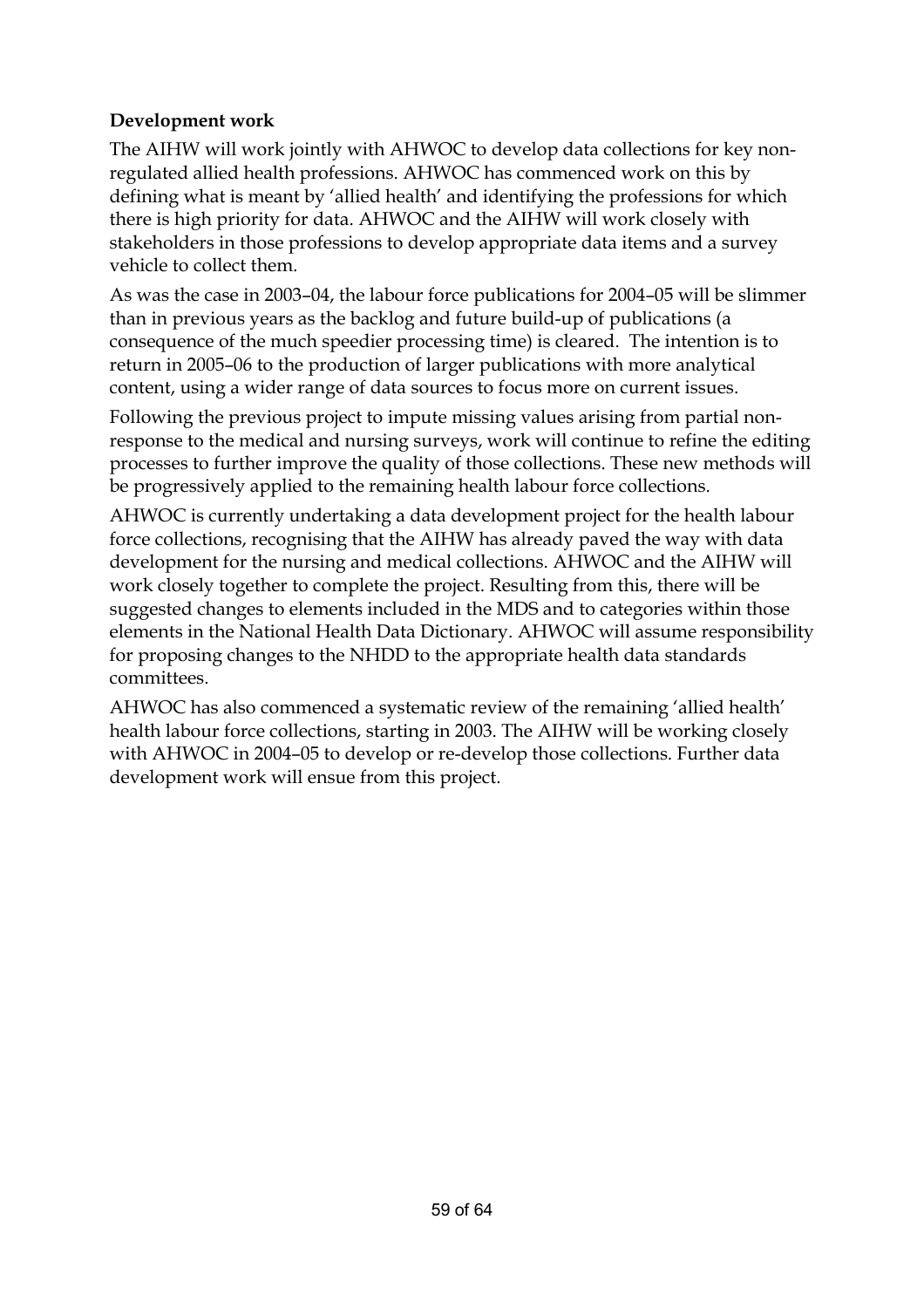### **Planned outputs – Labour force and rural health**  New questionnaire for 2005 Medical labour force census Revised questionnaire for 2005 Nursing/midwifery labour force census Nursing/midwifery labour force 2003 and 2004 reports Nursing labour force, Victoria, 2003 report Medical labour force 2002 and 2003 reports Various reports to the Australian Medical Workforce Advisory Committee and to the Australian Health Workforce Advisory Committee, and joint publications with AMWAC and AHWAC Contributions to *Australia's Welfare 2005 Rural , regional and remote health – Report against the indicators*  Dental labour force in Australia, 2003 Dentists Practice Activity Projections of Dental Labour Force Dental Hygienist Labour Force 2003 Dental Therapist Labour Force 2003 Practice patterns of Oral and Maxillofacial Surgeons in Australia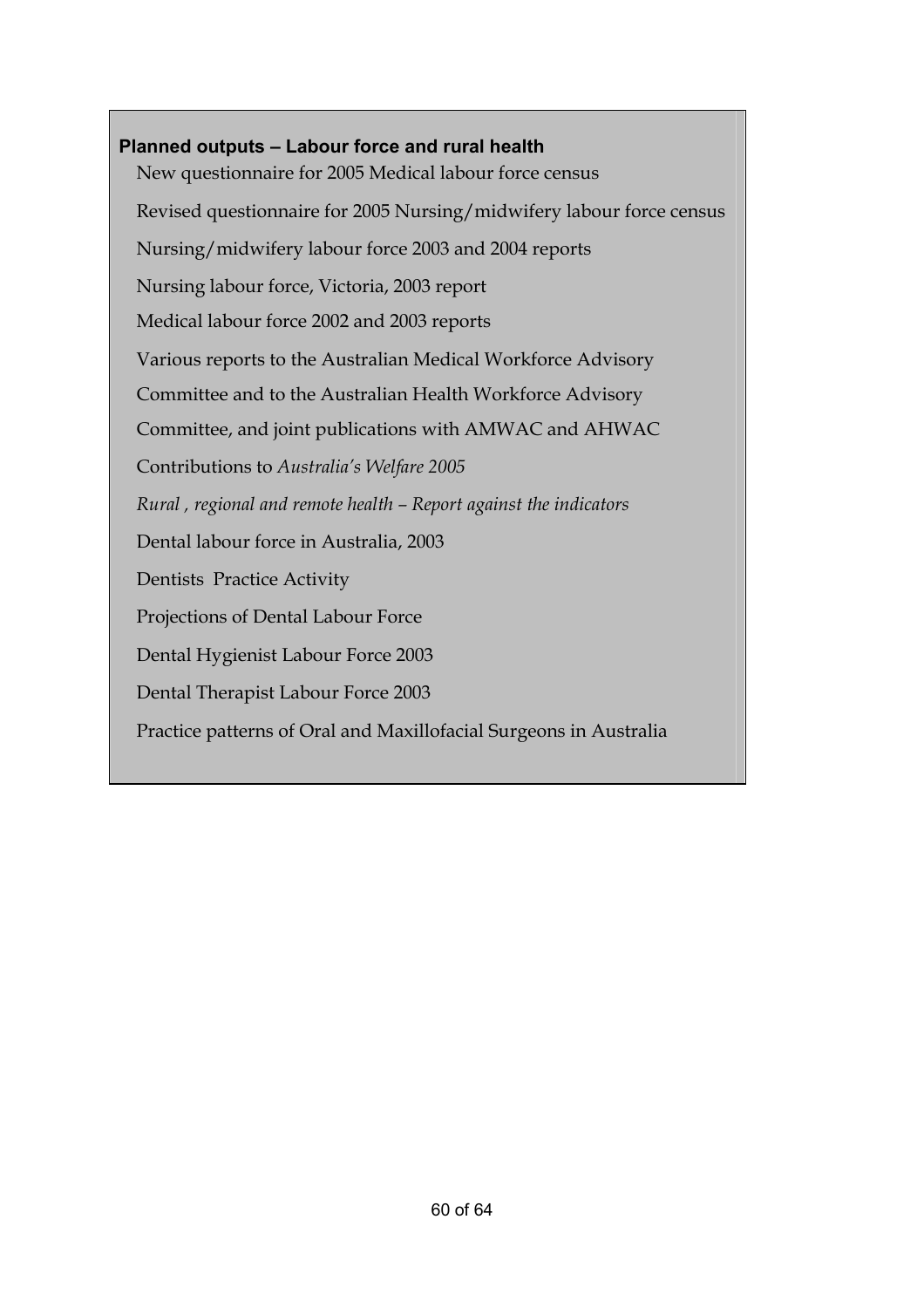#### **Health and Welfare Expenditure**

#### **Objectives**

- Inform policy and planning decisions by providing timely and accurate information about health and welfare expenditure in Australia by area of expenditure, by State and by provider of funds, and in comparison with other countries.
- Assist and advise the relevant departments of the Commonwealth, State and Territory Governments regarding the development of data and collection systems, to facilitate the reporting of comprehensive expenditure data that are comparable across jurisdictions.
- Identify the expenditure information needs of health and welfare service consumer organisations and respond, where feasible, with appropriate analyses and reports.

#### **Planned activities**

#### **Data development, collation and collection**

The health expenditure database will be further developed to comply with the OECD's System of Health Accounts. This will enhance the comparability of Australian data with that of other OECD countries.

The AIHW will continue its liaison with the Australian Bureau of Statistics and the Commonwealth Grants Commission to help rectify inconsistencies in the health and welfare services expenditure data collected and reported by them.

The AIHW will liaise with current and potential users of welfare expenditure data and with data providers to evaluate the usefulness and limitations of current outputs. It will also discuss the possibility of extending the range of expenditures captured and analysed.

The AIHW has been commissioned to coordinate national data development activities for the Aboriginal and Torres Strait Islander Health Expenditure Project, and is providing secretariat functions for a cross-jurisdictional Data Development Working Group.

#### **Analysis and reporting**

Health and welfare expenditure data will be analysed and published by source of funds (government and private expenditure) and by area of expenditure, in real and current terms and by State.

Analysis of data on health expenditure for Aboriginal and Torres Strait Islander people will cover government and private sector expenditure, expenditure by State and area of expenditure.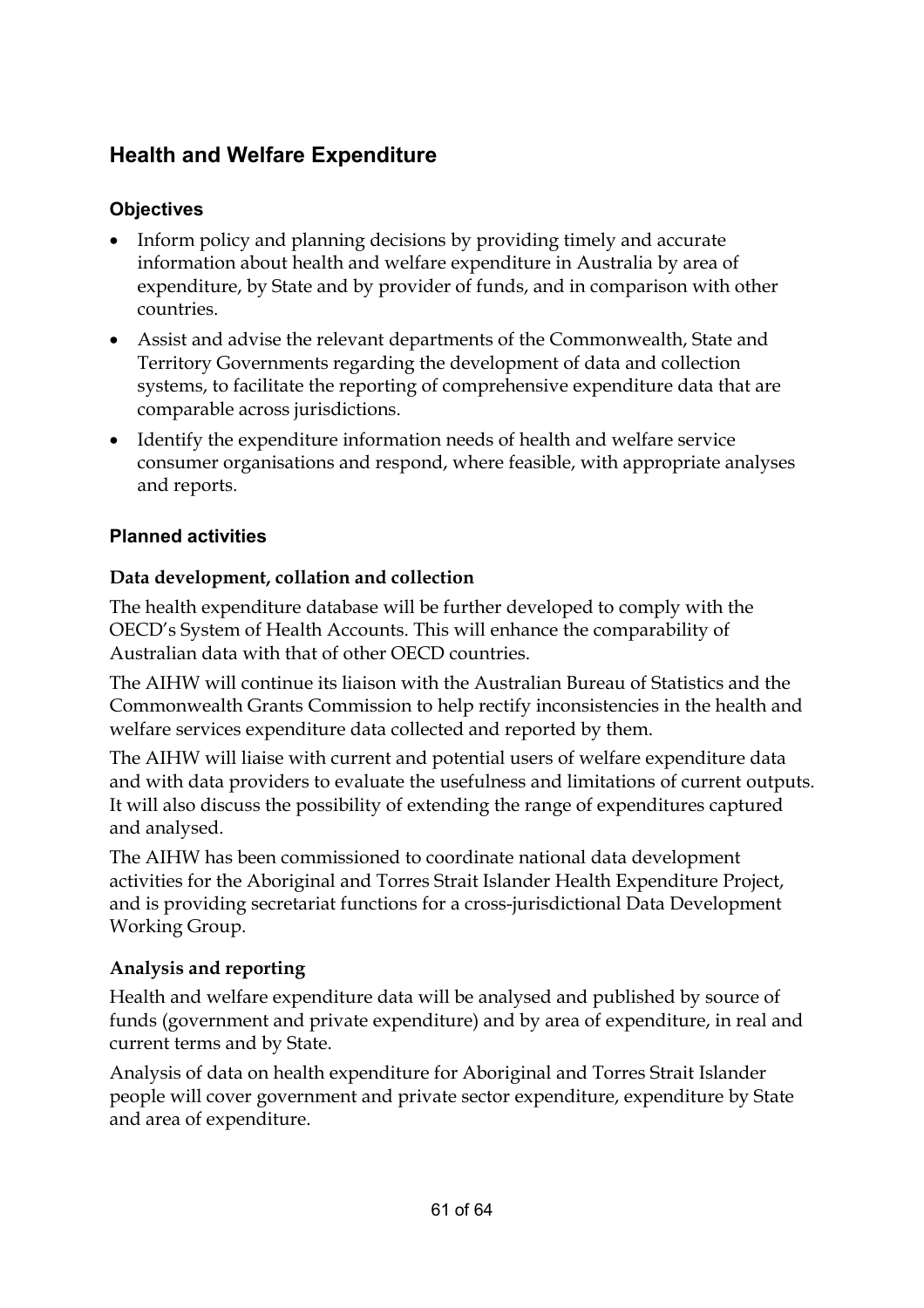#### **Planned outputs - Health and welfare expenditure**

*Welfare expenditure Australia 2002-03 Health expenditure Australia 2002-03 National public health expenditure 2001-02 & 2002-03 Expenditures on health services for Aboriginal and Torres Strait Islander people* Provision of health and welfare services expenditure data to OECD and WHO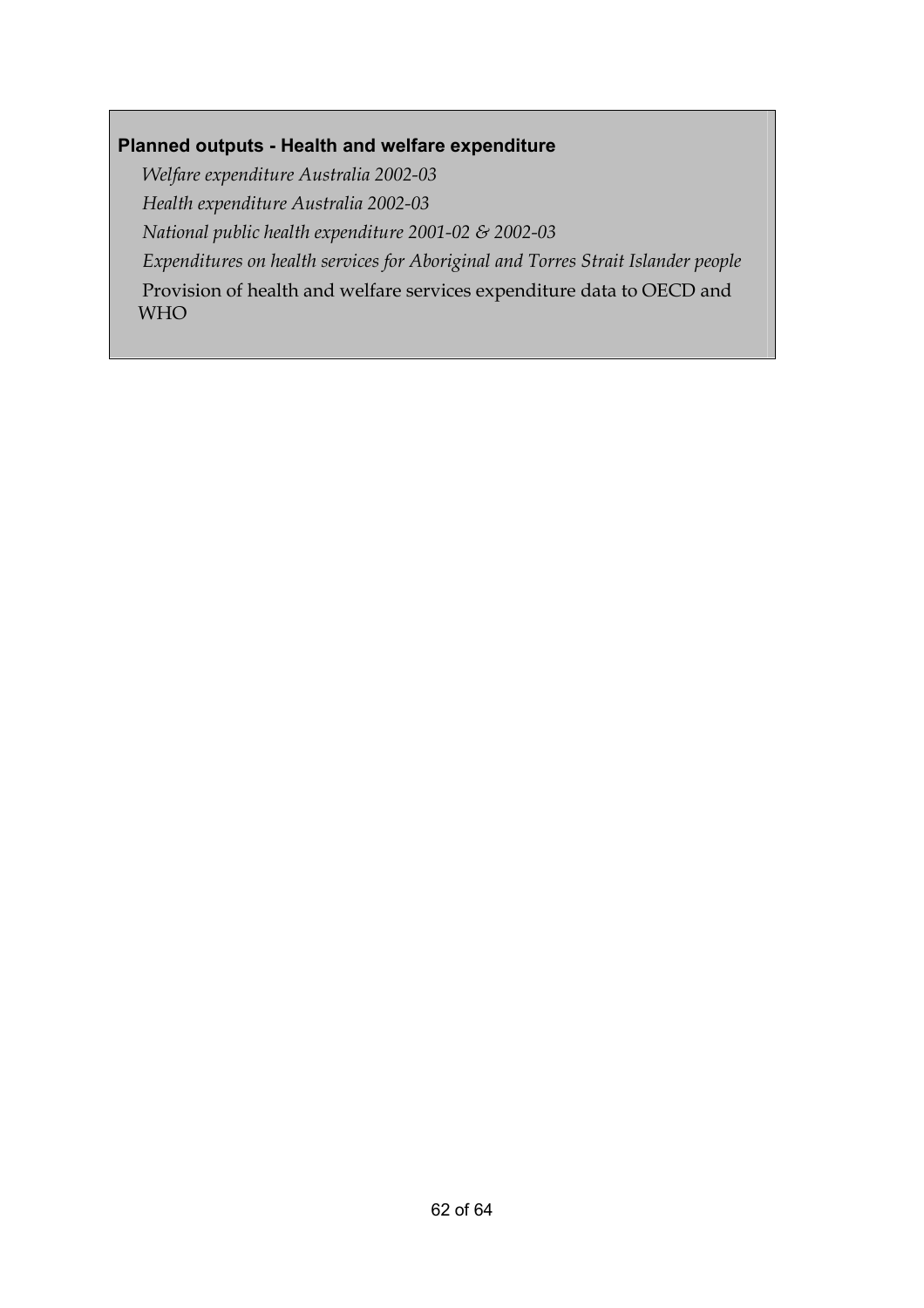#### **Aboriginal and Torres Strait Islander Health and Welfare Unit**

#### **Objectives**

- To coordinate and/or undertake the collection and analysis of data and information on the health and welfare of Aboriginal and Torres Strait Islander peoples.
- To inform community debate, and support the development of public policy in the area of Aboriginal and Torres Strait Islander Health and Welfare through timely data development, collection, analysis and publication.

#### **Planned activities**

#### **Development of national indigenous housing data**

Develop the national data collection for the National Reporting Framework on Indigenous Housing, including the development of a data manual for the collection of national data. Co-ordinate and advise on indicators to be reported in the National Reporting Framework for Indigenous housing.

Contribute to the work on the multi-measure needs model of Indigenous housing need, including the development of indicators of Indigenous housing need. Develop and implement the 2005 client satisfaction survey for State owned and managed Indigenous housing.

Provide secretariat support to the National Indigenous Housing Information Implementation Committee.

#### **Contribute to the development of national Indigenous health and welfare data**

Work with providers and users of data to develop a better understanding of requirements for data improvement and data needs, and the unique issues affecting the collection and use of information about Aboriginal and Torres Strait Islander peoples, for example the COAG Indigenous Disadvantage Report and the health subgroup for the Report on Government Services.

Provide expert advice on the best means to strengthen the availability and quality of data and information on the health and welfare of Aboriginal and Torres Strait Islander peoples.

Undertake and coordinate work on the improvement of the quality and availability of data and information on Aboriginal and Torres Strait Islander health for the National Advisory Group on Aboriginal and Torres Strait Islander Health Information and Data (NAGATSIHID).

Collaborate with the ABS to progress the work on trends in mortality for Aboriginal and Torres Strait Islanders.